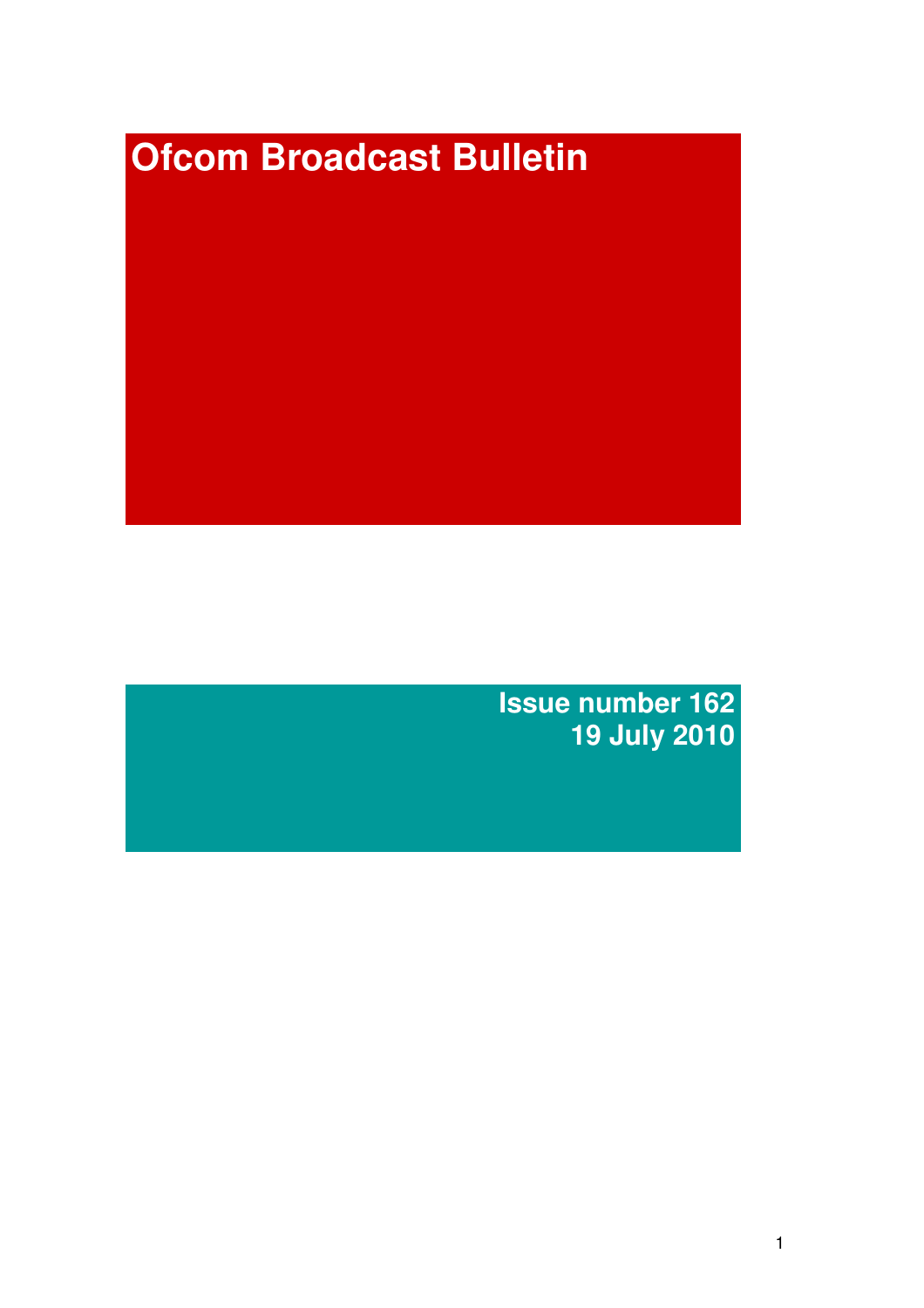# **Contents**

| <b>Introduction</b>                                                                                             | 3  |
|-----------------------------------------------------------------------------------------------------------------|----|
| <b>Standards cases</b>                                                                                          |    |
| <u>In Breach</u>                                                                                                |    |
| <b>Election 2010</b><br>Bangla TV, 27 April 2010, 19:30                                                         | 4  |
| <b>Local Election Output</b><br>102.4 Radio Hartlepool, 27 April 2010, 13:00<br>and 29 April 2010, 13:00        | 7  |
| <b>Community Affairs</b><br>Spice FM 98.8, 28 April 2010, 22:00                                                 | 10 |
| Superscoreboard<br>Clyde 1, 6 May 2010, 18:00                                                                   | 12 |
| <b>Chal Sitaroon Ki</b><br>DM Digital, 18 February 2010, 13:00 to 15:00                                         | 14 |
| <b>Law Show</b><br>Prime TV, 19 April 2010, 17:00                                                               | 17 |
| Resolved                                                                                                        |    |
| <b>Appeals for funds</b><br>The Sikh Channel, 29 July 2009 10:00 to 15:00<br>and 18 August 2009, 18:00 to 21:00 | 19 |
| <b>Advertising Scheduling Cases</b>                                                                             |    |
| In Breach                                                                                                       |    |
| <b>Advertising minutage</b><br>LFC TV, 20 April 2010, 16:00                                                     | 27 |
| <b>Fairness &amp; Privacy cases</b>                                                                             |    |
| <b>Not Upheld</b>                                                                                               |    |
| <b>Complaint by Mr Ross Webber</b><br>Who Can You Trust?, BBC1 Scotland, 29 October 2009                        | 29 |
| Other programmes not in breach                                                                                  | 35 |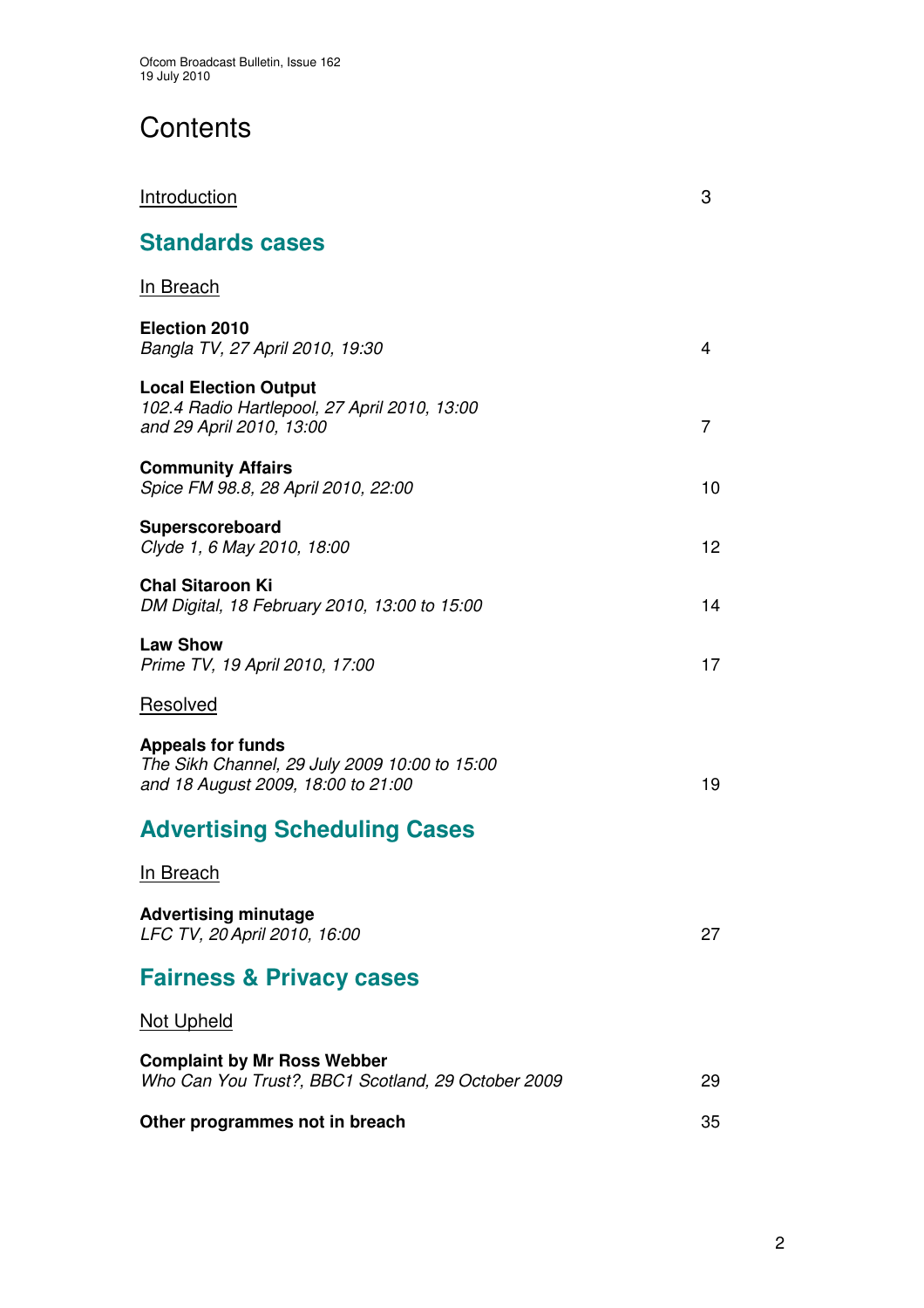# Introduction

The Broadcast Bulletin reports on the outcome of investigations into alleged breaches of those Ofcom codes which broadcasting licensees are required to comply. These include:

a) Ofcom's Broadcasting Code ("the Code") which took effect on 16 December 2009 and covers all programmes broadcast on or after 16 December 2009. The Broadcasting Code can be found at http://www.ofcom.org.uk/tv/ifi/codes/bcode/.

Note: Programmes broadcast prior to 16 December 2009 are covered by the 2005 Code which came into effect on 25 July 2005 (with the exception of Rule 10.17 which came into effect on 1 July 2005). The 2005 Code can be found at http://www.ofcom.org.uk/tv/ifi/codes/bcode\_2005/.

- b) the Code on the Scheduling of Television Advertising ("COSTA") which came into effect on 1 September 2008 and contains rules on how much advertising and teleshopping may be scheduled in programmes, how many breaks are allowed and when they may be taken. COSTA can be found at http://www.ofcom.org.uk/tv/ifi/codes/code\_adv/tacode.pdf.
- c) other codes and requirements that may also apply to broadcasters, depending on their circumstances. These include the Code on Television Access Services (which sets out how much subtitling, signing and audio description relevant licensees must provide), the Code on Electronic Programme Guides, the Code on Listed Events, and the Cross Promotion Code. Links to all these codes can be found at http://www.ofcom.org.uk/tv/ifi/codes/

From time to time adjudications relating to advertising content may appear in the Bulletin in relation to areas of advertising regulation which remain with Ofcom (including the application of statutory sanctions by Ofcom).

It is Ofcom's policy to describe fully the content in television and radio programmes that is subject to broadcast investigations. Some of the language and descriptions used in Ofcom's Broadcast Bulletin may therefore cause offence.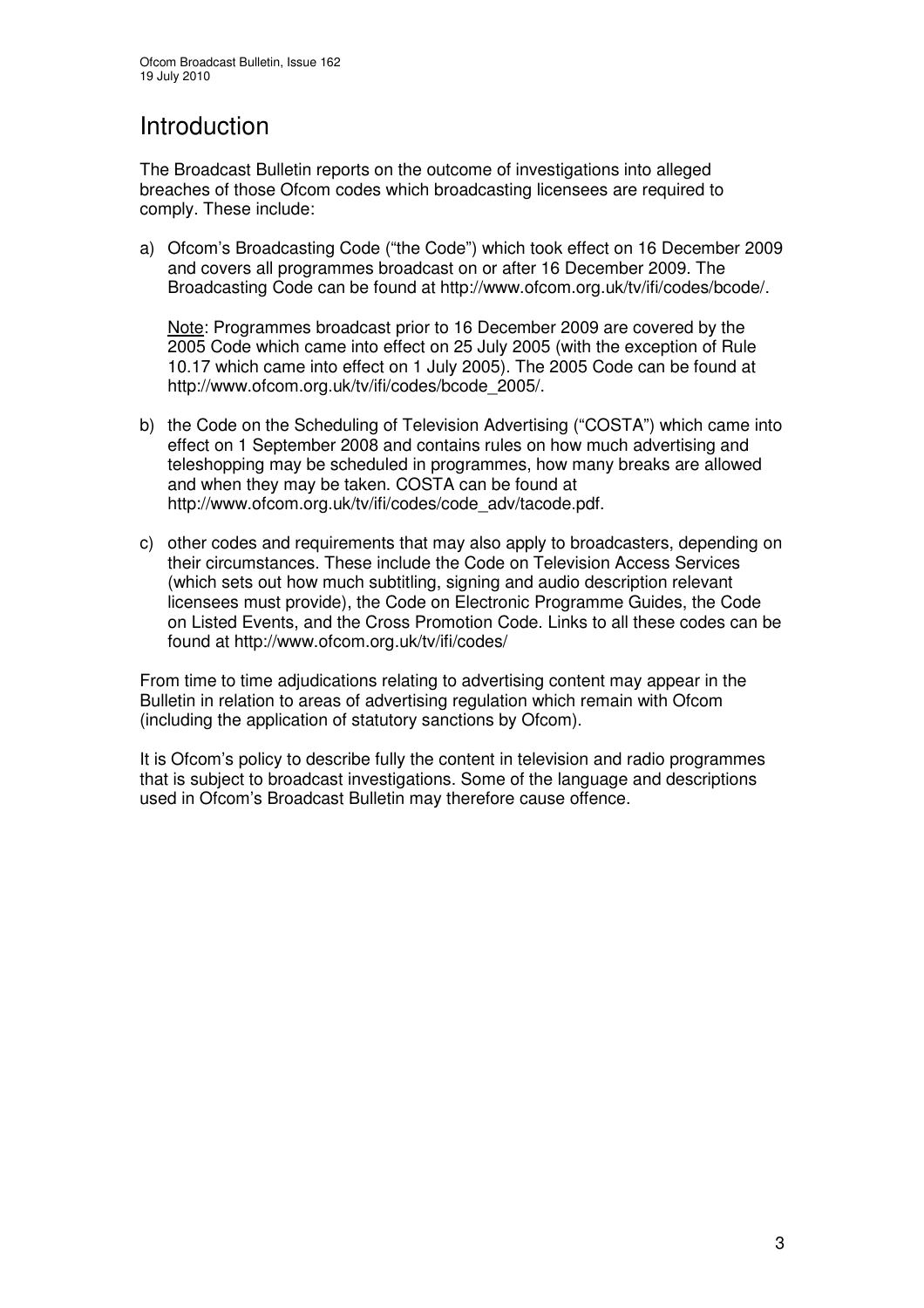# **Standards cases**

# **In Breach**

# **Election 2010**

*Bangla TV, 27 April 2010, 19:30*

### **Introduction**

Bangla TV is a television channel serving Bengali viewers in the UK. Ofcom received a complaint that the above programme included a discussion between representatives from the Labour and Conservative parties, who both expressed their opposition to a proposed mayoral referendum<sup>1</sup> taking place in the London Borough of Tower Hamlets. This discussion took place during the course of the recent General Election campaign. As a consequence, the Rules contained in Section Six of the Code, relating to Elections, applied. The complainant objected to the programme not having representatives of political parties that were in favour of the referendum.

Ofcom noted that this programme was a discussion programme that consisted of the Labour party Parliamentary candidate for the Poplar and Limehouse constituency<sup>2</sup>, Jim Fitzpatrick, and Peter Golds, leader of the Conservative Group on Tower Hamlets Borough Council, answering questions put by a studio presenter. During the programme, a range of subjects were discussed that focused on Tower Hamlets and the constituency of Poplar and Limehouse.

Ofcom asked Bangla TV for its comments under the following Rules of the Code:

- Rule 6.9: "If a candidate takes part in an item about his/her particular constituency, or electoral area, then candidates of each of the major parties must be offered the opportunity to take part. (However, if they refuse or are unable to participate, the item may nevertheless go ahead.)"
- Rule 6.10: "In addition to Rule 6.9, broadcasters must offer the opportunity to take part in constituency or electoral area reports and discussions, to all candidates within the constituency or electoral area representing parties with previous significant electoral support or where there is evidence of significant current support. This also applies to independent candidates. (However, if a candidate refuses or is unable to participate, the item may nevertheless go ahead.)"

### **Response**

Bangla TV said that this programme was one of 12 editions of *Election 2010* that had been broadcast during the 2010 General Election campaign. The broadcaster

<sup>&</sup>lt;sup>1</sup> This referendum took place on the same day as polling day in the General Election, 6 May 2010.

<sup>&</sup>lt;sup>2</sup> Poplar and Limehouse is one of the two Parliamentary constituencies that make up the London Borough of Tower Hamlets.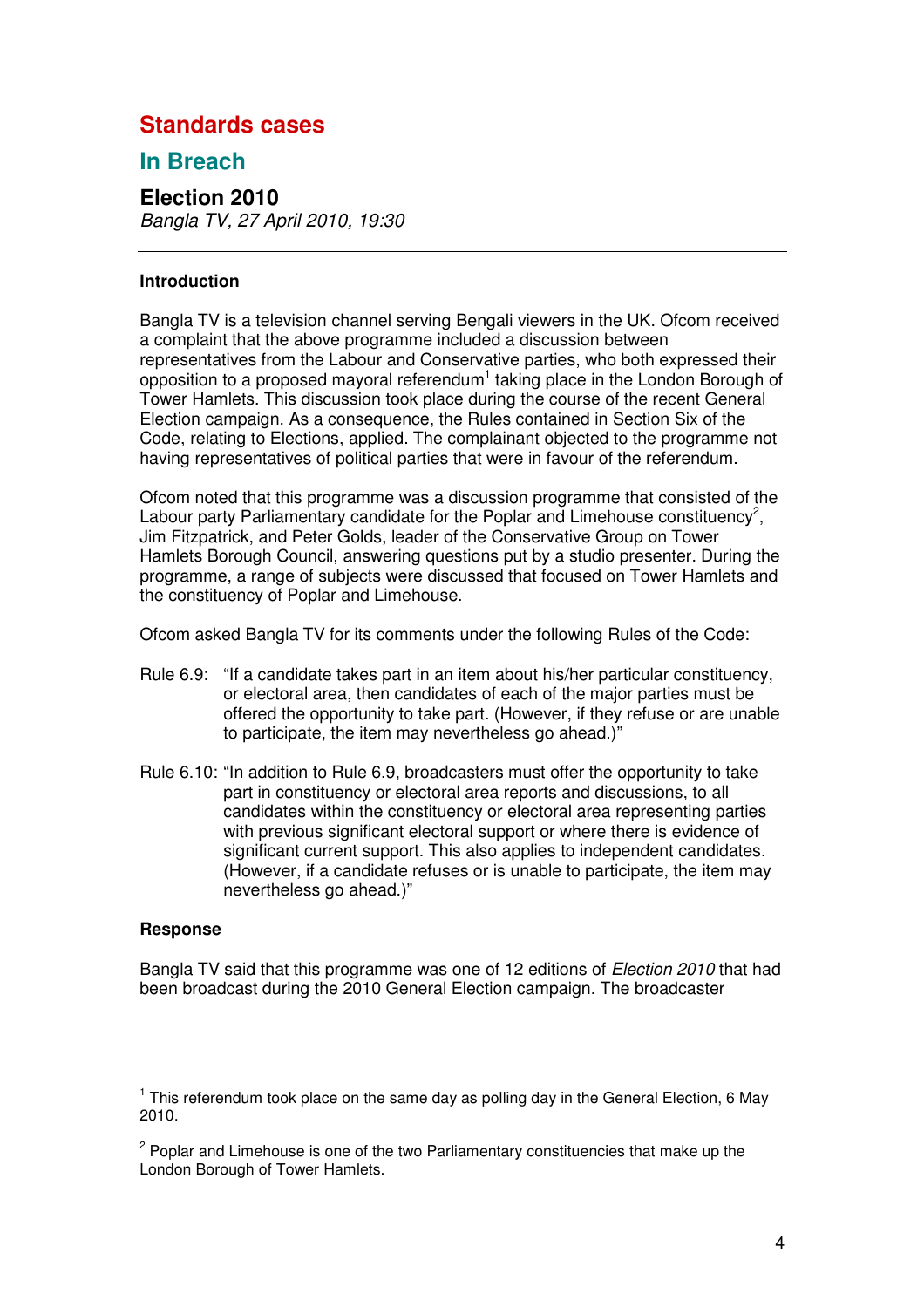confirmed that representatives of the major parties<sup>3</sup> and the Respect party, had taken part in this series of programmes.

With regard to the edition of *Election 2010* in this case ("the 27 April Broadcast"), Bangla TV said that, whilst it only included representatives of the Conservative and Labour parties, "it was mainly focused on [the] national election". In addition, the broadcaster said that George Galloway, the Respect Parliamentary candidate for the Poplar and Limehouse constituency, had been shown on the channel expressing his view in favour of the Tower Hamlets mayoral referendum, "immediately before" the 27 April Broadcast.

### **Decision**

Ofcom's guidance to Section Six (Elections and Referendums) of the Code<sup>4</sup> states that "There is no onus on broadcasters to do election coverage". However, if broadcasters choose to cover election campaigns, they must ensure that they comply with Rules set out in Section Six of the Code, and in particular the constituency reporting Rules laid out in Rules 6.8 to 6.13 of the Code. These are specific Rules that apply when a broadcaster is broadcasting a particular "constituency report" during an election campaign. Ofcom guidance to Section Six<sup>5</sup> states that "Rule 6.9 requires that if a candidate takes part in an item about his/her constituency then the broadcaster must ensure that each of the major parties (as explained in the Broadcasting Code under Rule  $6.2^6$ ) is offered an opportunity to take part, as well as those with evidence of significant previous or current electoral support (Rule 6.10)". The guidance also states that a "constituency report" occurs "when the report or the candidate focuses on his/her constituency

In this case, we noted Bangla TV invited the Labour party parliamentary candidate for Poplar and Limehouse to take part in a discussion programme which dealt with a range of issues concerning that constituency such as local hospital and schools provision, and policy towards policing in the local area. We considered that this programme, by including a contribution from the Labour party candidate, giving his views about the constituency in which he was seeking election, was a "constituency report or discussion" as defined in the Code. The Code states that if a parliamentary candidate is given an opportunity to discuss matters relating to his constituency then other candidates from the major parties should also offered an opportunity to take part. This ensures due impartiality is strictly maintained at the time of elections with respect to specific constituencies.

We noted that the broadcaster, although it had invited a Conservative party local councillor to participate in the 27 April Broadcast, had not invited the Conservative party candidate for the Poplar and Limehouse constituency to take part in the programme. In addition, Bangla TV had not invited the Liberal Democrat party candidate for the Poplar and Limehouse constituency to take part in the programme.

 ${}^{3}$ See the meaning of "major party" set out in the Code immediately after Rule 6.2 which states that "At present in the UK major parties are the Conservtaive Party, the Labour Party and the Liberal Democrats".

<sup>&</sup>lt;sup>4</sup> See http://www.ofcom.org.uk/tv/ifi/guidance/bguidance/section6\_2009.pdf.

<sup>&</sup>lt;sup>5</sup> See http://www.ofcom.org.uk/tv/ifi/guidance/bguidance/section6\_2009.pdf.

 $^6$  In this case, the "major parties" were the Conservative party, the Labour party and the Liberal Democrat party.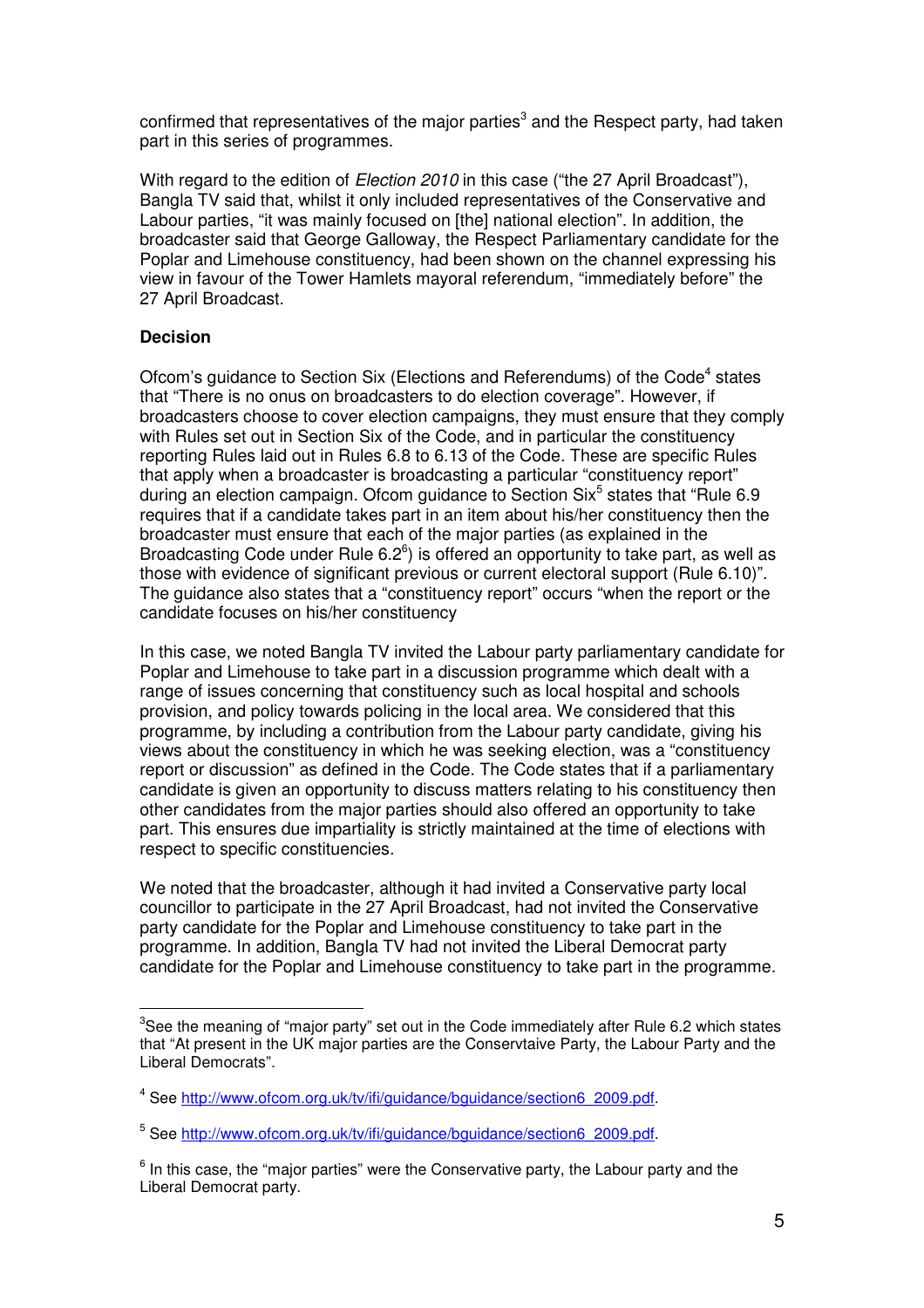Therefore, we considered that the programme was in breach of Rule 6.9 of the Code, since a constituency discussion concerning Poplar and Limehouse was broadcast but not all the candidates from the major parties were offered an opportunity to take part.

We also noted that the broadcaster had not invited George Galloway, the Respect party candidate for the Poplar and Limehouse constituency, to participate in the 27 April Broadcast. Rule 6.10 requires broadcasters to offer the opportunity to take part in a constituency report to candidates "with previous significant electoral support". George Galloway had been, until the dissolution of Parliament on 12 April 2010, the sitting MP for the neighbouring constituency of Bethnal Green and Bow. We therefore considered that he was a candidate "with previous significant electoral support". Therefore, given that George Galloway had not been invited to take part in the 27 April Broadcast, we considered that the programme was in breach of Rule 6.10 of the Code.

Ofcom acknowledges the steps that Bangla TV had taken to ensure that representatives of the major parties and the Respect party were included in its election programming. However, we remind all broadcasters of the care that needs to be taken when candidates appear in programmes during an election period. In particular, broadcasters must ensure that where a programme deals with matters relating to a specific constituency of a candidate appearing in the programme, then the broadcaster must ensure that each of the major parties is offered an opportunity to take part, as well as those with evidence of significant previous or current electoral support. In this regard, we refer broadcasters to the published Guidance to Section Six of the Code.<sup>7</sup> This states: "A useful test for broadcasters is to ask whether a report could be seen as promotional for a candidate within his/her constituency. If it is, then it requires input from, at least, the other main parties and potentially others depending on the constituency".

### **Breach of Rule 6.9 and Rule 6.10**

 $7$  See footnote 4.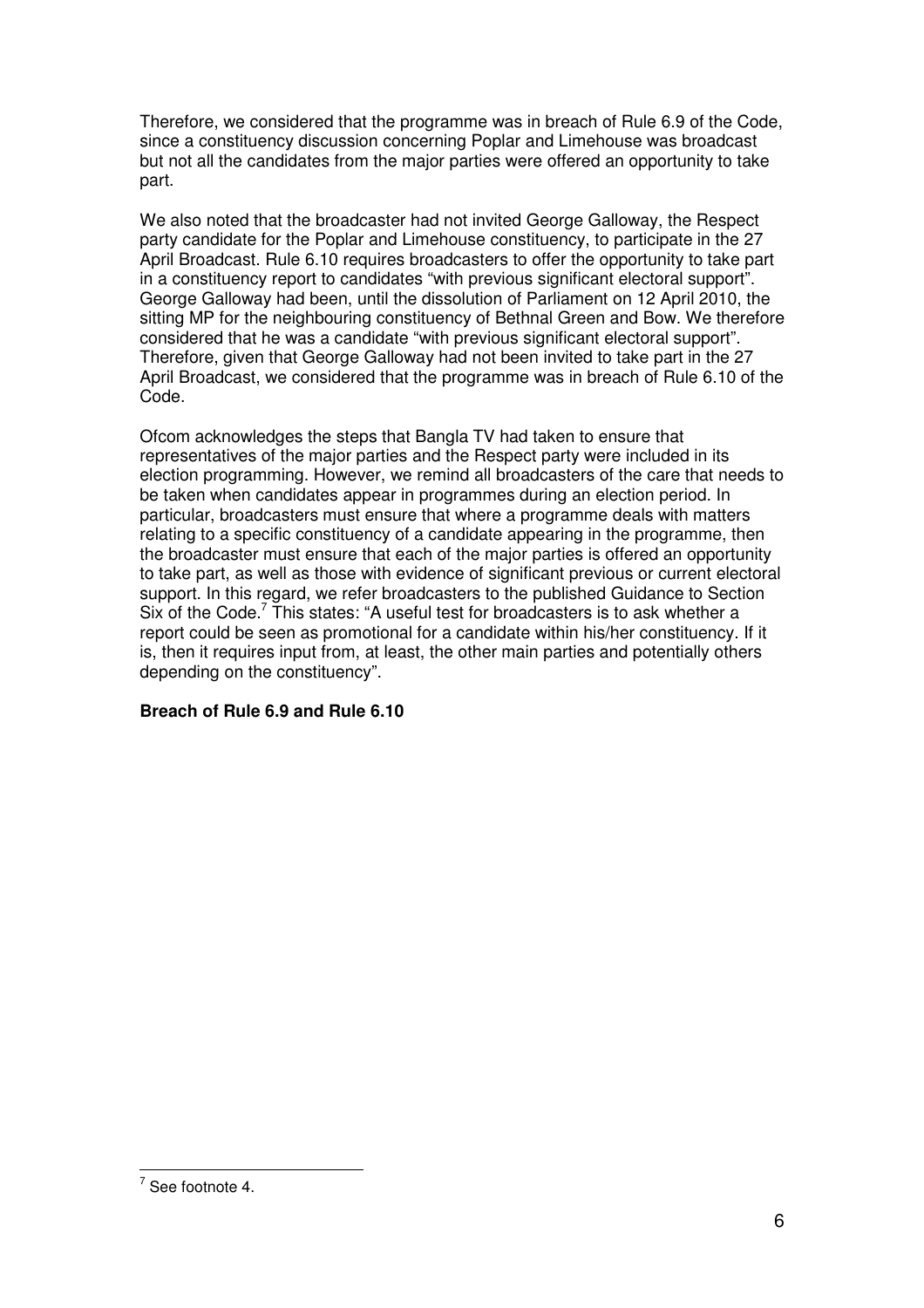# **In Breach**

### **Local Election Output**

*102.4 Radio Hartlepool, 27 April 2010, 13:00 and 29 April 2010, 13:00*

### **Introduction**

102.4 Radio Hartlepool ("Radio Hartlepool") is a community radio station serving the town of Hartlepool. During the recent 2010 local elections campaign, Ofcom received a complaint that in a programme broadcast on 29 April 2010 ("the 29 April broadcast"), there had been a contribution from a Labour party local election candidate. The complainant stated that the programme had not included contributions from candidates from other political parties.

Before deciding whether to start an investigation into this matter, Ofcom wished to gain some information from the licensee. Radio Hartlepool confirmed the following to Ofcom. The 29 April Broadcast had only included a contribution from the Labour party local election candidate for the election as councillor for the Owton ward of Hartlepool Borough Council. This election was taking place on the same day as the General Election (6 May 2010). The broadcaster said it had invited the Conservative party and Liberal Democrat party local election candidates for Owton ward on to the same programme, but they had not responded to the broadcaster's invitation. Therefore, the Labour party candidate was the only candidate to contribute to the 29 April Broadcast.

In addition, the broadcaster had invited all Hartlepool Borough Council local election candidates from the Conservative party, Labour party and Liberal Democrat party (collectively "the Major Parties") to appear in various different programmes between 26 April 2010 and 5 May 2010. These candidates were invited to appear in time-slots dedicated to each of the 15 wards being contested in the Hartlepool Borough Council elections. Within each time-slot, each candidate who was present was given three minutes to set out why electors in their particular ward should vote for that candidate. In addition, Radio Hartlepool said that several independent candidates and candidates from the UK Independence party were invited to take part in the programmes about their respective wards.

Ofcom guidance to Section Six<sup>1</sup> states that "Rule 6.9 requires that if a candidate takes part in an item about his/her constituency then the broadcaster must ensure that each of the major parties (as explained in the Broadcasting Code under Rule 6.2 $2$ ) is offered an opportunity to take part, as well as those with evidence of significant previous or current electoral support (Rule 6.10)". The guidance also states that a "constituency report" occurs "when the report or the candidate focuses on his/her constituency.

When checking the background facts, we noted that according to the information provided by Radio Hartlepool, one sitting candidate, the independent councillor for the Fens ward, had not been invited to take part in the programme devoted to this ward, which was broadcast on 27 April 2010 ("the 27 April Broadcast").

<sup>&</sup>lt;sup>1</sup> See http://www.ofcom.org.uk/tv/ifi/guidance/bguidance/section6\_2009.pdf.

 $2$  In this case, the "major parties" were the Conservative party, the Labour party and the Liberal Democrat party.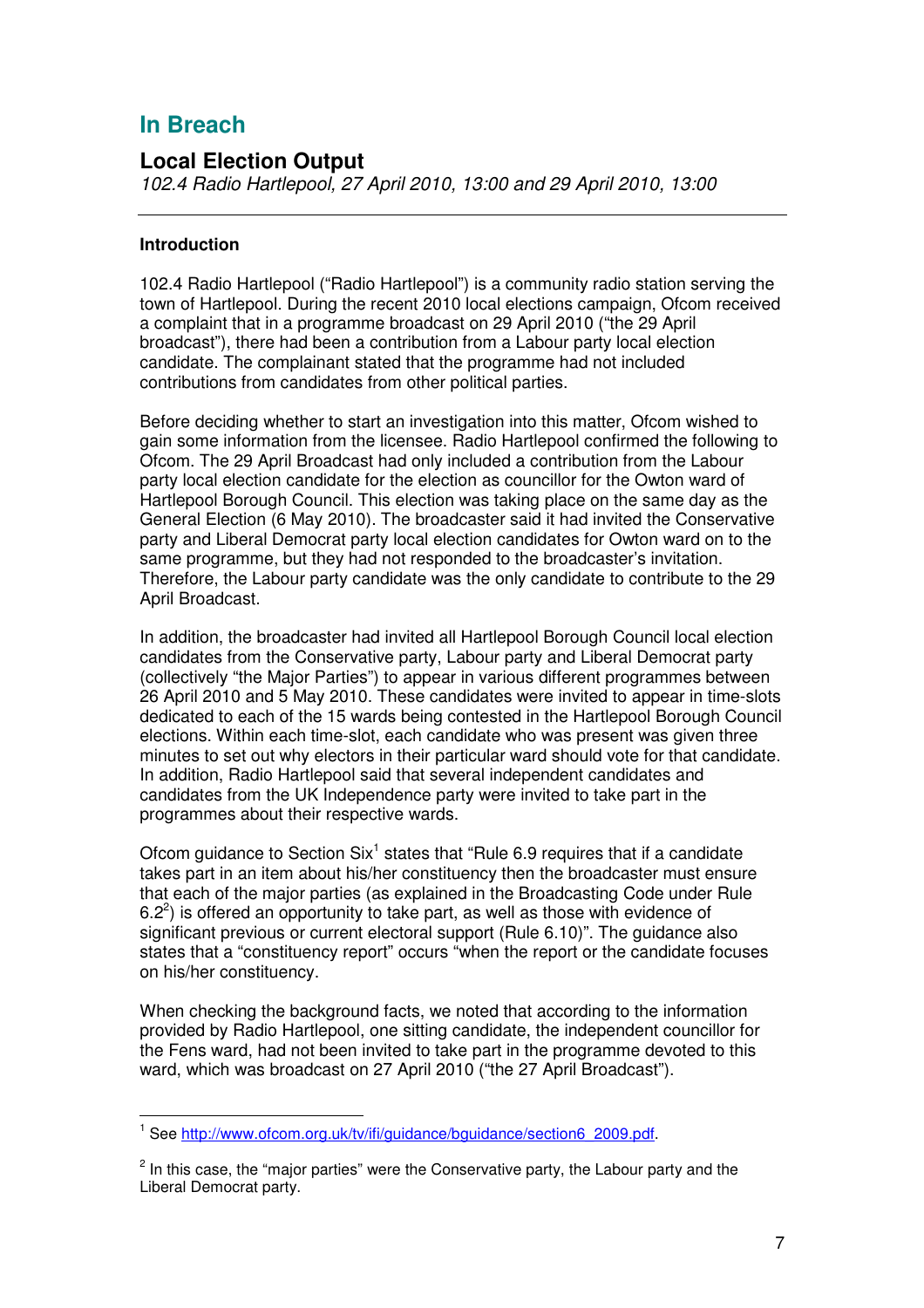Ofcom asked for Radio Hartlepool's comments under Rule 6.10, which states:

"In addition to Rule 6.9, broadcasters must offer the opportunity to take part in constituency or electoral area reports and discussions, to all candidates within the constituency or electoral area representing parties with previous significant electoral support or where there is evidence of significant current support. This also applies to independent candidates. (However, if a candidate refuses or is unable to participate, the item may nevertheless go ahead.)."

### **Response**

Radio Hartlepool said that the 2010 local elections were the first such elections the broadcaster had covered since launching. It had sought to follow the provisions of Section 6 of the Code and the related guidance. The broadcaster said that whilst it believed it had been following "correct procedures", it was concerned that Rule 6.10 "may have been overlooked" because the independent candidate for the Fens ward, who had been the sitting councillor for that ward, had not been invited to take part in the 27 April Broadcast.

Radio Hartlepool explained that whilst preparing its local election coverage, it had concentrated on inviting candidates from the major political parties, and various other candidates standing in the local elections to Hartlepool Borough Council, to participate in different programmes concerning the various wards being contested in the local elections for Hartlepool Borough Council. However, the broadcaster said that it "did not focus on previously elected candidates". In addition, the broadcaster said that it allowed contributions on air from "those uninvited candidates who chose to contact us and request air time for their campaign". In conclusion, Radio Hartlepool said that it was now fully aware of Rule 6.10 of the Code, and would take this Rule into consideration in any future election coverage.

### **Decision**

Ofcom's guidance to Section Six (Elections and Referendums) of the Code<sup>3</sup> states that "There is no onus on broadcasters to do election coverage". However, if broadcasters choose to cover election campaigns, they must ensure that they comply with Rules set out in Section Six of the Code, and in particular the constituency reporting Rules laid out in Rules 6.8 to 6.13 of the Code. These are specific Rules that apply when a broadcaster is broadcasting a particular constituency report (or "electoral area"<sup>4</sup> report) during an election campaign. In particular, under Rule 6.10<sup>5</sup> of the Code, broadcasters must ensure that if they are dealing with issues relating to a particular local ward, during a local election campaign, they must ensure that candidates (including independent candidates) with previous significant electoral support or where there is evidence of significant current support must be offered the opportunity to take part.

<sup>&</sup>lt;sup>3</sup> See http://www.ofcom.org.uk/tv/ifi/guidance/bguidance/section6\_2009.pdf.

<sup>&</sup>lt;sup>4</sup> The Code states that: "Electoral area (for example electoral division, borough ward or other area) is the local government equivalent to the Parliamentary term 'constituency'".

<sup>&</sup>lt;sup>5</sup>Rule 6.9 states: "If a candidate takes part in an item about his/her particular constituency, or electoral area, then candidates of each of the major parties must be offered the opportunity to take part. (However, if they refuse or are unable to participate, the item may nevertheless go ahead.)"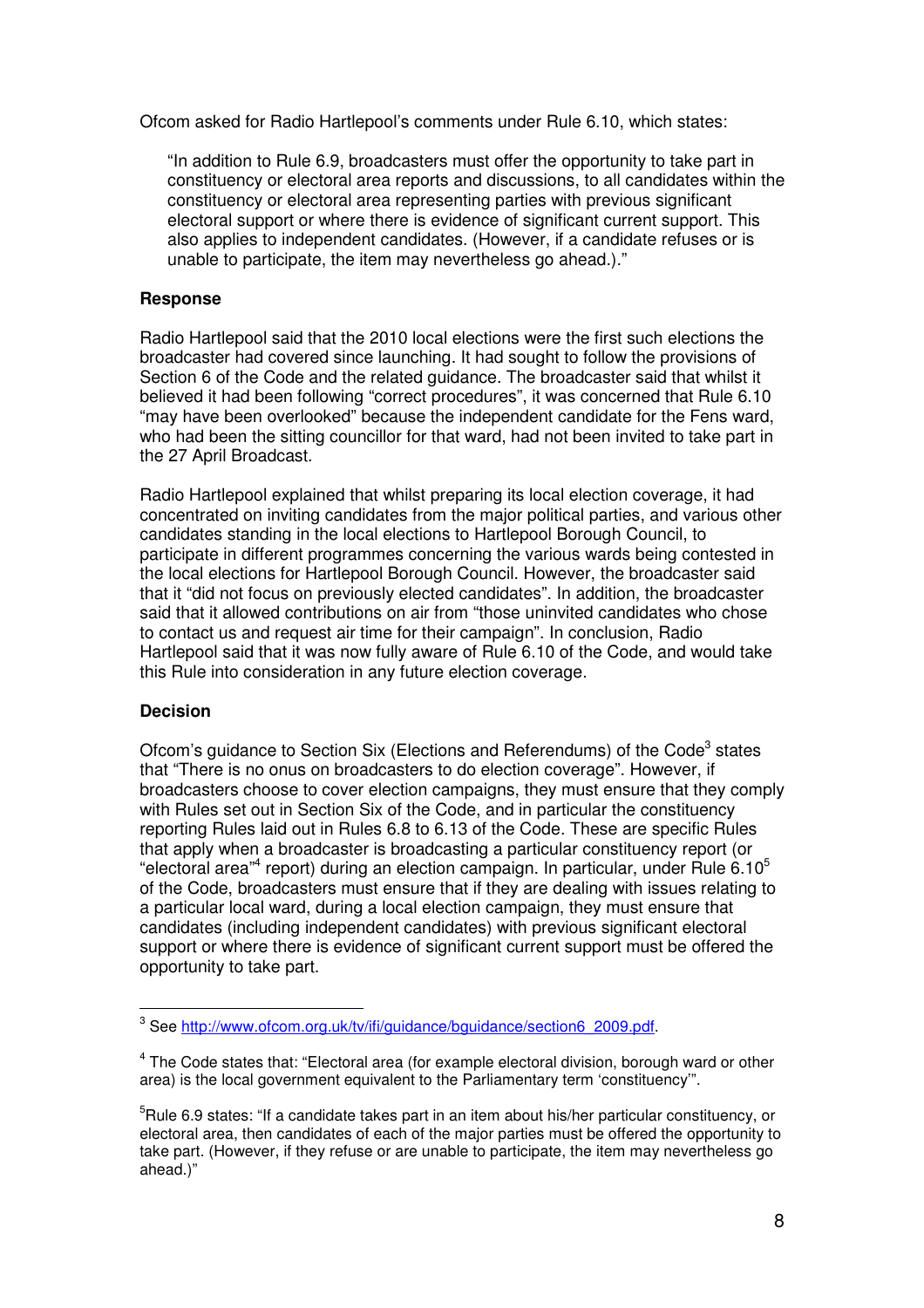In this case, we noted Radio Hartlepool invited a number of candidates standing in the local elections for Hartlepool Borough Council to take part in relevant reports about particular wards, including the 27 April Broadcast and the 29 April Broadcast. We considered that each of these programmes, by including contributions from different local election candidates, giving their views about the wards in which they were seeking election, was an "electoral area report or discussion" as defined in the Code.

We noted that the broadcaster had only invited the three candidates from the major parties, who were standing in the Fens ward, to contribute to the 27 April Broadcast<sup>6</sup>. However, Rule 6.10 requires that if a broadcaster is to broadcast a programme containing a report or discussion about a particular electoral area, the broadcaster must offer candidates from other parties (and independent candidates) with previous significant electoral support, an opportunity to take part in that programme. In this case, we note the broadcaster did not invite the sitting independent councillor for the Fens ward, who was standing for re-election to that ward, to contribute to the 27 April Broadcast. We considered that a sitting independent candidate clearly had "previous significant electoral support" and should have been invited to participate in the 27 April Broadcast.

Ofcom recognises the licensee's wish to cover the local elections and serve its community. It is evident that the broadcaster made genuine attempts to comply with the Code and specifically the rules around elections by, for example, ensuring that at least the relevant candidates of the major parties were invited to participate in the programmes dealing with particular wards during the local election campaign for Hartlepool Borough Council. We also welcome the broadcaster's acknowledgement that it had "overlooked" Rule 6.10, and its undertaking to comply with this Rule in future election coverage. However, by failing to invite a sitting councillor to take part in the relevant programme dealing with the Fens ward, there was a breach of Rule 6.10 in relation to the 27 April Broadcast.

### **Breach of Rule 6.10**

 $6$  Radio Hartlepool confirmed that following its invitation to the candidates of they Major Parties to participate in the 27 April Broadcast: the Conservative party candidate participated in the 27 April Broadcast; the Labour party candidate did not respond to the broadcaster, and the Liberal Democrat party candidate declined the offer to participate.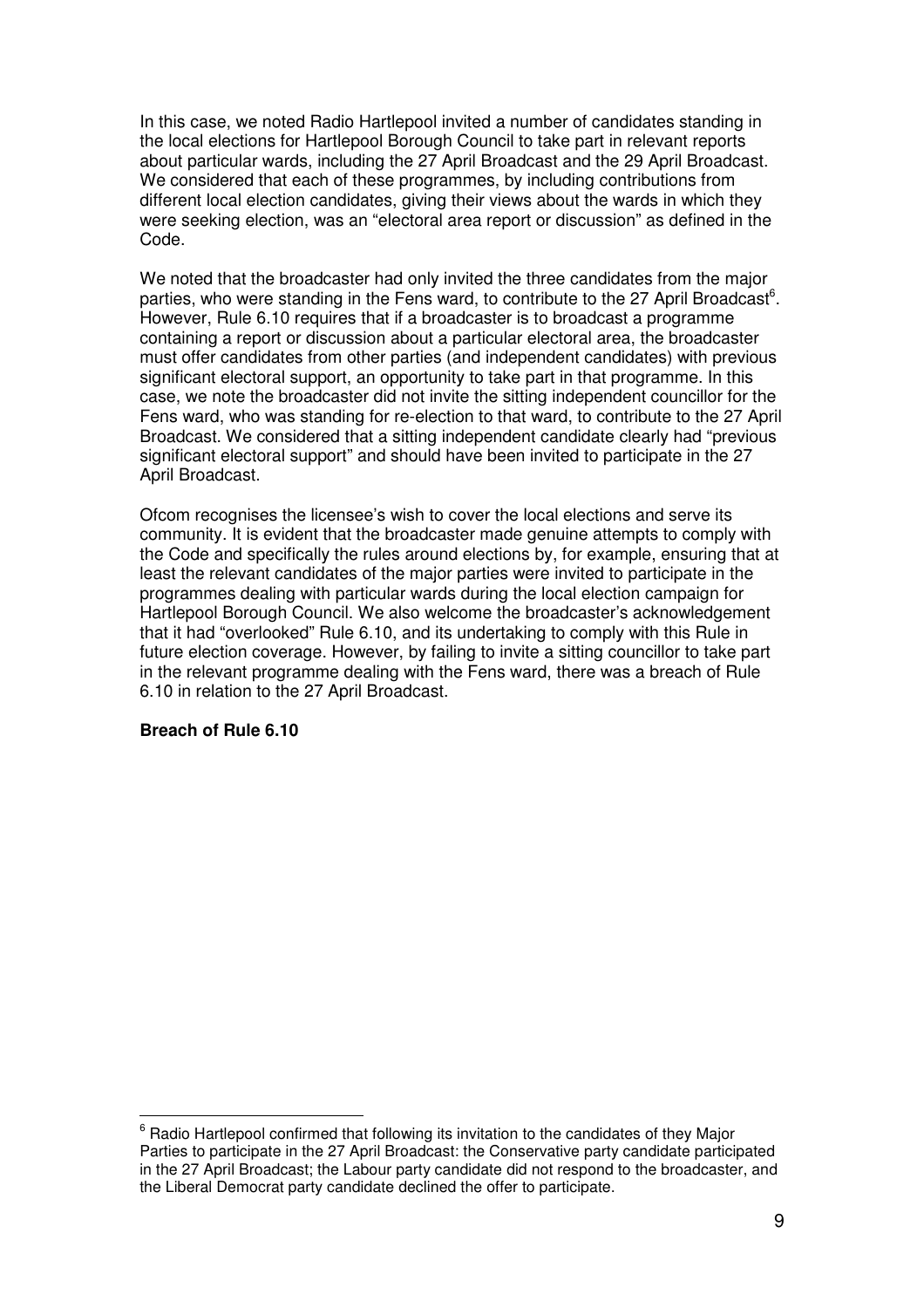# **In Breach**

### **Community Affairs**

*Spice FM 98.8, 28 April 2010, 22:00*

### **Introduction**

Spice FM 98.8 ("Spice FM") is a community radio station serving south Asian listeners in the Tyneside region. During the 2010 local and Parliamentary elections campaign, Ofcom received a complaint that in this programme there had been contributions from two Labour party councillors, encouraging listeners to vote for the Labour party in the forthcoming elections, but no contributions from representatives of other political parties.

Ofcom reviewed the content, including a translation of relevant parts of the programme from the original Urdu into English. We noted that during the programme, there were contributions from two sitting Labour party councillors, who held seats in the Elswick and Wingrove wards of Newcastle City Council respectively. Neither of these contributors was seeking re-election in the local elections taking place on 6 May 2010. Therefore, we considered that the programme did not engage the constituency reporting Rules laid out in Rules 6.8 to 6.13 of the Code.

However we asked Spice FM for its comments under Rule 6.2, which states:

"Due weight must be given to the coverage of major parties during the election period. Broadcasters must also consider giving appropriate coverage to other parties and independent candidates with significant views and perspectives".

### **Response**

Spice FM said that it had invited representatives from each of the Conservative, Labour and Liberal Democrat parties ("the major parties") to appear at different times during the election campaign. The broadcaster said that "equal amounts of time on air" were to be made available to each of the major parties. Apart from the two Labour party councillors appearing on 28 April 2010, the Conservative party and Liberal Democrat party candidates for the Parliamentary constituency of Newcastleupon Tyne Central were invited to appear on the station on 2 May 2010. However, in the case of the Conservative party candidate, Spice FM said that this candidate had to pull out due to illness, just before he was due to appear on the station. The broadcaster said that "We tried to get other [conservative party] representatives on in the last few days before the election…but were not successful in doing so".

In summary, the broadcaster considered that it had given due weight to the major parties by inviting all three of the major parties to appear on the station, and offering them equal amounts of time.

### **Decision**

Ofcom recognises the importance to the right to freedom of expression. This encompasses the broadcasters' right to transmit and the audience's right to receive creative material, information and ideas without interference but subject to restrictions prescribed by law and necessary in a democratic society. This right is enshrined in the European Convention on Human Rights.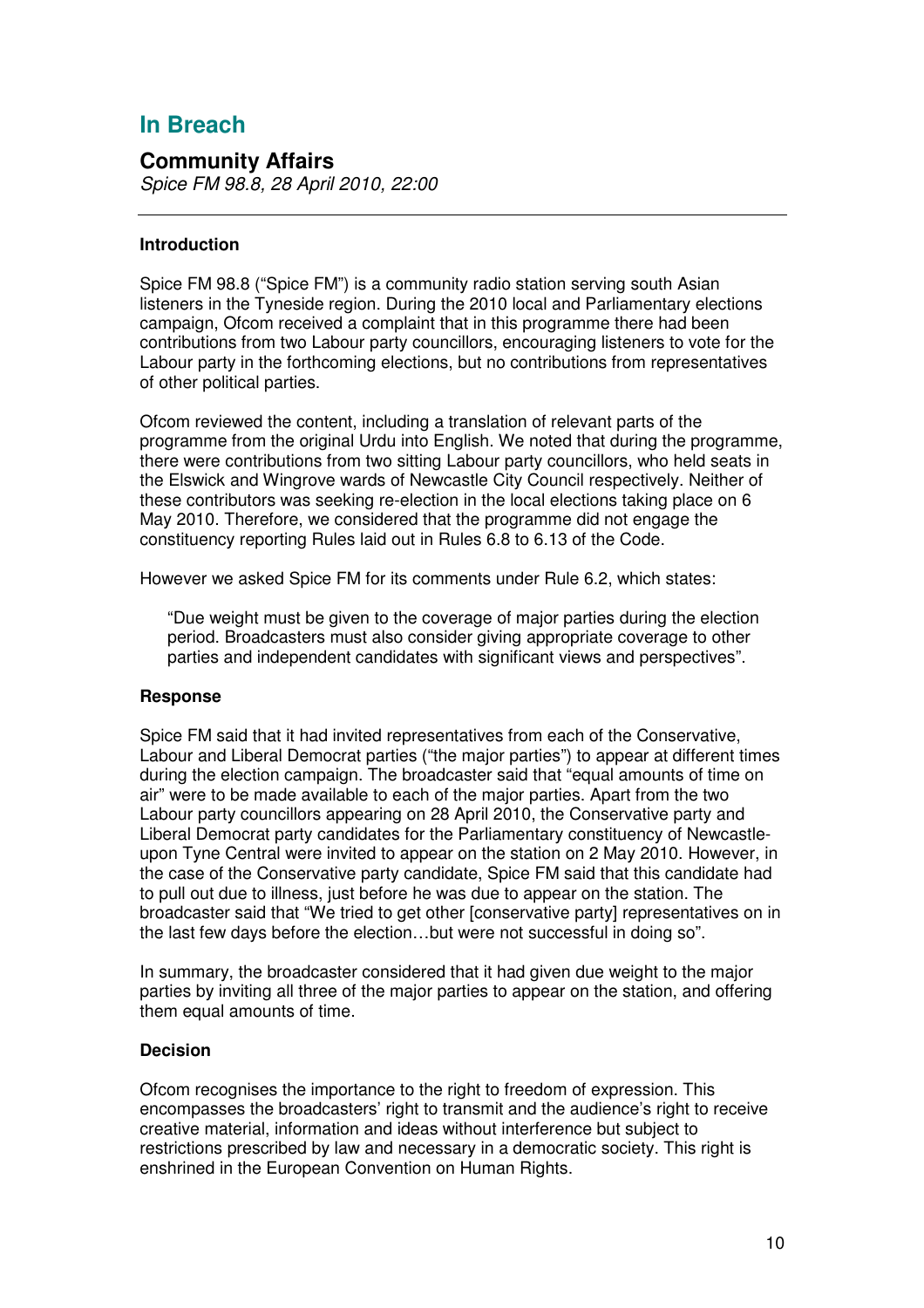However, UK legislation requires broadcasters to preserve due impartiality on major matters of political controversy. This requirement is considered to be particularly important at the time of elections. This means that broadcasters in covering election issues must ensure that, during the election period, due weight is given to all the major parties (and other parties where appropriate).

On 28 April 2010, the station interviewed two sitting local Labour party councillors. In the programme, the interviewees were able to promote the Labour Party and set out its policies for the forthcoming local and General election. Under the Code, the licensee was under an obligation during the election period to ensure that due impartiality was preserved and other major parties were therefore given an opportunity to participate. How this is achieved is an editorial matter for the broadcaster; for example, impartiality can be achieved within a particular programme or over time through a series of programmes.

Spice FM confirmed that a Parliamentary candidate from the Liberal Democrat party had appeared on the station on 2 May 2010. The broadcaster had also arranged for a Parliamentary candidate from the Conservative party to appear on the same day. However, due to illness, the broadcaster informed us that the Conservative party representative was unable to participate in the programme.

We note the efforts the licensee made to comply with the Code. However, at the time of elections broadcasters must ensure due impartiality by giving due weight to major parties. In the case of general coverage of the election (as opposed to the specifics of a constituency report) the broadcaster was required to give coverage to the three major parties in the UK. The broadcaster's failure to cover the Conservative party's position, in any form during the election period, therefore resulted in a breach of the Code.

### **Breach of Rule 6.2**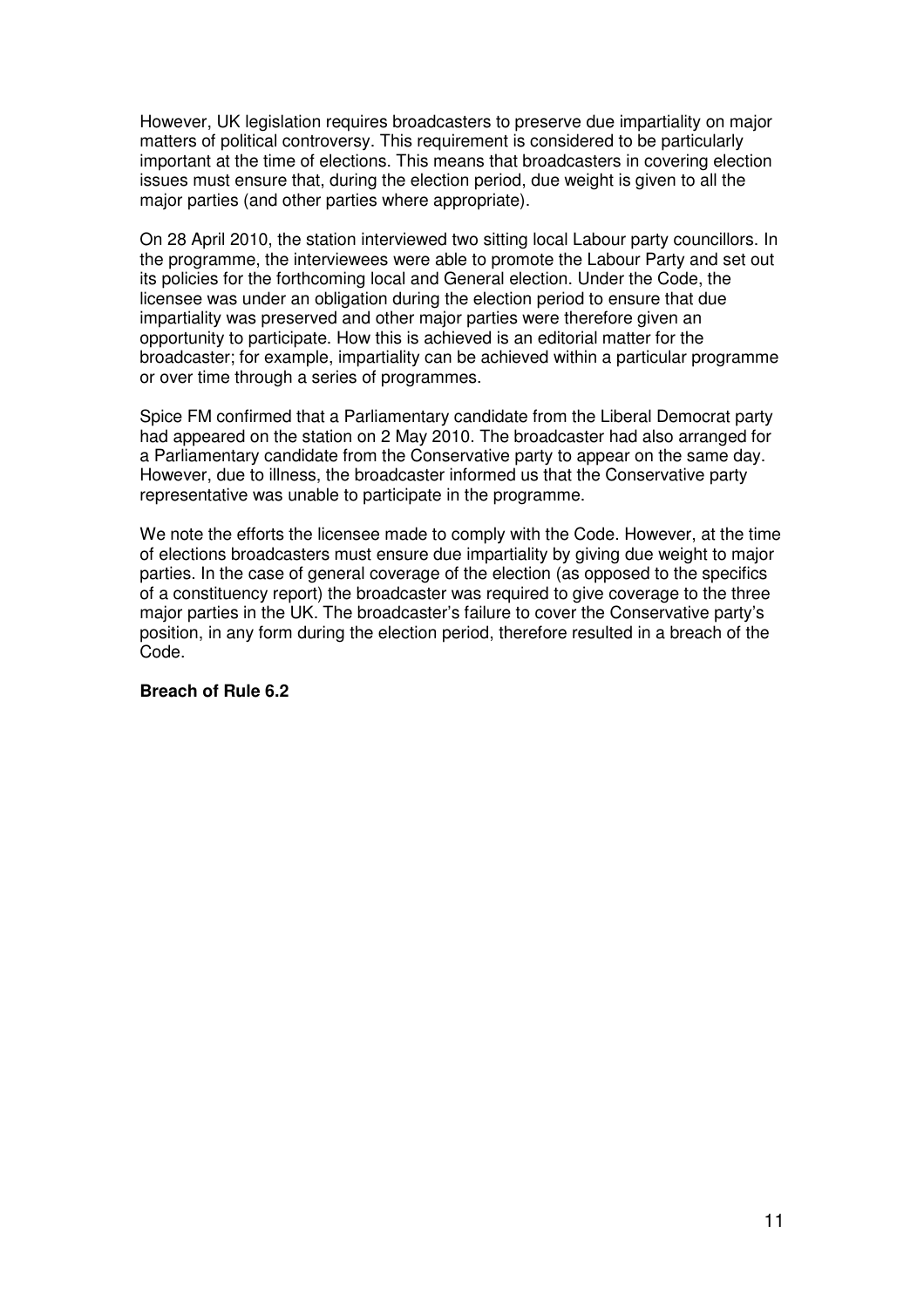# **In Breach**

### **Superscoreboard**

*Clyde 1, 6 May 2010, 18:00*

### **Introduction**

Clyde 1 is a local commercial radio station broadcasting to Glasgow and parts of central Scotland, and *Superscoreboard* is a football programme broadcast on the station. Ofcom received four complaints that, on the day the vote in the General Election took place (6 May 2010) while the polls were open, one of the presenters of the programme, Peter Martin, actively endorsed support for the Labour party.

On reviewing the programme, Ofcom noted the following exchange between Peter Martin (PM), and his co-presenter, Graeme Spiers (GS):

- GS: *"Peter, listen, never mind this, have you cast your vote?"*
- PM: *"Well, I'm going to…I 'm going to…I'm going to now cast a vote within the next hour."*
- GS: *"Not one hour ago, I put a large cross beside the Kirkcaldy Minister's son 1 ."*
- PM: *"Yeah."*
- GS: *"Who you're going to vote for?"*
- PM: *"Is it…is it something…Labour! Is it something you keep quiet, or is it something…?"*
- GS: *"Well, people think you do keep quiet about it, people get tetchy about it. Who do you think…who do you think Walter Smith <sup>2</sup> will vote for? Who do you think Lennon <sup>3</sup> will vote for?"*
- PM: *"Let me tell you: Labour, both of them. Not a shadow of doubt. Walter Smith, his background. It's an absolute stonewall certainty. We don't even have to take calls".*

Ofcom asked Bauer Radio ("Bauer"), who provides compliance for Clyde 1, for its comments under Rule 6.4 of the Code, which states:

"Discussion…of election and referendum issues must finish when the poll opens. (This refers to the opening of actual polling stations. This rule does not apply to any poll conducted entirely by post.)".

### **Response**

<sup>&</sup>lt;sup>1</sup> This was a reference to Gordon Brown, who was standing for election as the Labour party candidate in the constituency of Kirkcaldy.

<sup>&</sup>lt;sup>2</sup> Manager of Glasgow Rangers Football Club.

 $3$  Acting manager of Celtic Football Club.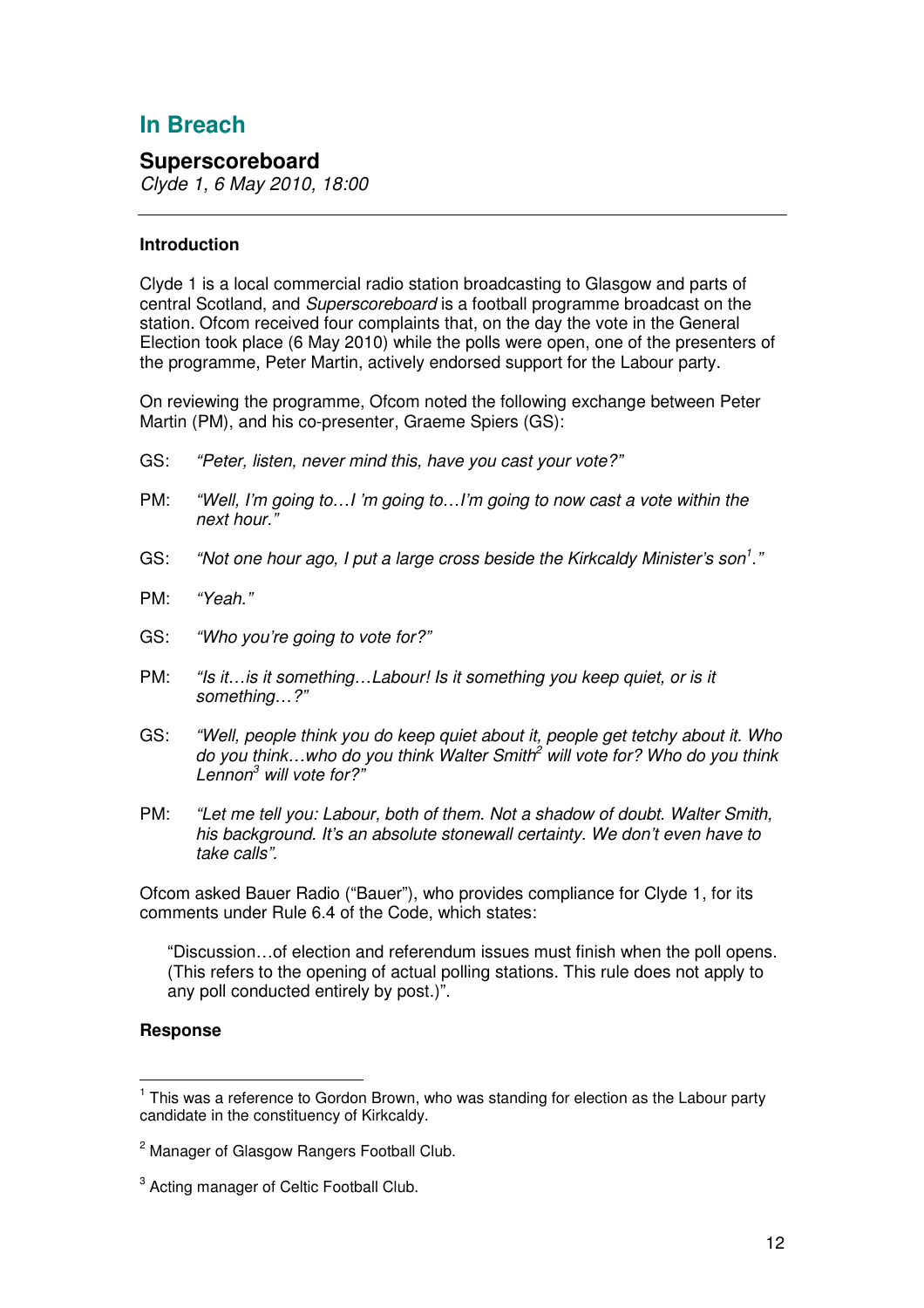Bauer said that it had had in place in all its radio stations, including Clyde 1, "thorough procedures" concerning election coverage, and that initial guidelines were issued well ahead of the election, as well as repeated reminders in the run up to and on polling day itself.

Bauer said that although the presenters in the present case had been briefed about the guidelines covering election coverage, the "guidelines were not at the forefront of their minds when they meandered into a conversation speculating around how certain individuals may have voted". Bauer added that the comments were not an attempt to canvass for any political party, but rather were "a lighthearted view to make the sports show more topical". Bauer said that both presenters were aware of the seriousness of the matter and "deeply regret entering into a conversation about the election which they recognise showed a considerable lack of judgement and awareness on their part".

In conclusion, Bauer said "We accept this was a breach of code 6.4". In addition, Bauer said that it recognised that this was a serious matter and that the presenters concerned had been reprimanded and both taken off-air for a period of time.

### **Decision**

Ofcom recognises the importance to the right to freedom of expression. This encompasses the broadcasters' right to transmit and the audience's right to receive creative material, information and ideas without interference but subject to restrictions prescribed by law and necessary in a democratic society. This right is enshrined in the European Convention on Human Rights. However, Rule 6.4 of the Code requires that discussion of election issues must finish when the poll opens (at 07:00). This programme however was broadcast after the polls had opened and prior to the polls closing at 22:00.

In reaching its decision, Ofcom notes the broadcaster's statement that the exchange between the presenters was intended to be "lighthearted". However, we also note Bauer's acceptance that there was a breach of the Code on this occasion. In this case, two radio presenters, whilst the polls were still open, discussed: firstly how they had voted, or intended to vote in the General Election taking place that day; and second, how other well-known personalities would be casting their votes.

Given the above, we considered this was a clear breach of Rule 6.4.

### **Breach of Rule 6.4**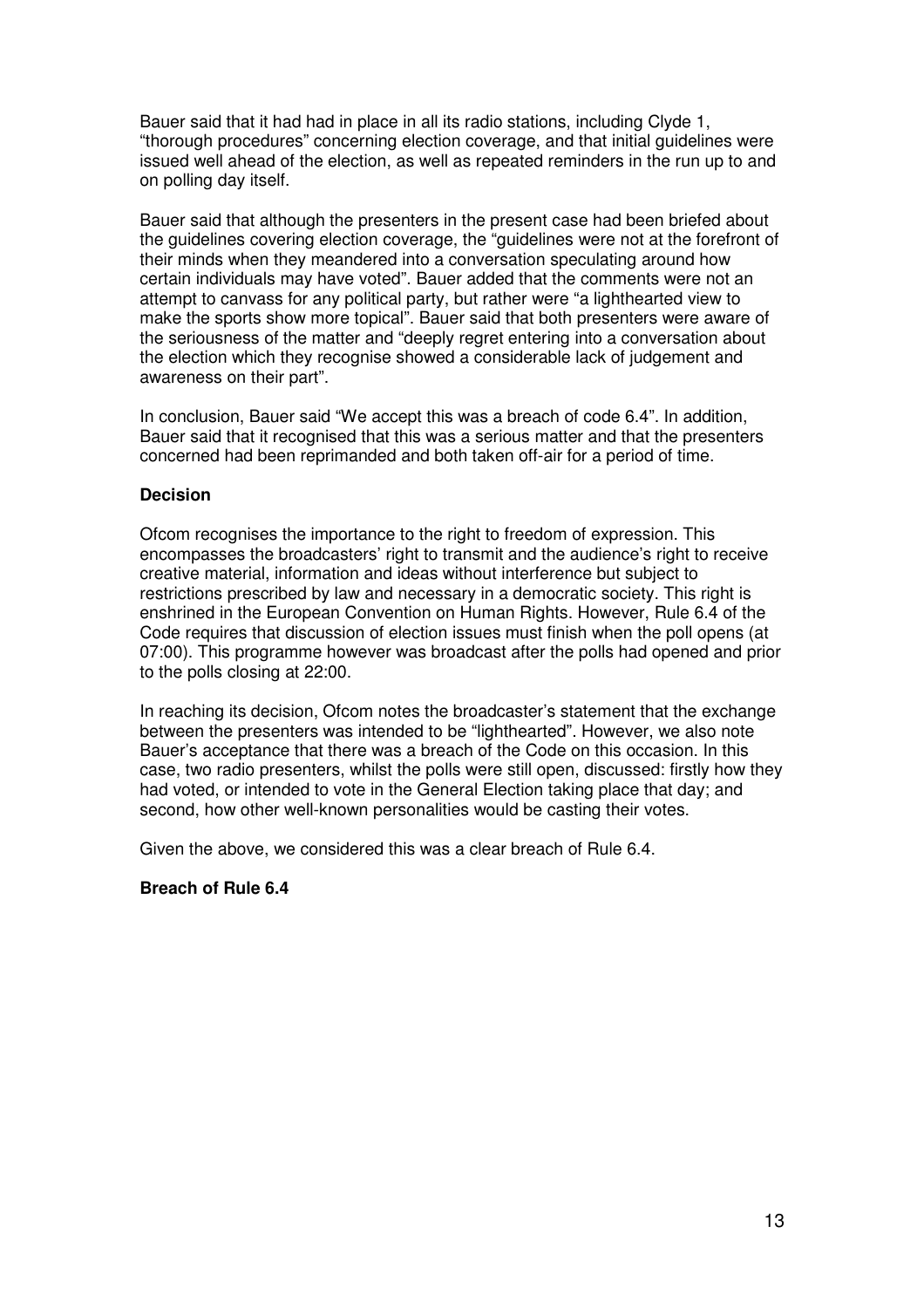# **In Breach**

# **Chal Sitaroon Ki**

*DM Digital, 18 February 2010, 13:00*

### **Introduction**

DM Digital is a free-to-air general entertainment channel, broadcasting mainly in Urdu to the UK Asian community. The programme *Chal Sitaroon Ki*, translated as 'Actions of Stars', is a daily phone-in programme. During the programme the presenter carries out horoscope readings for members of the public based on their name and date of birth. Viewers are invited to contact the presenter via a premium rate telephony service, which is displayed on screen throughout the programme. The holder of the DM Digital licence is DM Digital Television Limited ("DM Digital" or "the Licensee").

During one segment of the programme the presenter gave relationship advice to a caller who wanted to know whether she should marry a particular man whom she liked and who liked her. The presenter asked for the caller's details including her name and date of birth and the details of the man she was thinking about marrying. He then gave the following advice<sup>1</sup>:

- Speaker: *"The stars are in a matching position. But there is another thing. This boy is cheating on you. He will not be loyal to you."*
- Caller: *"Oh. He will not be loyal to me?"*
- Speaker: *"Yes therefore it is better for you to withdraw from him. Otherwise, do you know what will happen? After marriage he will live with you for a maximum of seven months and then he will leave you alone. The difference between your temperaments is like that of between the sky and the earth and there will be quarrels three times a day between you. What is the use of such a marriage?"*
- Caller: *"You are right, Sir."*
- Speaker: *"It is better, my dear, to get his thought away from your mind."*
- Caller: **"***OK.*"
- Speaker: *"Anyway, there will come another good proposal for you from some place by the month of July which you should accept. It will be alright for you."*
- Caller: *"So that will be good."*
- Speaker: *"Yes, that will be good."*

Ofcom received a complaint from a viewer who was concerned that the programme contained life changing advice given by people who were not appropriately qualified. We therefore asked the Licensee for its comments with regard to Rule 2.8 of the Code, which states:

<sup>&</sup>lt;sup>1</sup> The programme was in Urdu and Ofcom commissioned an independent translation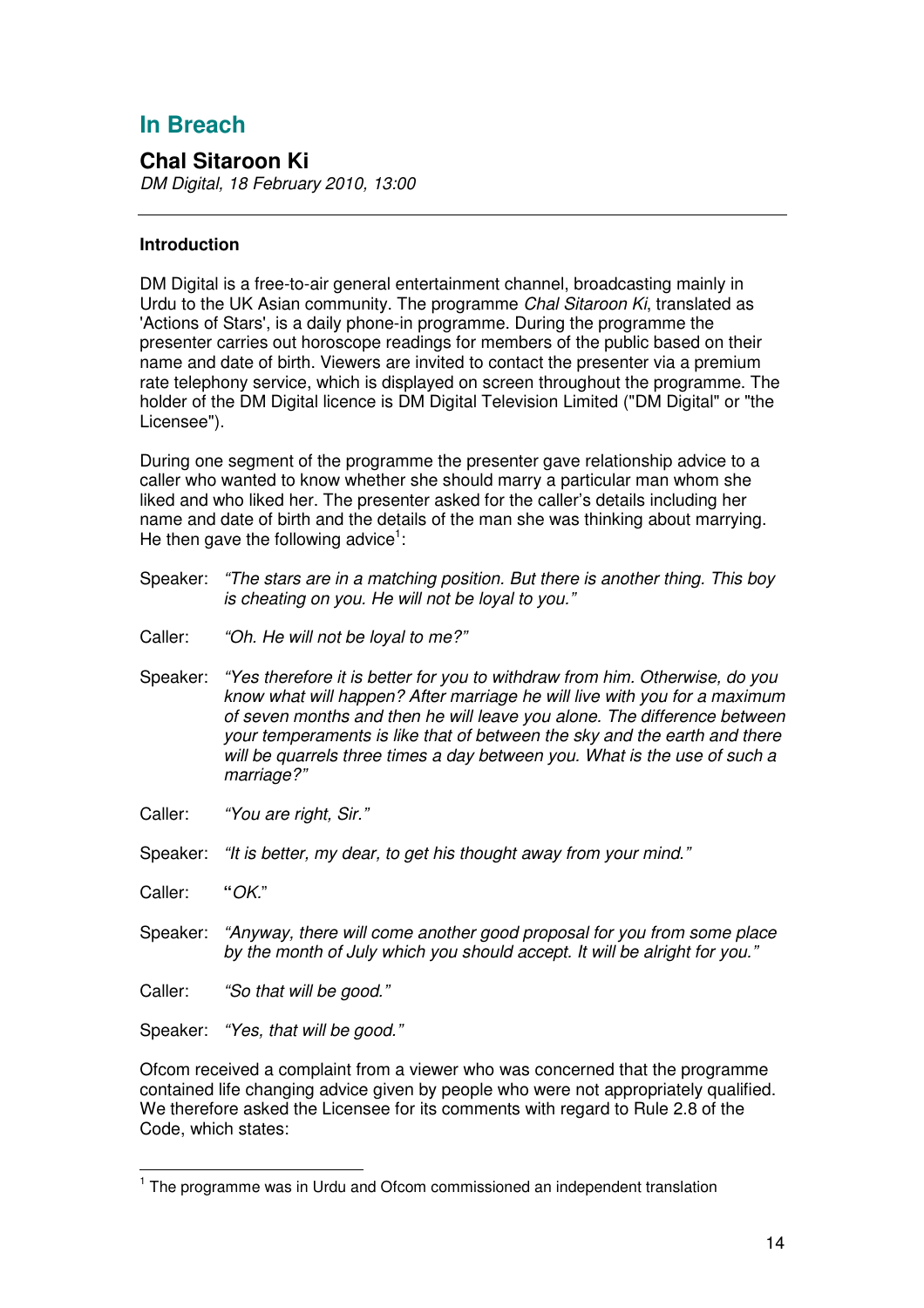"Demonstrations of exorcism, the occult, the paranormal, divination, or practices related to any of these (whether such demonstrations purport to be real or are for entertainment purposes) must not contain life-changing advice directed at individuals".

The meaning of life-changing advice set out in the Code includes direct advice for individuals upon which they could reasonably act or rely about health, finance, employment or relationships.

### **Response**

The Licensee said that it did "not accept that any harmful advice was provided". It said that *Chal Sitaroon Ki* is a "light entertainment programme" which includes a display that specifies that the programme does not give medical advice. It continued that "callers who spoke to the host were provided with light hearted information for entertainment purposes only" and therefore "no harmful advice [was] given as the callers were well aware that this was a programme for star reading integrated with religion".

### **Decision**

The purpose of Rule 2.8 is to protect individual viewers and listeners, who may interact with a programme and some of whom may be vulnerable, from life changing advice derived from practices such as horoscope readings. A demonstration of divination can result in individuals acting on information in a way that could be harmful to them. Ofcom must regulate potentially harmful or offensive material in the manner that best guarantees an appropriate level of freedom of expression<sup>2</sup>. In other words, in deciding whether or not potentially offensive broadcast material breaches the Code, Ofcom must have appropriate regard to the right of a broadcaster to impart information and ideas and the right of the audience to receive them.Ofcom must therefore seek an appropriate balance between its statutory duty to adequately protect members of the public from harmful or offensive material on the one hand, and the broadcaster's right to freedom of expression on the other.

Ofcom notes that the horoscope readings that took place in this broadcast were intended for entertainment purposes. However, Rule 2.8 clearly states that even in such circumstances any advice given must not be "life-changing".

The guidance to Rule 2.8 specifically refers to life-changing advice as including advice on "relationships". During this broadcast a caller was clearly advised not to marry a particular person that she said she liked because the man was being unfaithful to her. In addition, the caller was told that that if she did marry him then he would leave her after seven months. The caller was then advised not to pursue the relationship and instead accept a proposal from someone later in the year. Such advice was very specific to the caller and her current situation and clearly had the potential to change her life drastically, as it may have determined who she would marry.

 $2$  Section 3(4)(g) of the Communications Act 2003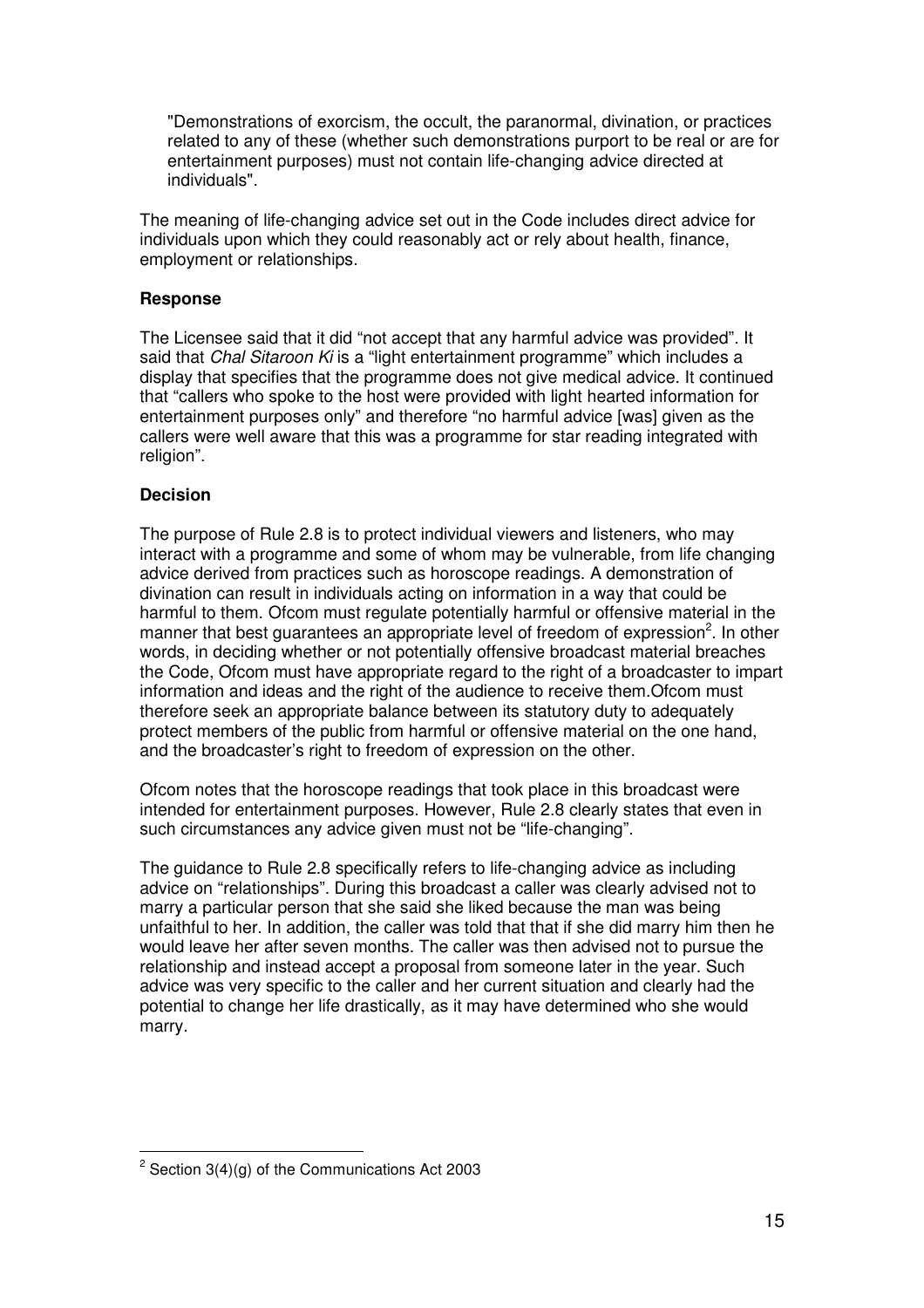In light of the above Ofcom considers that this demonstration of divination in this programme included life-changing advice directed at an individual that had the potential to cause her harm. The broadcast therefore breached Rule 2.8 of the Code.

### **Breach of Rule 2.8**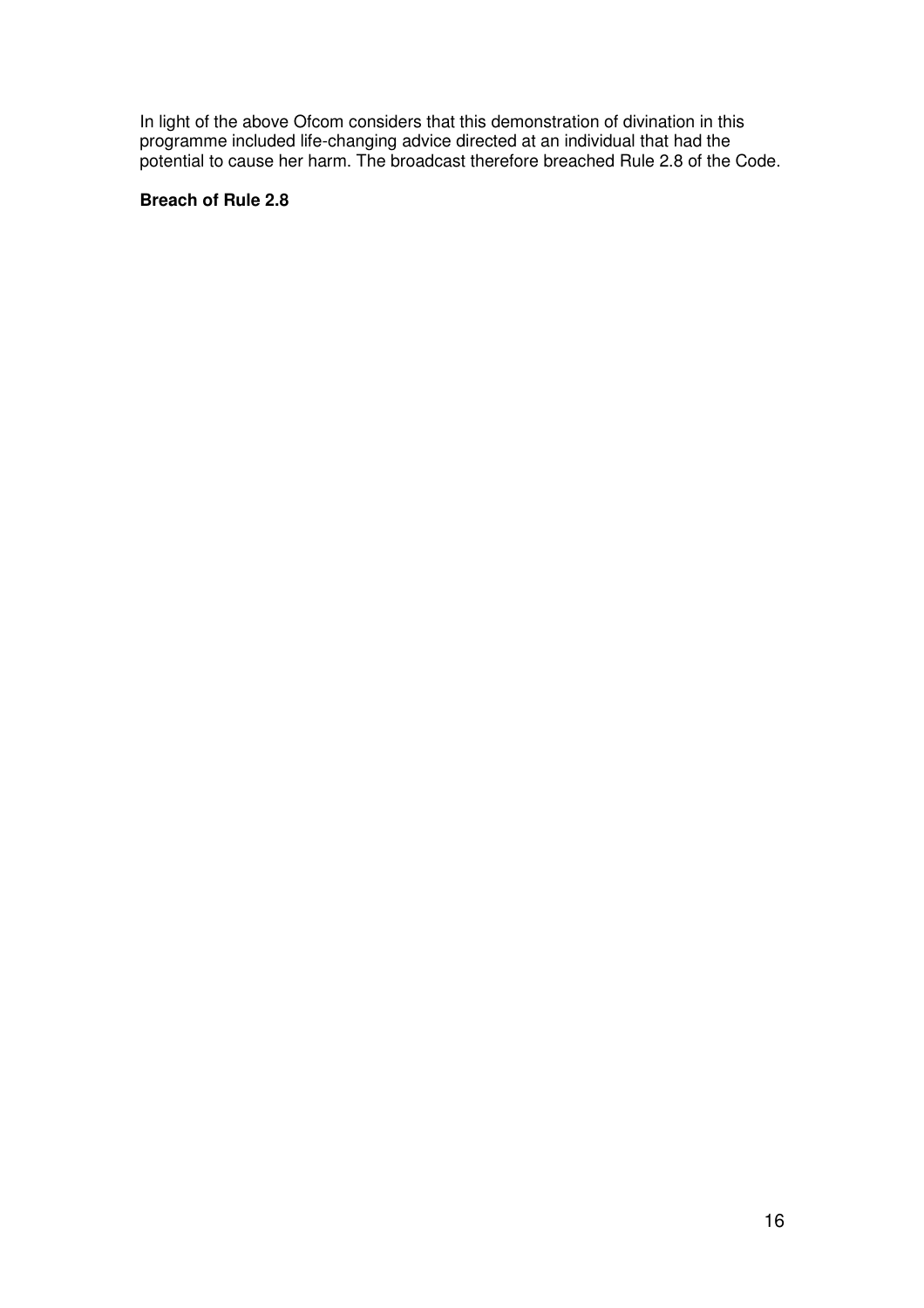# **In Breach**

**Law Show** *Prime TV, 19 April 2010, 17:00*

### **Introduction**

Prime TV is a family entertainment channel serving the Pakistani community throughout Europe. It is broadcast primarily in Urdu, with some programmes in other languages, such as Punjabi and Guajarati.

*Law Show* is an interactive legal advice programme in which viewers are invited to call the presenter with their concerns, using a standard (geographic landline) rate telephone service. The contact number is displayed on screen (in a banner) throughout the programme.

In this instance, during the 45 minute broadcast, the contact number was occasionally replaced with the message: *"For all your legal enquiries contact* [the presenter] *AZ Solicitor Tel: ... Mobile: …"*

A viewer was concerned that the presenter was "doing direct sales and marketing for himself and for his company…"

We therefore sought Prime TV's comments with regard the following Code Rules:

Rule 10.3 "Products and services must not be promoted in programmes..."

Rules 10.4"No undue prominence may be given in any programme to a product or service"

Rule 10.5 "Product placement is prohibited."

### **Response**

With regard to Rule 10.5 of the Code, Prime TV said the material under consideration by Ofcom was not broadcast in return for payment or other valuable consideration.

Nevertheless, the broadcaster acknowledged that it had breached Rules 10.3 and 10.4 of the Code, for which it apologised. Prime TV said that it had "thoroughly investigated this incident", adding that, in this particular programme, a new 'master control room' operator had mistakenly replaced the permanent on-screen message with a promotional message for the presenter and his firm of solicitors. However, the broadcaster said that it had viewed previous broadcasts of *Law Show*, and had found no similar incidents.

To ensure that this lapse in compliance was not repeated, Prime TV said it had issued a written warning to the relevant member of staff and arranged training sessions for all new staff members concerning the importance of compliance with the Code, with regard to both live and recorded material. The broadcaster said that it took Code compliance seriously and detailed examples of the type of imported material (for broadcast) that it had to comply. Prime TV added that it could not recall any previous significant Code compliance issue raised by Ofcom since the channel's inception in 2000.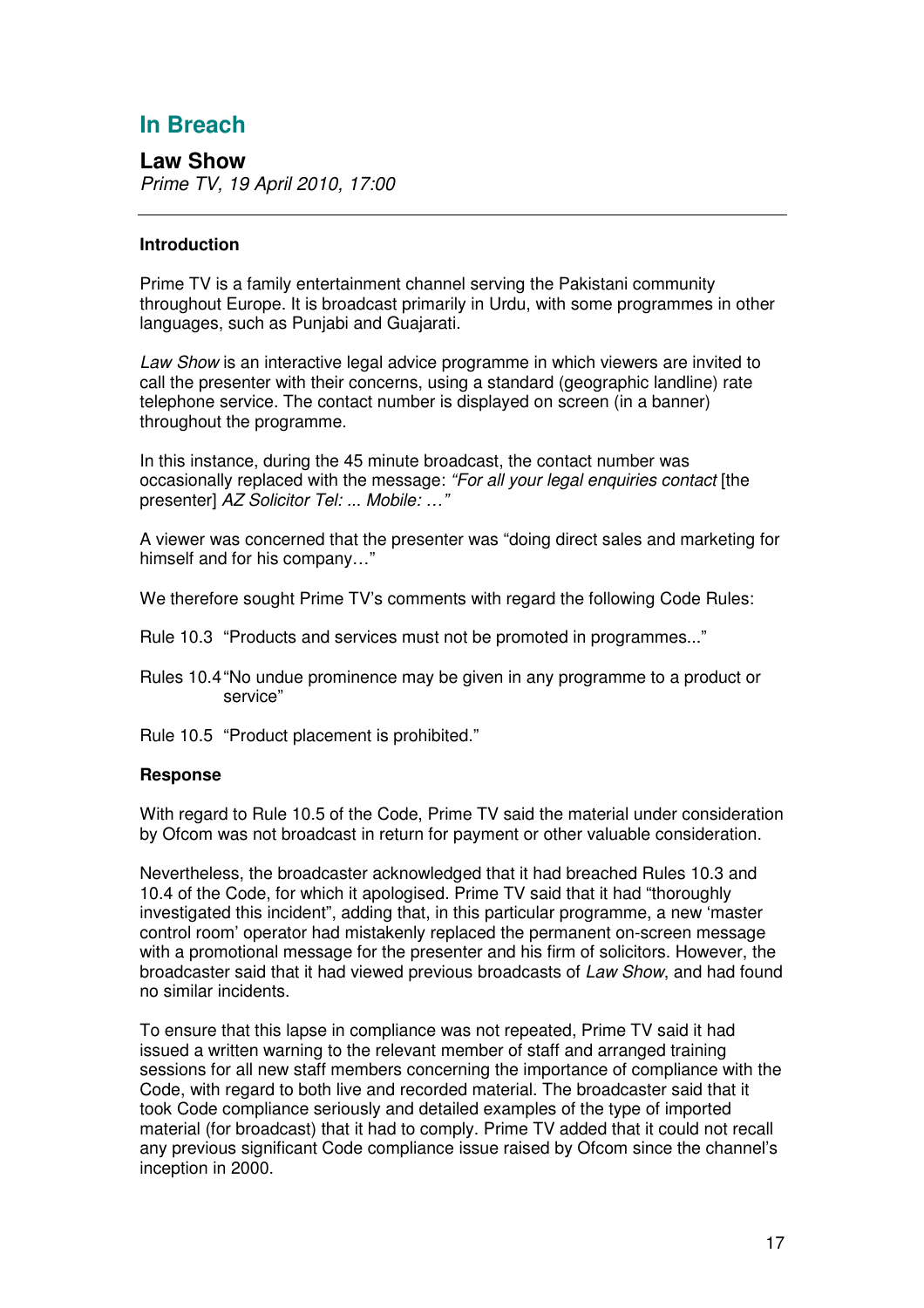### **Decision**

Ofcom noted Prime TV's assurances that the presenter's contact details were not broadcast in return for payment or other valuable consideration. On the basis of this and in the absence of any evidence to the contrary, we found no breach of Rule 10.5 of the Code, which prohibits product placement.

Ofcom also noted that, while the presenter's contact details were promoted on screen, he did not personally solicit contact from callers or viewers, even though he suggested several times on air that individual callers should seek personal advice from a solicitor. However, in response to callers who asked how they could contact him off-air, the presenter did occasionally say that his details would be screened at some point in the programme.

The on-screen broadcast of both the presenter's mobile phone number and his company's (AZ Solicitors') telephone number promoted the presenter's personal legal service and commercial legal practice in *Law Show*, in breach of Rule 10.3 of the Code, which prohibits the promotion of products and services in programmes.

Further, Rule 10.4 of the Code requires that products and services are not given undue prominence in programmes. There appeared to be no editorial justification for the repeated references to personal and company contact details, as they served no other purpose than to promote personal legal services and AZ Solicitors. The programme was therefore in breach of Rule 10.4 of the Code.

Ofcom noted Prime TV's exemplary Code compliance history and welcomed both its apology and the action it had taken to ensure future Code compliance.

### **Breaches of Rules 10.3 and 10.4**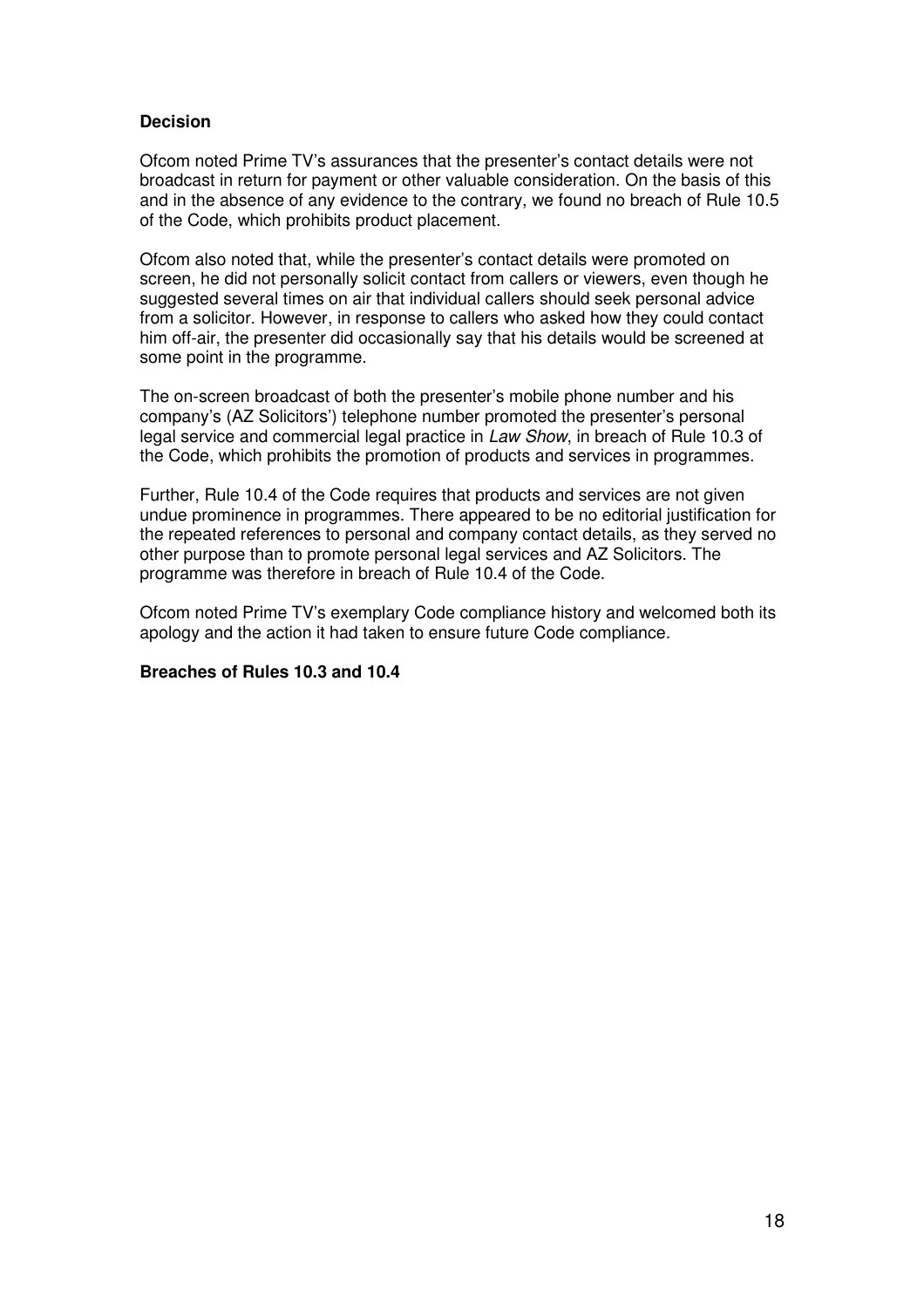# **Resolved**

### **Appeals for funds**

*The Sikh Channel, 29 July 2009 10:00 to 15:00 and 18 August 2009, 18:00 to 21:00*

### **Summary of Ofcom's investigation**

*In July 2009, Ofcom received six complaints from viewers about appeals for funds broadcast on the Sikh Channel. In summary, the complainants were concerned that: the money raised during the appeals was not being used for the purpose described, and that the on-air description of the broadcaster as a 'not-for-profit' company was inaccurate and could mislead viewers who were making donations to the channel.*

*Ofcom conducted a detailed assessment of the documentary evidence it requested from the licensee. It also took into account submissions made by a firm of chartered accountants employed by the licensee. Ofcom did not find any specific evidence that the funds raised by the appeals were used for any purpose other than to fund the running of the channel. This conclusion was supported by the chartered accountants whose review did not identify any misuse of funds and also indicated that expenditure on the channel was in excess of that raised by donations. Ofcom did not therefore find a breach of the Code in respect of this area of its investigation.*

*However, Ofcom was concerned about the disorganised presentation of the accounting information provided by the licensee, which did not assist the investigation. The licensee has since demonstrated to Ofcom that it has taken steps to improve its record-keeping, and consequently Ofcom considers this issue to be resolved.*

*Separately, Ofcom considered that on balance, the description of the broadcaster as a 'not-for-profit' company was not in breach of the Code.*

### **Introduction**

The Sikh Channel is in the religious section of the Sky Electronic Programme Guide (EPG).The channel is aimed at the Sikh community in the UK. It broadcasts regular appeals for donations to fund its programming.

In July 2009, Ofcom received six complaints from viewers about these appeals. In summary, the complainants were concerned that: the money raised during the appeals was not being used for the purpose described, and that the on-air description of the broadcaster as a 'not-for-profit' company was inaccurate and could mislead viewers who were making donations to the channel.

Rule 10.15 of the Code states that:

"Broadcasters may broadcast appeals for donations to make programmes or fund their service. The audience must be told of the purpose of the donation and how much has been raised as a result of the appeal. All donations must be separately accounted for and used for the purpose for which they were donated."

Ofcom noted that during an appeal for funds broadcast on 29 July 2009, a scroll bar at the bottom of the screen contained the text: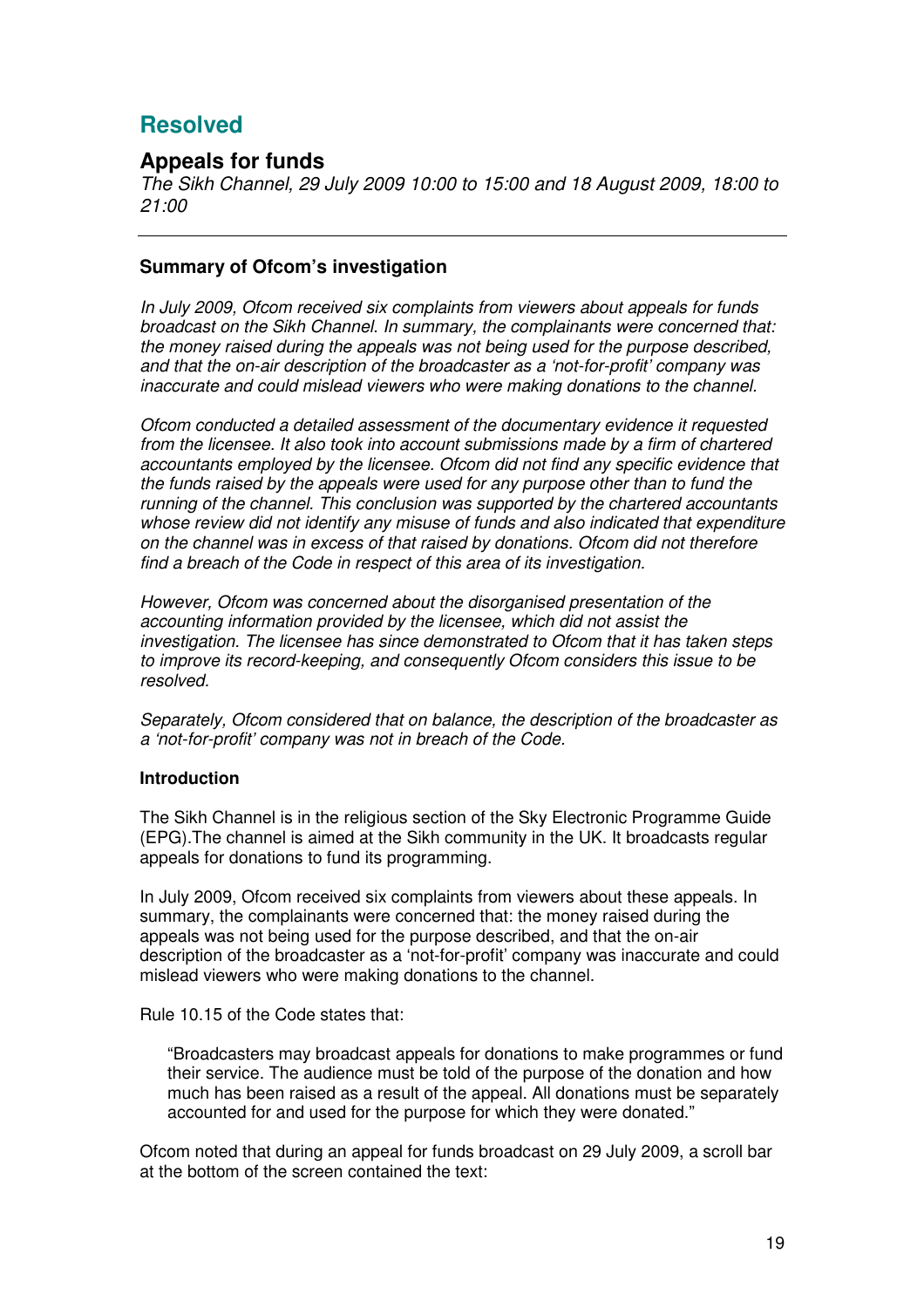*"The Sikh Channel the world's first 24 hour National TV Broadcast dedicated to the Sikh Faith. Support: Participate: Contribute. The Sikh Channel intends with your support to remain a free service with no subscription charges. The Sikh Channel is a not for profit broadcast with all monies provided by you being used for production and broadcast costs."*

A freephone telephone number appeared to the left of the scroll bar.

Ofcom also monitored the channel on 18 August 2009 and saw the following appeal for funds running continuously in a scroll bar across the bottom of the screen:

*"We have until 31 st August to keep Sikh Channel improving and ensure it will continue beyond doubt. Thank you from Sikh Channel to the Sikhs who have supported the Sikh Channel with Direct Debits. We need to reach the target of 10,000 and require 3,800 Sikhs in UK with a commitment of just £1 a week to go online or call* [freephone number]*. Sikh Channel is now closer to ending continuous appeals for support with grace of Waheguru. We need a further 3,800 Sikhs in UK to step forward, all those who can commit £1 a week. Starting Today: Daily improved Sikh Channel News. Made possible by support of the Sangant"*

At the top of the screen, a horizontal strap displayed the number of viewers who had signed up to pay £4 a month to the channel by direct debit. Above this strap was the text *"Not even halfway! £1 a week, is it not worth it?"*

Ofcom asked the licensee, TV Legal Ltd ("TV Legal" or "the licensee") for the following:

- documentary evidence regarding its income and expenditure, as well as its comments with regards to Rule 10.15 of the Code;
- documentary evidence that the licensee had not-for-profit status<sup>1</sup> at the time of the broadcasts about which some of the complainants had said that it had referred to itself as such; and
- a recording of the broadcast appeal during which viewers had indicated they had seen the on-air message referring to the broadcaster as a not-for-profit company.

During the course of the investigation, Ofcom had to make several further requests to the licensee for its comments and information, which are detailed below in chronological order.

### **Response**

### Documentary evidence regarding income and expenditure

*Request 1* Ofcom requested:

> • the licensee's comments with regards to Rule 10.15 of the Code, with specific reference to how it had separately accounted for viewer donations; and

 $1$  While there is no legal definition of a not-for-profit organisation, it is generally expected that the organisation will use its profits for community benefit rather than distributing its profits to its shareholders. There are various structures for not-for-profit organisations, which include, but are not restricted to a Community Interest Company (see footnote 2) or a charity.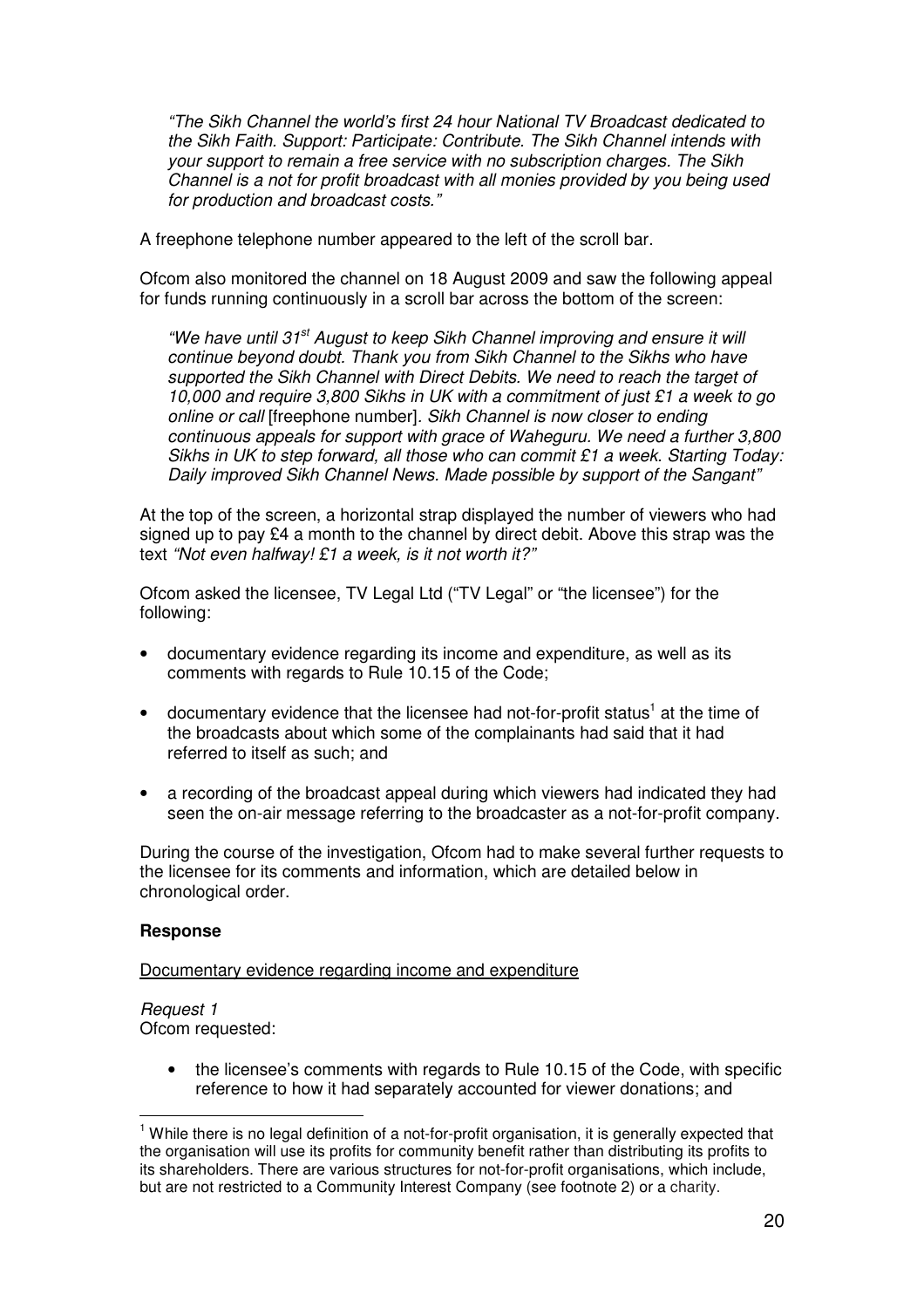• documentary evidence to demonstrate how much money had been raised as a result of viewer donations and how this money had been spent.

### *Response 1*

TV Legal explained that:

- The Sikh Channel "can only continue with the financial support of the thousands of Sikhs watching on a daily basis."
- "The viewers were asked to contribute towards broadcast and programming costs and all monies raised from this appeal have been used for the benefit of the Sikh Channel."
- "All income from donations, on screen campaigns for support or appeals are applied for the benefit of the broadcast and utilised in meeting running costs and improving the TV offering."
- The licensee also provided summary statements of its income and expenditure.

### *Request 2*

Ofcom informed the licensee that summary statements of income and expenditure were insufficient to demonstrate the amount TV Legal had received from viewer donations and how it had spent this money. We requested authenticated documentary evidence such as bank statements and invoices to substantiate the figures provided in the summary statements.

### *Response 2*

TV Legal provided Ofcom with numerous bank statements and invoices as documentary evidence of the donations received and how they were spent. Many of these documents had been annotated by hand. The licensee reiterated that all monies raised from donations could be accounted for against all Sikh Channel expenditure.

TV Legal told Ofcom that the Sikh Channel commenced broadcast in April 2009 and the contributions and appeal for funding began in May 2009. It added that "the broadcast was not planned in any great detail and the channel came to life within weeks of a decision being made" which contributed to the accounts, records and documentation not being clear. The licensee continued that once the channel was established it had formed the Sikh Channel Community Interest Company<sup>2</sup> and "distinct separate bank accounts for Sikh Channel donations and expenses."

### *Request 3*

Having assessed the numerous bank statements and invoices provided by the licensee, Ofcom requested:

<sup>&</sup>lt;sup>2</sup> "Community Interest Companies (CICs) are limited companies, with special additional features, created for the use of people who want to conduct a business or other activity for community benefit, and not purely for private advantage. This is achieved by a "community interest test" and "asset lock", which ensure that the CIC is established for community purposes and the assets and profits are dedicated to these purposes. Registration of a company as a CIC has to be approved by the Regulator who also has a continuing monitoring and enforcement role." (http://www.cicregulator.gov.uk/)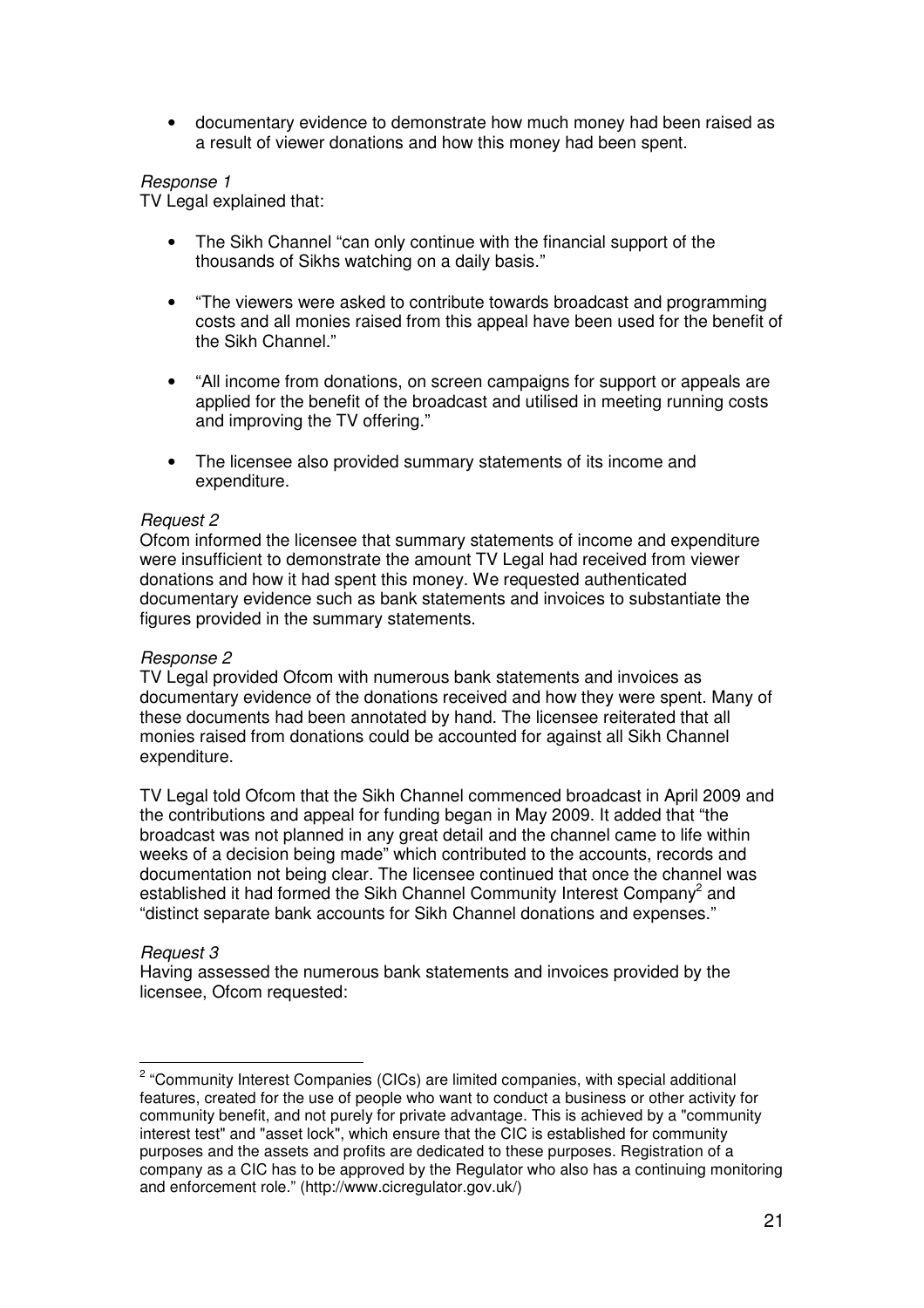- clarification on how the amounts detailed on several invoices which were paid from the licensee's bank account, related to payment for products and/or services used for the provision of the Sikh Channel; and
- clarification on how several payments made from the Sikh Channel bank account related to payment for products and/or services used for the provision of the Sikh Channel.

### *Response 3*

TV Legal provided documentary evidence and income and expenditure statements for an additional period to those already provided.

TV Legal did not provide the clarification Ofcom had requested regarding:

- how the amounts detailed on several invoices which were paid from the licensee's bank account related to payment for products and/or services used for the provision of the Sikh Channel;
- how several payments made from the Sikh Channel bank account related to payment for products and/or services used for the provision of the Sikh Channel;

The licensee explained that on its website, it had now placed accounts and details of income received from the viewing public from the previous month for a period of 14 days and directed all to this information via a broadcast message on the Sikh Channel. It stated that it would continue to do this for subsequent months.

TV Legal informed Ofcom that the Sikh Channel Broadcasting Community Interest Company has an account solely set up for the receipt of donations to help keep accounts "clearly distinct and readily identifiable". The licensee reiterated that the "the broadcast was not planned in any great detail and the channel came to life within two weeks of a decision being made. Thus at the outset accounts records and documentation was not as clear as [the licensee] would have liked and a process of evolution took place."

### *Request 4*

In view of the seriousness of the allegations, Ofcom gave the licensee a further opportunity to provide the information it had requested, namely:

- clarification on how several invoices related to payment for products and/or services used for the provision of the Sikh Channel (together with similar clarification on some invoices provided in response 3); and
- clarification on how several payments made from the Sikh Channel bank account related to payment for products and/or services used for the provision of the Sikh Channel (together with similar clarification on some bank statements provided in response 3).

### *Response 4*

TV Legal provided clarification on some, but not all, of the transactions detailed in the accounts it had previously supplied, which Ofcom had asked for in its third request for information from the licensee.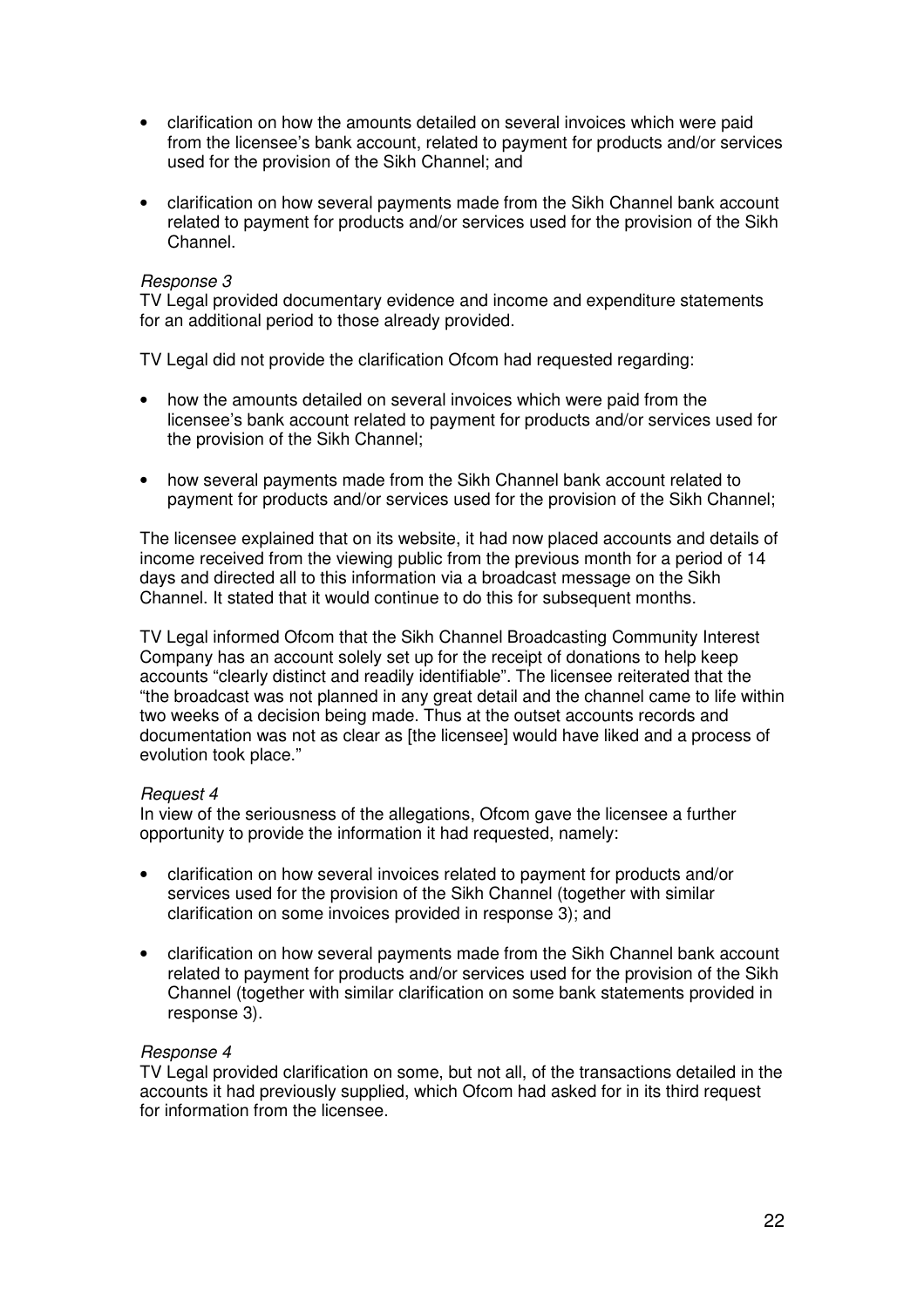TV Legal explained that some of the invoices it had provided to Ofcom were included in its response due to an "accounting error".<sup>3</sup>

TV Legal reiterated that it was "ill-prepared" when it began broadcasting and that these matters had subsequently been addressed with "the formation of the Community Interest Company, new bank accounts and better procedures for accounting."

### *Request 5*

Ofcom queried why the income and expenditure totals calculated from the bank statements provided by the licensee, differed from those on its summary income and expenditure statements.

Ofcom also requested further information and further evidence regarding several transactions where it was still not clear from the information provided how they related to the operation of the Sikh Channel.

### *Response 5*

TV Legal provided the outstanding information, which Ofcom had asked for in its third and fourth requests for information from the licensee.

TV Legal explained that the discrepancies in the expenditure totals calculated from the bank statements it had provided "is due to the information being taken on the basis of payments and omission of cheque payments made by [TV Legal] for the salaries to [its] staff and freelancers and payments to [its] suppliers." It further explained that its "expenditures include expenses which are incurred as in being invoiced by the supplier but are not paid for yet. Full details and a complete explanation can only be provided in person by reference to bank statements, invoices etc."

The licensee provided the requested clarification on various transactions.

TV Legal reiterated that the channel was "initiated with no planning no strategy and no thought given to accounting systems" as the project was a "spur of the moment decision and came into being suddenly." TV Legal added that systems had been improved and will in future be "in a much clearer format."

### Not-for-profit status

Ofcom requested documentary evidence that the licensee had not-for-profit status<sup>4</sup> at the time of the broadcasts about which some of the complainants had said that it had referred to itself as such.

TV Legal explained that since commencing broadcast of the channel and appeals for funds, a decision had made "not to perceive or operate the company as a commercial enterprise and no profits will be drawn as dividends. All income and any residual will be applied for the benefit of the broadcast and the development of programming. The TV company will operate as a not for profit enterprise and this has been recorded in our company minutes."

 $^3$  The licensee later explained that the phrase 'accounting error' "is lay man language used ... to ascertain that [the licensee is] in the procession of getting things organised."

<sup>4</sup> See footnote 1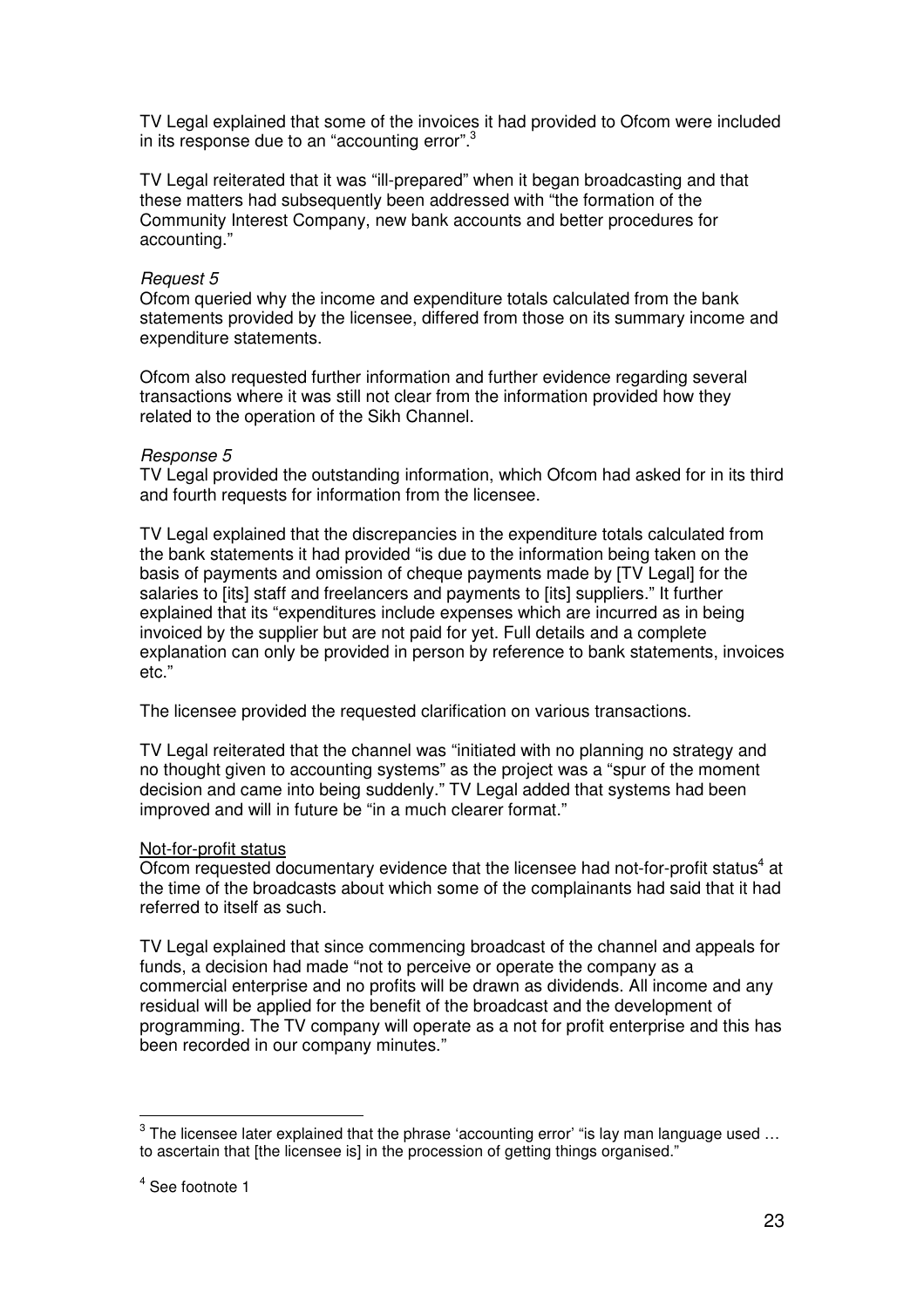The licensee explained that it had subsequently established the Sikh Channel Broadcasting Community Company. Ofcom therefore asked TV Legal to explain the purpose of the Community Interest Company in relation to the operation of the Sikh Channel.

TV Legal said that the recent formation of the Community Interest Company and the "retrospective application of funds both from donations sources and other sources…were made in pursuant of the assertion made that the Sikh Channel is a Not for Profit Company. We did not and do not distribute any surplus funds or profit to owners or shareholders or draw any dividends, but instead used them to help pursue its goal and objectives. This position is further consolidated by the Community Interest Company."

With regard to the description during appeals that the channel was "not-for-profit", TV Legal stated that "this was decided upon by our executive team in a meeting and a firm decision made to run the company for the benefit of the community and not for any profit". The licensee added that "it was premature in terms of the formation of the [Community Interest Company] but did give explicit description of the manner in which the TV station was and is being run i.e. not for profit with all monies applied for the broadcast. This decision made by our senior team, implemented and subsequently formalised by the CIC has not caused any offence, loss or damage or misinformation to any viewers."

TV Legal later explained that The Sikh Channel Broadcasting Community Interest Company had applied to become a registered charity.<sup>5</sup>

### **Decision**

Broadcasters are permitted to appeal for funds for the purpose of funding their services or programmes. However, the Code requires that licensees must be able to demonstrate to Ofcom that any funds raised can be accounted for and are used solely for the purpose for which they were raised. Further, audiences must be told the purpose of the donations, and how much has been raised as a result of the appeal.

Consumer protection in such cases is of paramount importance and it is therefore imperative that broadcasters ensure that any information they give to their audiences about appeals for funds does not have the potential to mislead viewers.

It is also essential that broadcasters have processes in place to ensure that donations are separately accounted for, as required by the Code. This ensures that broadcasters are able to demonstrate that any donations have been used solely for the purpose for which they were raised. It is for the broadcaster to determine the most appropriate way to keep its accounts. However, methods of ensuring that audience donations are separately accounted for may include (but are not limited to) setting up a dedicated bank account for the purpose of collecting and spending viewer donations or providing Ofcom with audited accounts on request.

### Not-for-profit status

In this case, the Sikh Channel broadcast a message on screen during an appeal. It said: "*The Sikh Channel is a not for profit broadcast with all monies provided by you being used for production and broadcast costs."* Ofcom noted that this message did not state specifically that the licensee was a not-for-profit company. However, at the

<sup>5</sup> Sikh Channel Community Broadcasting Company Limited became a registered charity on 2 June 2010.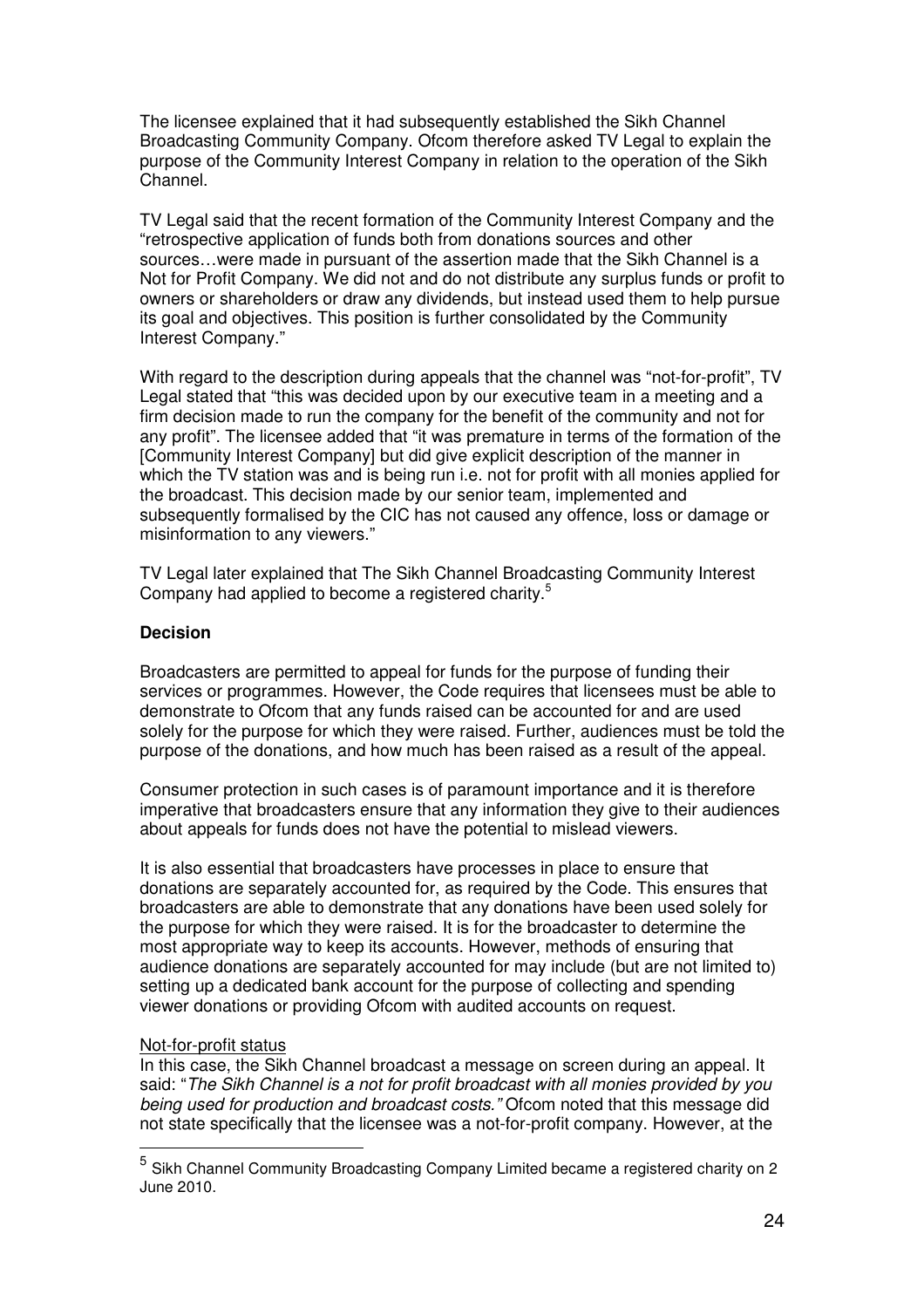time of the broadcast, TV Legal had not yet set up the Community Interest Company. Therefore, in Ofcom's view, it would have been preferable for the broadcaster not to use the term "not-for-profit". However, on balance, and in view of the subsequent forming of the Community Interest Company, Ofcom considered that the message made clear that TV Legal's intentions were to use donations for production and broadcasting costs. Ofcom therefore did not find a breach of the Code in relation to this element of the complaints.

### **Accounts**

It was a matter of serious concern to Ofcom that the licensee admitted that the channel was "initiated with no planning no strategy and no thought given to accounting systems". This lack of planning was demonstrated by accounts which, in Ofcom's opinion, were presented to it in a disorganised manner. This resulted in Ofcom having to make several requests for further information and clarifications on the documentary evidence the licensee had provided. The way in which the licensee had recorded and provided the information, did not assist Ofcom in its ability to assess the documentation.

In the case of a number of invoices provided by the licensee, the licensee later admitted that the information it had provided to Ofcom was incorrect due to an "accounting error" 6 . There were also a number of areas of confusion in the accounts which resulted in Ofcom having to make repeated requests for clarification on several transactions which appeared on the licensee's bank statements. Ofcom was also extremely concerned that the licensee considered that a "complete explanation [could] only be provided in person by reference to bank statements, invoices etc." It therefore appeared to Ofcom that the licensee had demonstrated a lack of due care in keeping its accounts.

Having completed a careful assessment of the documentary evidence provided as far as was possible, given what Ofcom considered to be, its partial and often unclear nature, Ofcom was unable to find any specific evidence that the funds raised by the appeals were used for any purpose other than to fund the running of the channel. Therefore Ofcom found that the appeals were **not in breach of the part of Rule 10.15 which requires that donations must be used for the purpose for which they were donated**.

However, as detailed above, Ofcom noted that TV Legal was receiving significant amounts of money from viewers who wished to make donations to fund the channel's service, yet the licensee did not appear able to provide a clear account of how these donations had been spent. In addition the licensee appeared to operate one bank account for all the channel's income and expenditure. To indicate which of the entries on the statements were viewer donations, the licensee had had to mark them each by hand. Ofcom therefore had concerns that the donations were not being separately accounted for, as also required by Rule 10.15 of the Code.

The licensee subsequently provided Ofcom with two submissions from a firm of chartered accountants. The first submission stated that the chartered accountants had carried out a review of the company's accounts and could "see no evidence that the company is carrying out any activity other than the operation of the Sikh Channel", confirming Ofcom's findings as detailed above.

The chartered accountants also confirmed that the channel's expenditure exceeded the amount it had raised through viewer donations. It also stated that the licensee

<sup>6</sup> See footnote 3.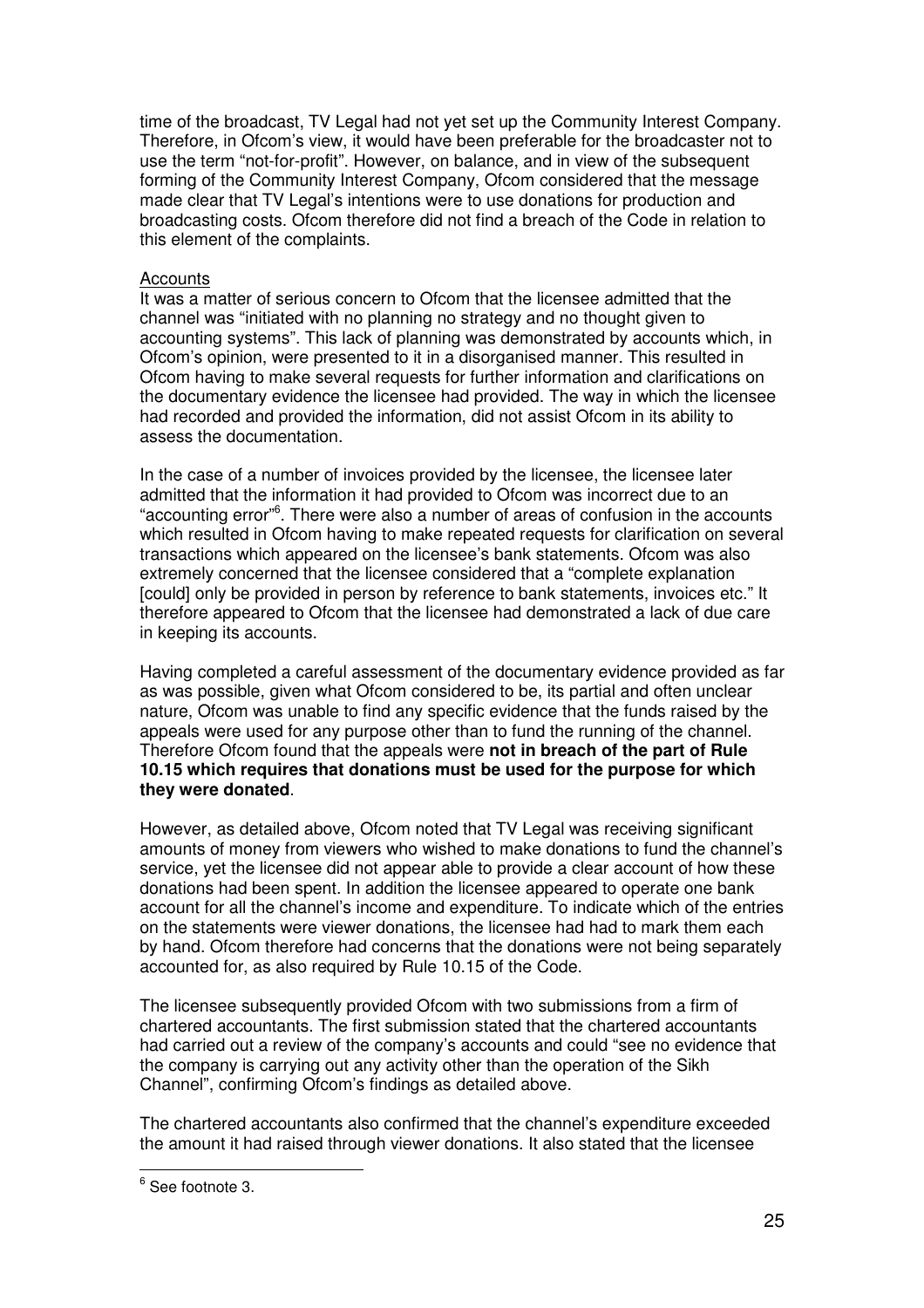had employed a new internal accountant on 9 March 2010 and that "the accounting records are now in a much improved condition with further work still ongoing."

The second submission from the chartered accountants reiterated that its review of the company's records did not uncover any misuse of the donated funds, and that its review "indicated expenditure on the channel in excess of that raised by donations".

Separately, the Sikh Channel's new internal accountant informed Ofcom that his predecessor "had no relevant experience to present and prepare the financial information" and that he had found that "the information kept in the bookkeeping software was not adequate and the filing system in place was not good. There was no proper cash book being kept, and all these information required to be collated and sorted before establishing the true affairs of the company". The accountant confirmed that following his work to organise the accounting information that "at present the state of the affairs of the Sikh Channel reflect better position compared to before [he] joined [the company]". This confirmed Ofcom's findings that the licensee had demonstrated a lack of due care in keeping its accounts, as detailed above.

It remained a matter of concern to Ofcom that the licensee did not appear to have had "adequate" systems in place at the time that it began to appeal for funds to ensure the relevant accounting records were kept clearly and in an organised way. Nevertheless, in view of the measures the licensee has now taken to improve its accounting records and account-keeping, (such as employing a new internal accountant who has begun to organise the accounts with further work ongoing), Ofcom considers **its concerns under Rule 10.15 about the donations being separately accounted for to have been resolved**.

**Resolved: Rule 10.15 ("…All donations must be separately accounted for…").**

**Not in breach: Rule 10.15 ("All donations must be…used for the purpose for which they were donated").**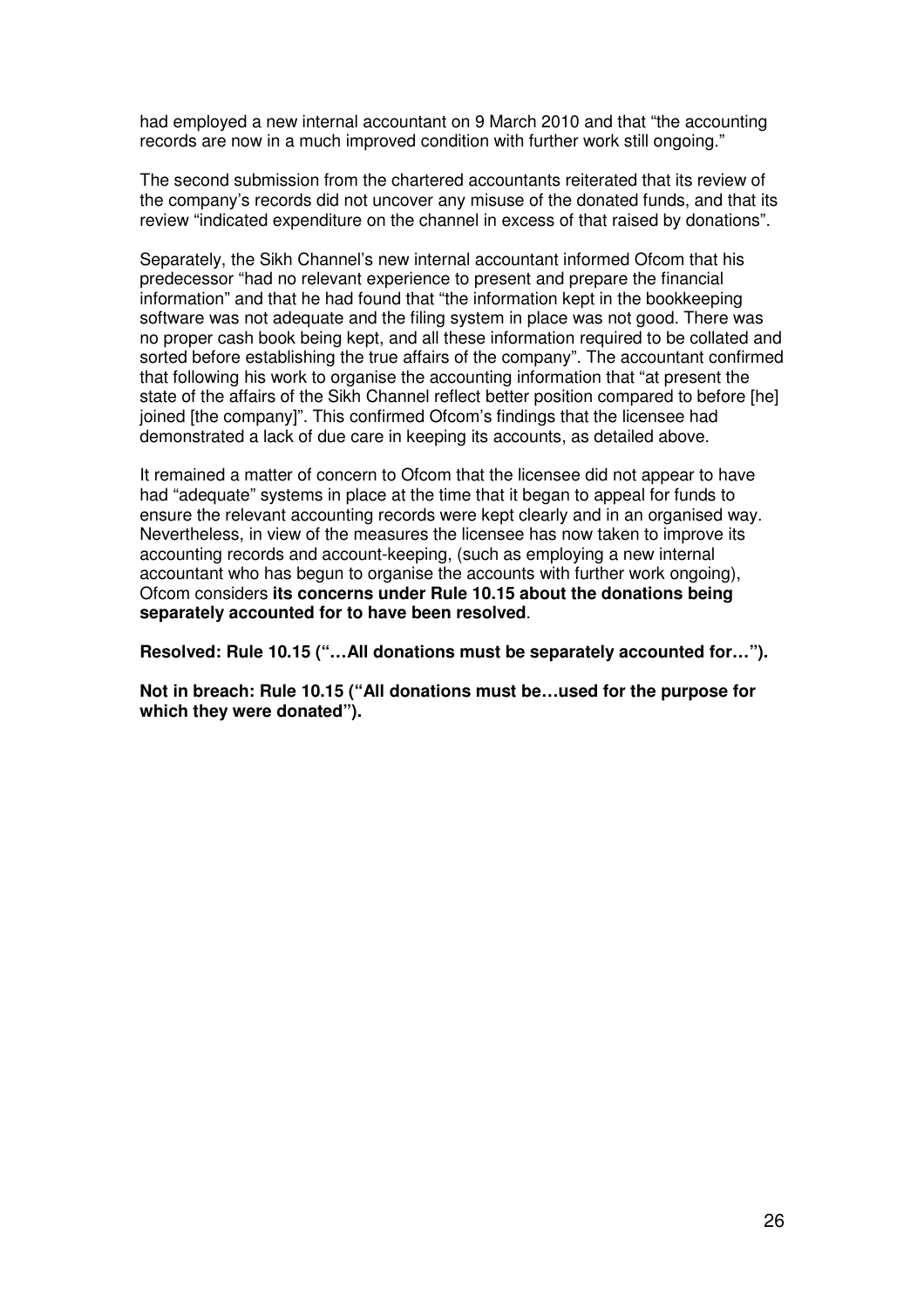# **Advertising Scheduling Cases**

# **In Breach**

### **Advertising minutage**

*LFC TV, 20 April 2010, 16:00*

### **Introduction**

Rule 4 of the Code on the Scheduling of Television Advertising ("COSTA"), states: "time devoted to television advertising and teleshopping spots on any channel in any one hour must not exceed 12 minutes". This rule implements the requirements of European legislation, the Audiovisual Media Services (AVMS) Directive.

Liverpool Football Club & Athletic Grounds Limited, the licence holder for LFC TV, notified Ofcom that LFC TV had transmitted a total of 12 minutes and 30 seconds of advertising on 20 April 2010, during the 16:00 clock hour. This was 30 seconds more than permitted.

Ofcom wrote to the broadcaster asking it to provide comments relating to the incident under Rule 4 of COSTA.

### **Response**

The broadcaster acknowledged that this latest overrun followed a series of overruns on LFC TV earlier this year. As a result of these earlier overruns, the broadcaster said it had introduced stringent staff training and a more robust method of tracking and reporting advertising minutage. The broadcaster explained that the latest overrun resulted from teething problems with the new system and staff adjusting to new procedures. However, it was confident that no further overruns on LFC TV would occur.

The broadcaster said it took its responsibility to comply with COSTA very seriously. In recognition of the overrun, LFC TV voluntarily dropped 30 seconds of advertising on 9 June 2010, during the clock hour beginning at 16:00.

### **Decision**

Ofcom notes the recent steps the broadcaster has taken to improve LFC TV's compliance with COSTA.

Ofcom further notes that these breaches were accidental and welcomes LFC TV's prompt action in bringing the matter to Ofcom's attention, as well as the compensating reduction it made to advertising minutage at a corresponding time on a subsequent day.

However, this failure followed a series of earlier overruns on LFC TV. Following these earlier incidents, LFC TV assured Ofcom that its internal procedures had been enhanced to prevent further overruns from occurring. Ofcom is therefore concerned that LFC TV's procedures were still not adequate to prevent the latest overrun from occurring. Accordingly, we are recording a breach of Rule 4 of COSTA.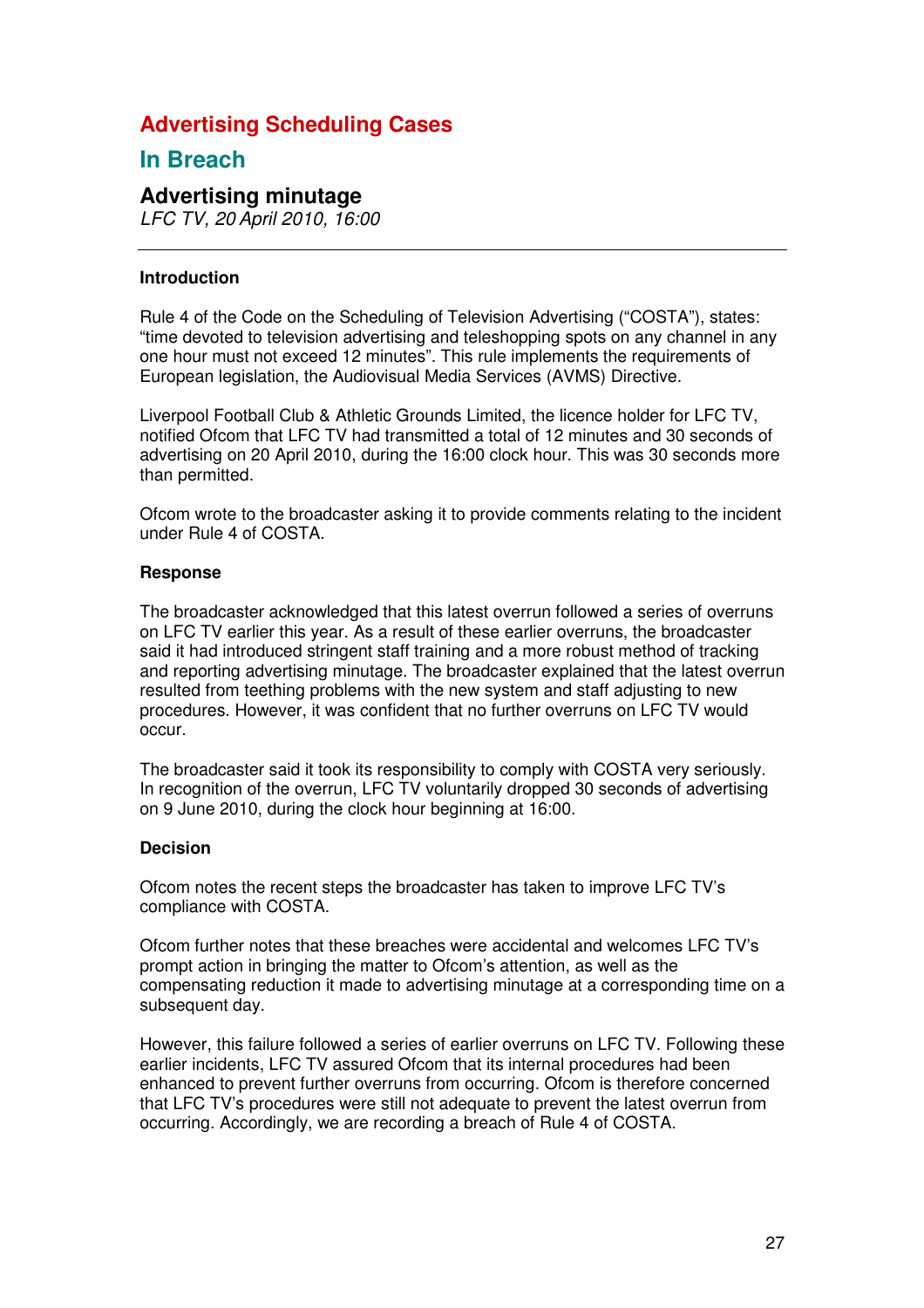Ofcom may consider further regulatory action if this problem recurs.

## **Breach of Rule 4 of COSTA**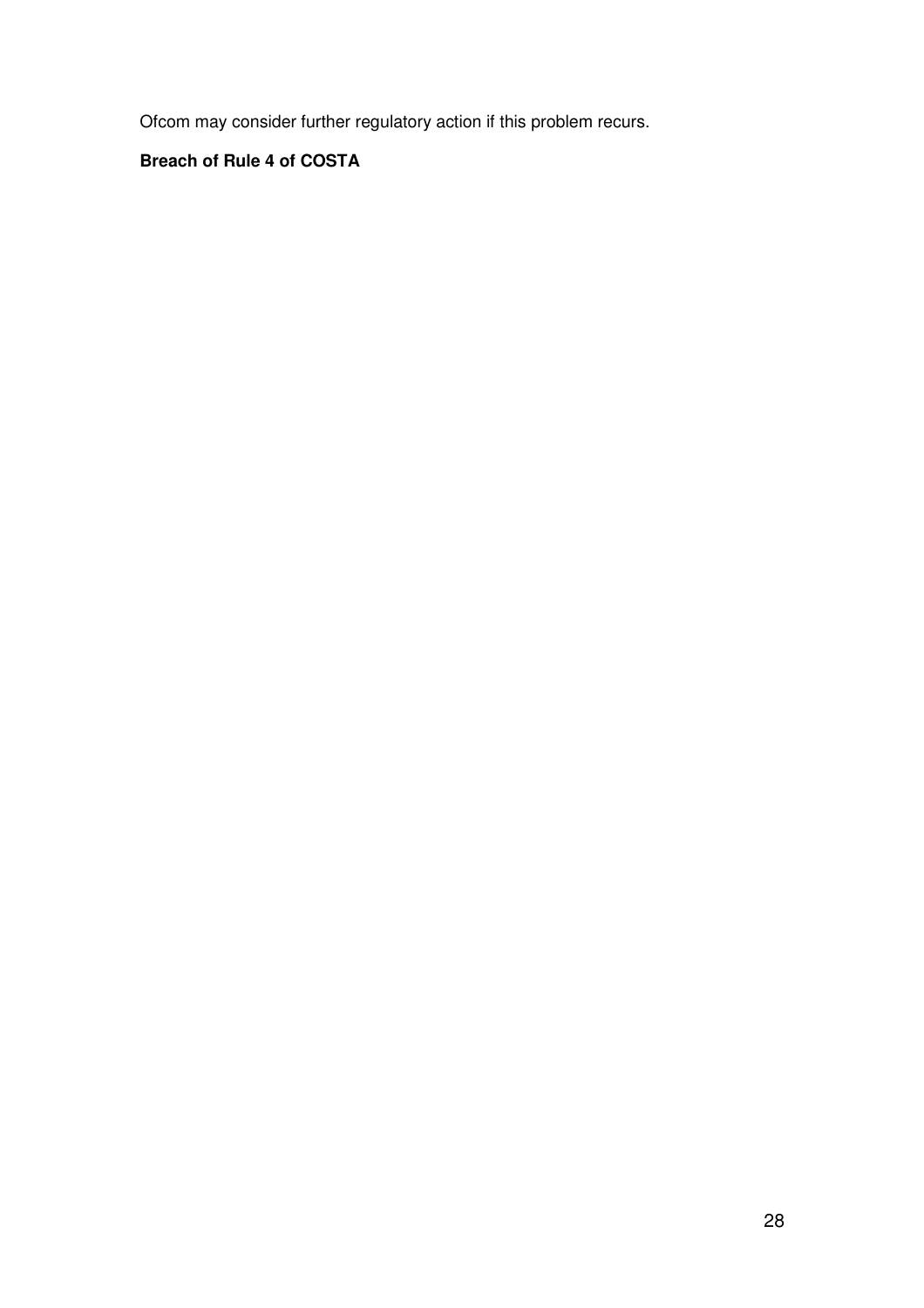# **Fairness and Privacy Cases**

# **Not Upheld**

### **Complaint by Mr Ross Webber**

*Who Can You Trust?, BBC1 Scotland, 29 October 2009*

**Summary:** Ofcom has not upheld this complaint of unfair treatment made by Mr Ross Webber.

BBC1 Scotland broadcast a documentary that looked at the investigation into what was the largest paedophile ring in Scotland. The programme showed how the ring was uncovered and reported that two men were convicted and sentenced to life imprisonment and that six other men were convicted of offences in connection with *"the biggest paedophile network in Scotland"*. One of those was Mr Ross Webber, who the reporter said *"fantasised about underage boys"*.

Mr Webber complained to Ofcom that he was treated unfairly in the programme as broadcast.

In summary Ofcom found the following:

- There was no unfairness to Mr Webber as a result of the programme not giving precise details of the offences for which he was convicted.
- The programme did not suggest that Mr Webber was involved in the abuse of the children referred to in the programme.
- There was no unfairness to Mr Webber as a result of one of the parents in the programme giving his recollection of the demeanour of the accused in court.

### **Introduction**

On 29 October 2009, BBC1 Scotland broadcast a documentary that looked at the investigation into the largest paedophile ring in Scotland and reported on how those involved were brought to justice. The programme included footage of interviews with police officers, parents and experts involved in the case. The programme reported that two men were convicted and sentenced to life imprisonment and referred to the six other men who appeared in court at the time and were convicted of offences in connection with *"the biggest paedophile network in Scotland"*. One of the six other men was Mr Ross Webber, who was described in the programme as a 26 year old who worked in a bank and lived with his parents. The reporter said that Mr Webber *"fantasised about underage boys"*. Footage was shown of Mr Webber and the other accused men arriving at the court and the reporter said that, together, the eight men were charged with 54 offences.

Mr Webber complained to Ofcom that he was treated unfairly in the programme as broadcast.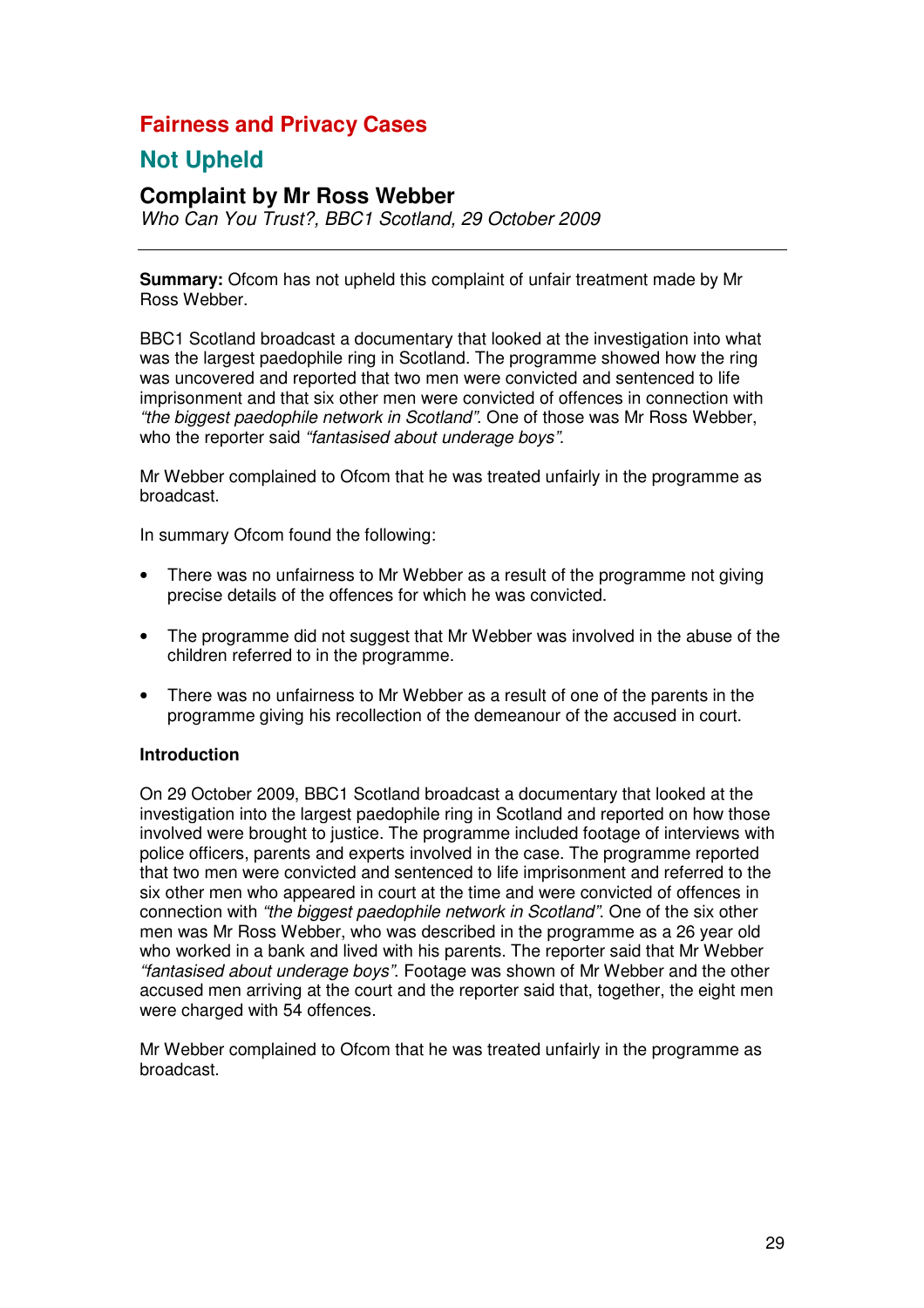### **The Complaint**

### **Mr Webber's case**

In summary, Mr Webber complained that he was treated unfairly in the broadcast in that:

- a) He was portrayed unfairly as a result of inaccuracies in the programme. In particular he complained that:
	- i) The programme failed to make clear what offences he was charged with and, as a result, failed to distinguish between the offences committed by him and those of his co-accused and gave the false impression that the co-accused were all working together.
	- ii) The programme wrongly suggested that Mr Webber had images of the children identified in the programme as having been abused, but he was not involved in those activities, nor was he charged with offences in relation to the victims identified in the programme.
	- iii) The parent of one of the victims was reported to have described the accused in court as *"bored, staring down"*. This was not Mr Webber's experience of being in court.

### **The BBC's case**

By way of background, the BBC said that Mr Webber was found guilty in May 2009 of five charges relating to the sexual abuse of children, namely conspiring to sexually abuse children, taking and possessing indecent images of children and possessing indecent images of children with intent to distribute. He was sentenced to eight years and nine months in prison.

In summary, the BBC responded to the complaint as follows:

- a) The BBC responded to the complaint that Mr Webber was portrayed unfairly as a result of inaccuracies in the programme as set out below.
	- i) The BBC responded first to the complaint that the programme failed to make clear what offences Mr Webber was charged with and, as a result, failed to distinguish between the offences committed by him and those of his coaccused and gave the false impression that the co-accused were all working together.

The BBC said that the programme focused primarily on crimes committed by the two ringleaders of a paedophile network uncovered by Lothian and Borders Police, James Rennie and Neil Strachan. In particular, the programme featured Mr Rennie's long-term sexual abuse of a four year-old boy, referred to in court as Child F (and whose parents were referred to in the programme as the Allens), and the attempted rape of an 18 month-old boy by Mr Strachan. The parents of both children were interviewed at length and described the devastating effect the discovery of the crimes had on their families.

The BBC said that the programme made it clear that Mr Rennie and Mr Strachan, who were both given life sentences for their crimes, were the ring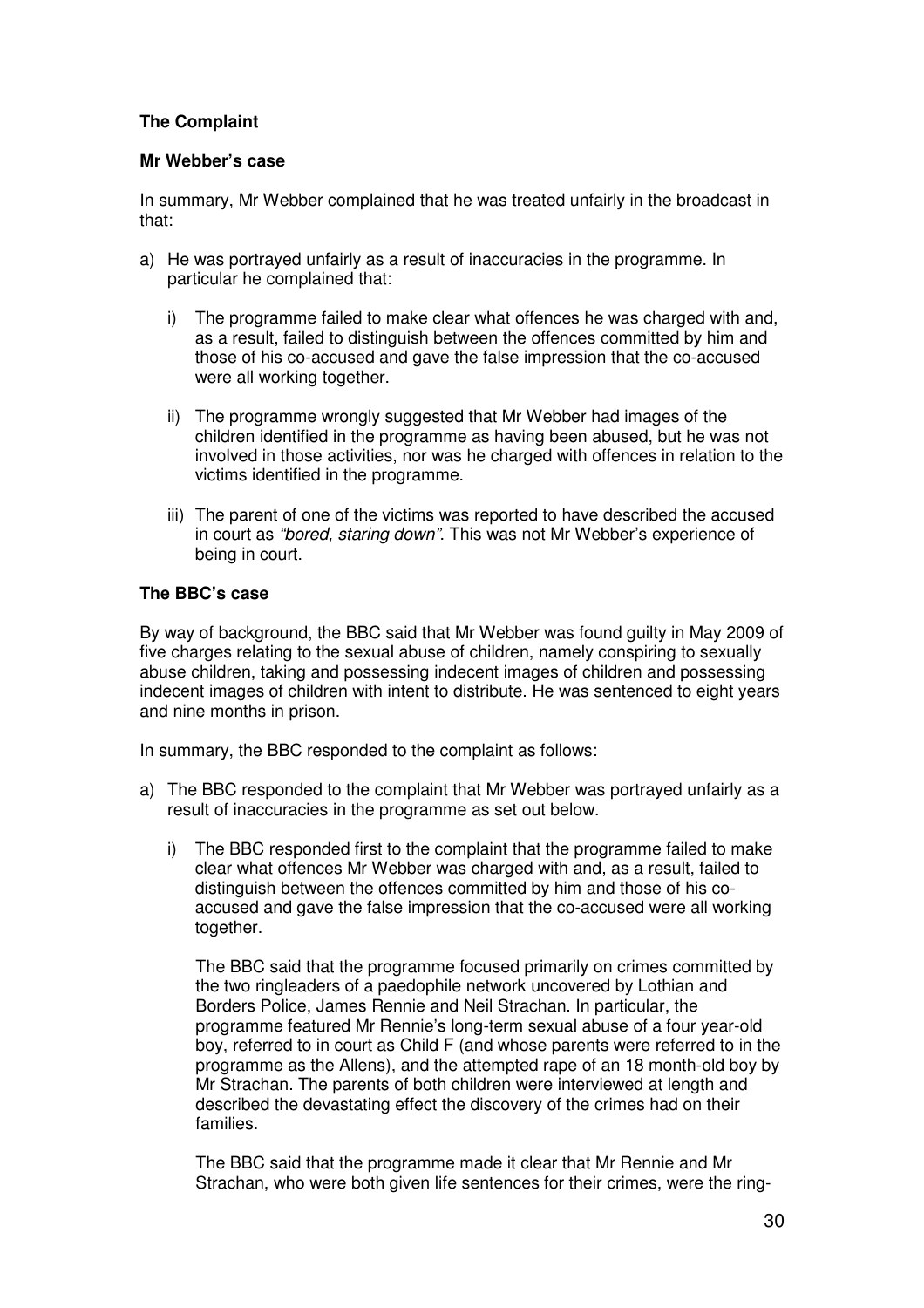leaders of the network and were guilty of the most serious crimes. The programme focused almost exclusively on their activities and gave details of only their sentences. In view of this the BBC said that viewers were likely to have correctly assumed that the six other accused, who were mentioned only briefly, were found guilty of lesser crimes related to the sexual abuse of children.

The BBC said that Mr Webber's complaint that the programme was unfair to him because it failed to distinguish between him and the other accused did not appear to be consistent with the evidence which was presented at his trial and which led to his conviction. Mr Webber was found guilty of five counts, including conspiracy to sexually abuse children and possessing and distributing indecent images of children. The judge who imposed sentence described his offences as "being of the most serious nature" and said photographs found in Mr Webber's possession involved "children being sexually abused, often in the most appalling ways".

The BBC said that computer exchanges between Mr Webber and Mr Rennie, which were found by the police on Mr Webber's computer and used in evidence, demonstrated that the two men arranged to meet in order to view and share images of children being sexually abused, and also exchanged such images between each other. The court was also shown similar exchanges between Mr Webber and others using a variety of hotmail accounts. The BBC said that whether or not Mr Webber conspired with those found guilty at the trial did not appear to change the nature of his crimes and so it could not lead to any unfairness to him.

ii) The BBC next responded to the complaint that the programme wrongly suggested that Mr Webber had images of the children identified in the programme as having been abused, but that he was not involved in those activities, nor was he charged with offences in relation to the victims identified in the programme.

The BBC said that the programme did not specifically link Mr Webber with any case of actual sexual abuse and so it could not have given the impression that he was involved in the cases of abuse referred to in the programme. The BBC said that Mr Webber was mentioned only once by name in the programme, when the narrator said he was one of the suspects who had been in touch with Mr Rennie, that he *"fantasised about under-age boys"* and that he was one of the eight men charged with offences in *"the trial of the biggest paedophile network in Scotland".*

The BBC said that this commentary would not have given the impression that Mr Webber was involved in the two specific cases mentioned, and the information that he *"fantasised about under-age boys"* suggested the contrary, as it implied that his activities were not in the nature of active abuse. The BBC said that if viewers were given the impression that Mr Webber was involved in the two cases in some way, this would not have been unfair to him, since the fact was that he was found guilty of conspiring to sexually abuse young children. The images found in Mr Webber's possession by the police included some at Level 5 on the Copine Scale, the highest in the system used to categorise the severity of pornographic pictures of children. Mr Webber's activities in connection with the ring, though at the level of fantasy, were entirely dependent on, and derivative from, sexual abuse of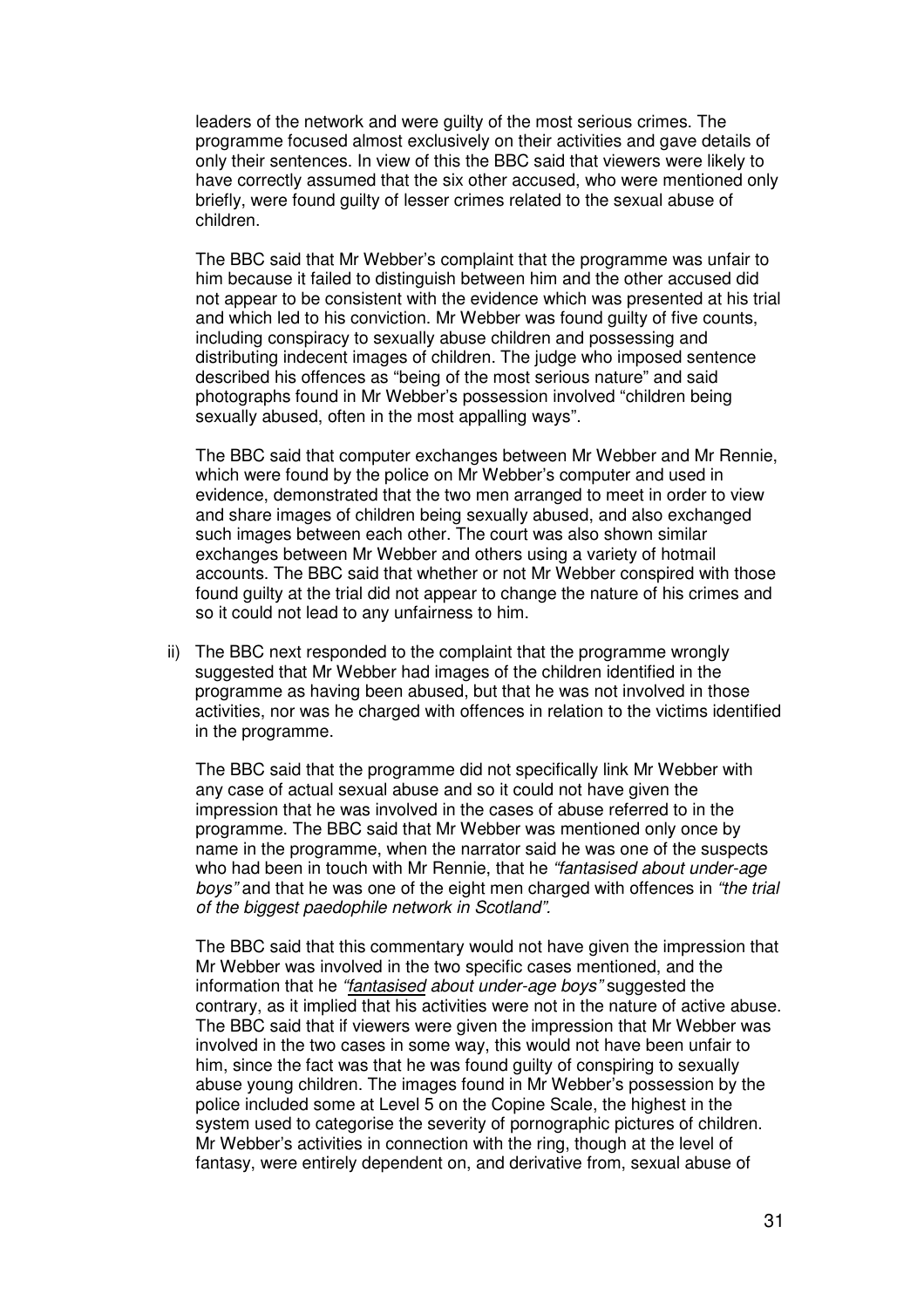children, of no less serious a nature than the abuse perpetrated by Mr Rennie and Mr Strachan.

iii) The BBC responded to the complaint that a parent of one of the victims was reported to have described the accused in court as *"bored, staring down"* and that this was not Mr Webber's experience of being in court.

The BBC said that the programme included extensive interviews with three parents who described the impact of the crimes on their families. They spoke about the ordeal of sitting through the trial and gave their recollections of Mr Strachan's demeanour. Mr Allen then referred to Mr Rennie and Mr Strachan's six co-accused as looking *"slightly bored, slightly embarrassed and slightly guilty".*

The BBC said that it was clear that Mr Allen was giving his genuine recollection of the start of the trial, based on his observation of the demeanour of the men. He was talking in general terms rather than offering a specific comment on any of the men individually. The audience would have understood that Mr Allen was giving his impression, rather than making a statement of fact.

### **Decision**

Ofcom's statutory duties include the application, in the case of all television and radio services, of standards which provide adequate protection to members of the public and all other persons from unfair treatment and unwarranted infringement of privacy in, or in the making of, programmes included in such services.

In carrying out its duties, Ofcom has regard to the need to secure that the application of these standards is in the manner that best guarantees an appropriate level of freedom of expression. Ofcom is also obliged to have regard, in all cases, to the principles under which regulatory activities should be transparent, accountable, proportionate and consistent and targeted only at cases in which action is needed.

In reaching its decision, Ofcom considered all the relevant material provided by both parties. This included a recording of the programme as broadcast and transcript and both parties written submissions.

a) Ofcom considered Mr Webber's complaint that he was portrayed unfairly as a result of inaccuracies in the programme.

In considering this complaint Ofcom took account of Rule 7.1 of the Code, which provides that broadcasters must avoid unjust or unfair treatment of individuals or organisations in programmes. Ofcom also considered Practice 7.9 which provides that, before broadcasting a factual programme, broadcasters should take reasonable care to satisfy themselves that material facts have not been presented, disregarded or omitted in a way that is unfair to the individual or organisation.

i) Ofcom first considered the complaint that the programme failed to make clear what offences Mr Webber was charged with and, as a result, failed to distinguish between the offences committed by him and those of his coaccused and gave the false impression that the co-accused were all working together.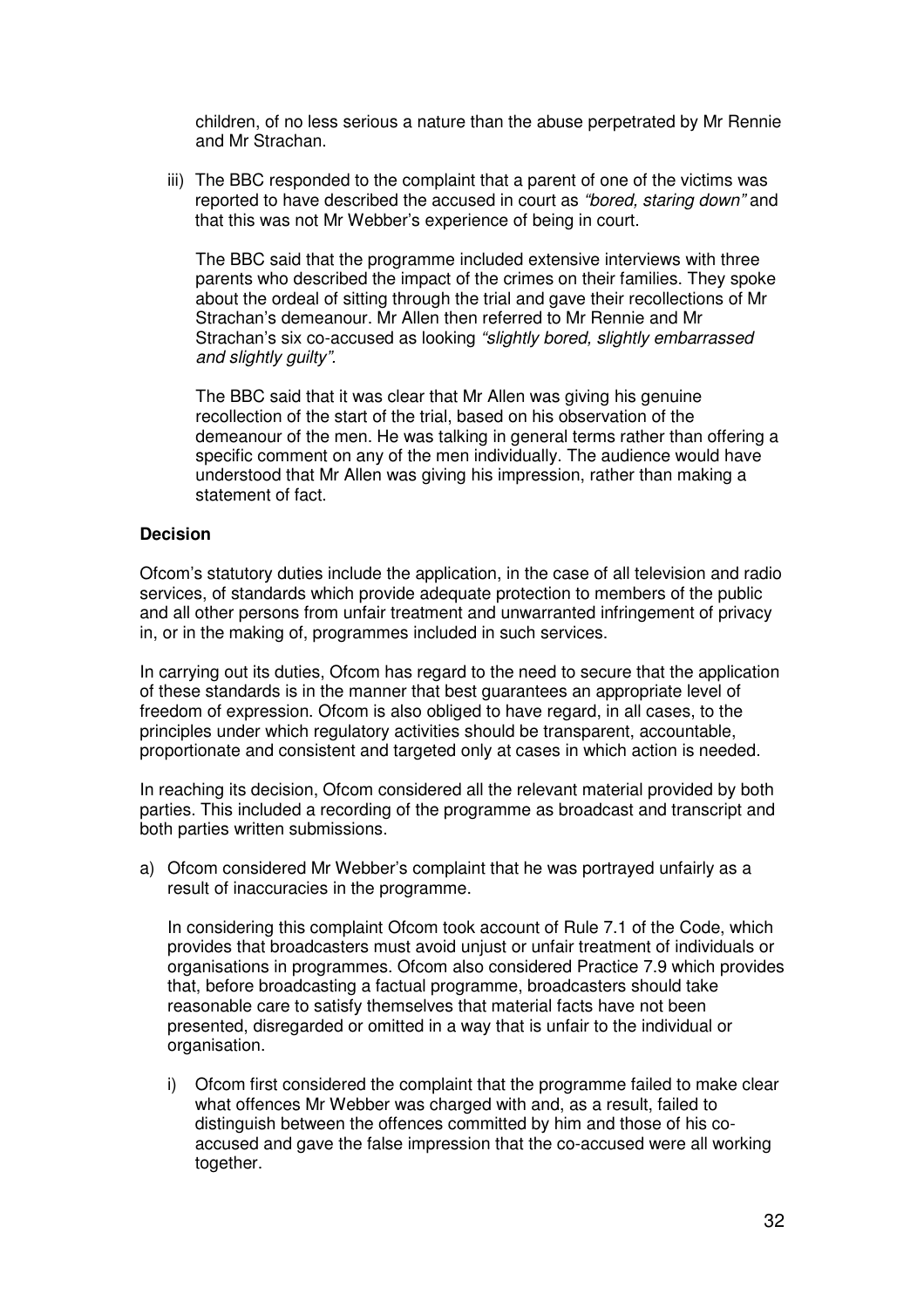Ofcom noted that Mr Webber was mentioned only once by name in the programme, when the narrator said:

*"As the families were taking in the news (that Strachan was HIV positive), police were identifying other suspects who'd been in touch with Rennie. A network of paedophiles quickly unravelled. 26 year old Ross Webber from North Berwick worked at the bank and lived at home with his parents. He fantasised about under-age boys".*

The narrator referred to Mr Webber again, indirectly, saying:

*"On 2nd March 2009 the trial of the biggest paedophile network in Scotland began. The eight men were charged with 54 offences".*

Ofcom noted that the programme's first reference to Mr Webber was in relation to the uncovering of a paedophile ring and the appearance in court of those involved. Prior to this, the programme had focused almost entirely on Mr Rennie and Mr Strachan, their crimes and the efforts of the police to locate them and bring them to justice, together with interviews with the families. In Ofcom's view it would therefore have been entirely clear to viewers that the ringleaders were Mr Rennie and Mr Strachan. The programme explained that Mr Rennie and Mr Strachan were both given life sentences and, although the programme did not specify the offences for which Mr Webber was convicted or the sentences he was given, it was clear that he was not given a life sentence and viewers would therefore have understood that his crimes and his sentence were of a lesser order than those of Mr Rennie and Mr Strachan. In Ofcom's view this was sufficient to distinguish Mr Webber's crimes from those of Mr Rennie and Mr Strachan. Given that Mr Webber was convicted for serious offences relating to the sexual abuse of children and in view of the judge's comments about the severity of those offences, Ofcom did not consider that Mr Webber was treated unfairly as a result of the programme not giving the precise details of his offences.

As regards Mr Webber's complaint that the programme gave the false impression that the co-accused were all working together, Ofcom note that he was convicted of offences of conspiracy to sexually abuse children. In view of this, taken together with the description of him as *"fantasising about under age boys"*, Ofcom considered that it would have been reasonable for viewers to understand from the programme that Mr Webber's involvement, while it did not amount to abuse of the same order as that of Mr Rennie and Mr Strachan, was connected with that of his co-accused.

Ofcom therefore found no unfairness in this respect.

ii) Ofcom then considered the complaint that the programme wrongly suggested that Mr Webber had images of the children identified in the programme as having been abused, but he was not involved in those activities, nor was he charged with offences in relation to the victims identified in the programme.

Ofcom noted that the programme focused primarily on Mr Strachan and Mr Rennie and their abuse of the particular children referred to in the programme. The programme referred to the abuse perpetrated by Mr Rennie and Mr Strachan in some detail and included interviews with the families of the abused children. The programme then referred to the uncovering of a paedophile ring and the appearance in court of those involved. Mr Webber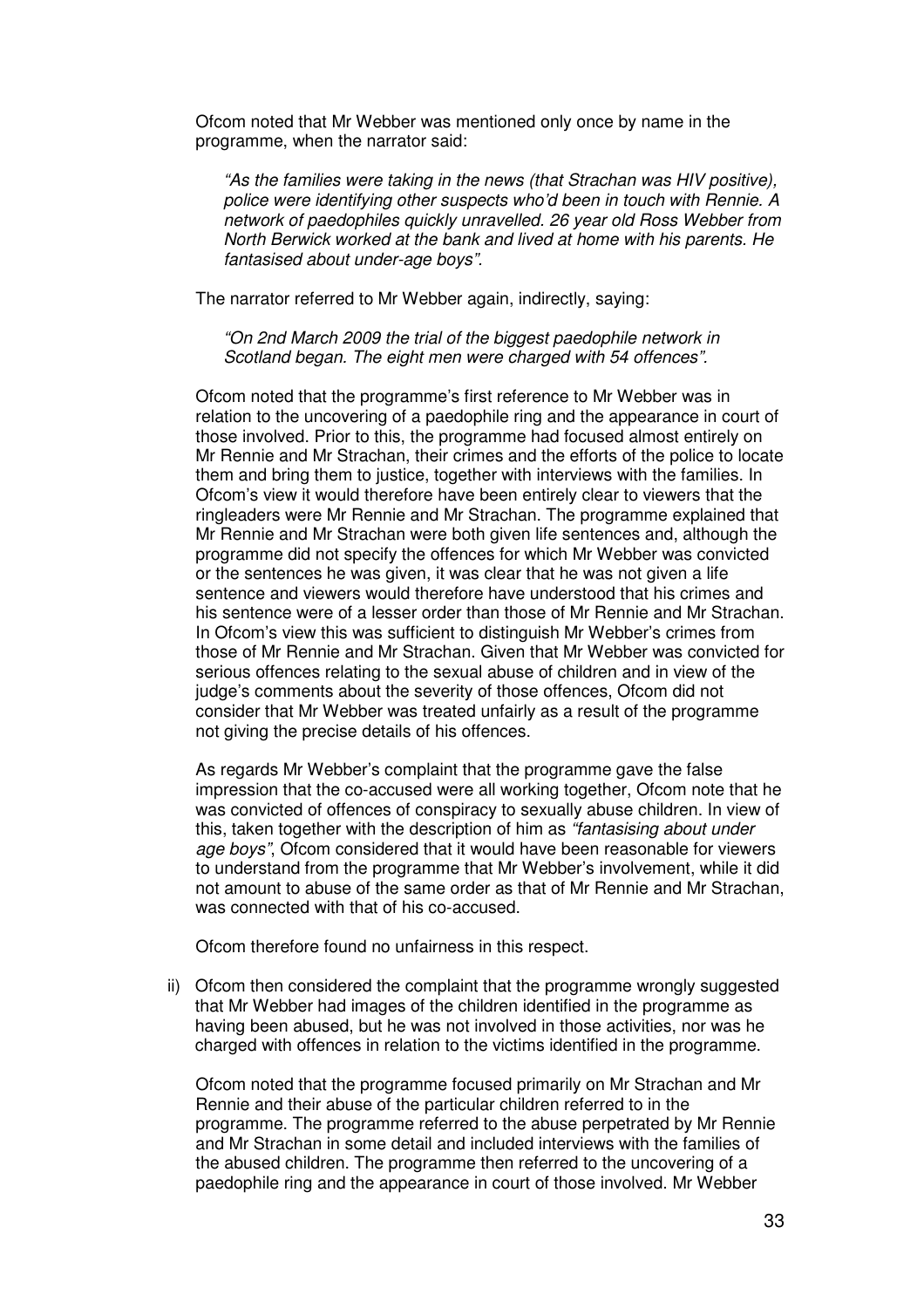was named in this context, as one of the other men arrested for involvement in the paedophile ring, and the narrator stated that Mr Webber *"fantasised about under-age boys"* but, in Ofcom's view, nothing in the programme suggested that Mr Webber was involved in any actual abuse of the children who were referred to in the programme as having been abused by Mr Rennie and Mr Strachan or that he had in his possession images of those children*.*

Ofcom therefore found no unfairness in this respect.

iii) Ofcom considered the complaint that the parent of one of the victims was reported to have described the accused in court as *"bored, staring down"*. This was not Mr Webber's experience of being in court.

Ofcom noted that, having given his opinion of Mr Strachan's demeanour in court, Mr Allen said:

*"And the other, the remaining six are just looking ahead or just looking down at their shoes, they're just, they actually almost look kind of … slightly bored, slightly embarrassed and slightly guilty".*

Ofcom noted that Mr Allen did not refer specifically to Mr Webber. Ofcom considered, in any event, that it would have been clear to viewers that Mr Allen was giving his personal recollection of what would have been an extremely disturbing trial to attend. Viewers would have understood that Mr Allen was not making a statement of fact and that Mr Webber's recollection of his own demeanour in court may have been different. Further, Ofcom was not satisfied that Mr Allen's personal recollection of the demeanour of the accused men was likely to materially alter viewers' perception of Mr Webber in a way that was unfair.

Ofcom found no unfairness in this respect.

**Accordingly Ofcom has not upheld Mr Webber's complaint of unfair treatment in the programme.**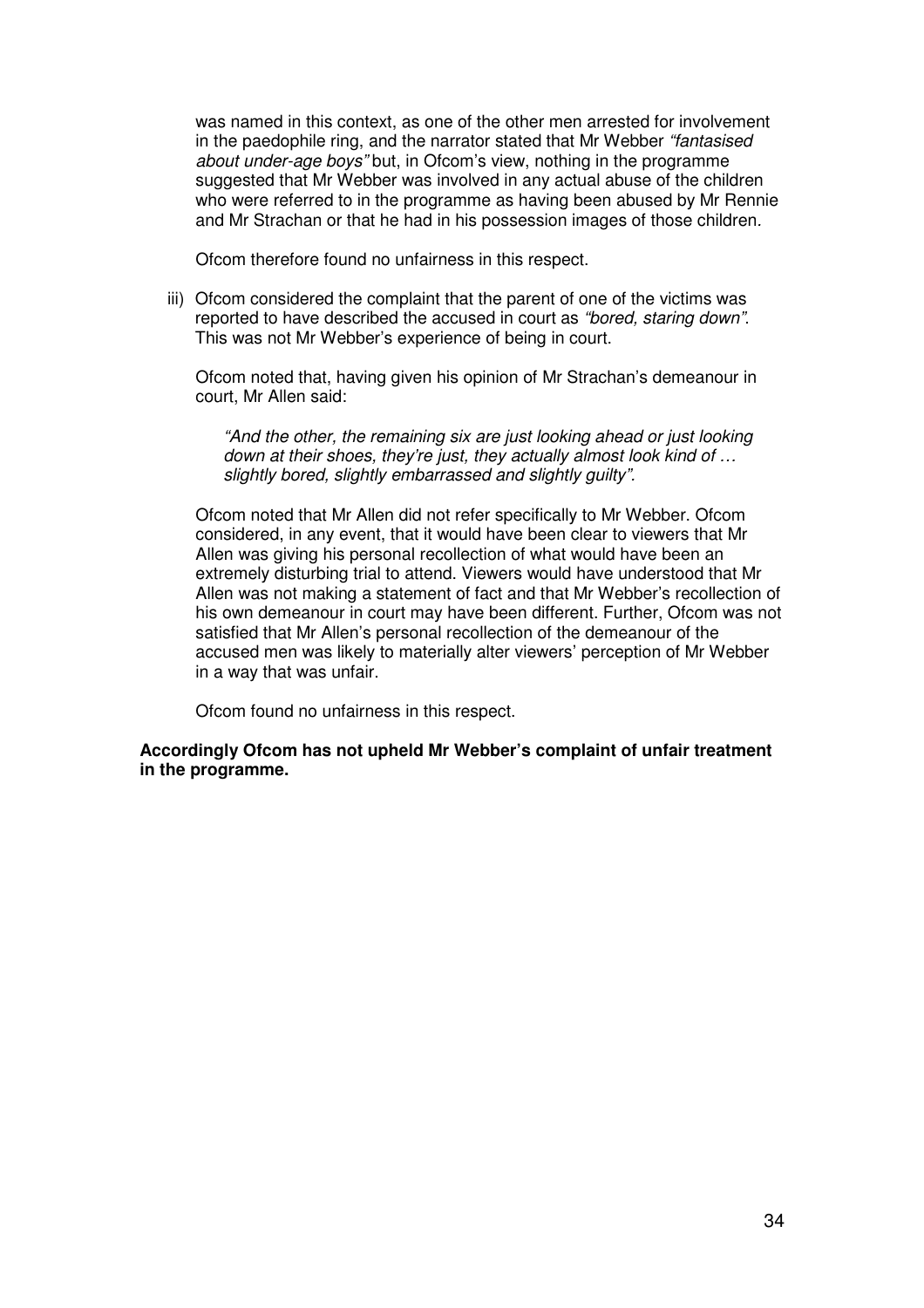# **Other Programmes Not in Breach**

# **Up to 27 June 2010**

| Programme                                     | <b>Transmission</b><br><b>Date</b> | <b>Broadcaster</b>         | <b>Categories</b>                            | <b>Number of</b><br>complaints |
|-----------------------------------------------|------------------------------------|----------------------------|----------------------------------------------|--------------------------------|
| 100 Greatest World Cup<br>Moments of All Time | 13/06/2010                         | Channel 4                  | Race<br>discrimination/offence               | 9                              |
| <b>Adult Freeviews</b>                        | 11/05/2010                         | Ch 470 Virgin<br>Media     | Sexual material                              | 1                              |
| <b>BBC News</b>                               | 21/06/2010                         | BBC <sub>1</sub>           | Race<br>discrimination/offence               | 1                              |
| <b>BBC News</b>                               | 02/06/2010                         | <b>BBC News</b><br>Channel | Generally accepted<br>standards              | 1                              |
| <b>BBC News</b>                               | 02/06/2010                         | <b>BBC News</b><br>Channel | Generally accepted<br>standards              | 1                              |
| Bear Grylls: Born Survivor                    | 10/05/2010                         | <b>Discovery</b>           | Crime                                        | 26                             |
| Bewitched                                     | 13/06/2010                         | Five                       | Offensive language                           | 1                              |
| Big Brother 11                                | 02/07/2009                         | Channel 4                  | Generally accepted<br>standards              | 1                              |
| <b>Big Brother 11</b>                         | 11/06/2010                         | Channel 4                  | Generally accepted<br>standards              | 8                              |
| Big Brother 11                                | 12/06/2010                         | Channel 4                  | Offensive language                           | 1                              |
| <b>Big Brother 11</b>                         | 14/06/2010                         | Channel 4                  | Due impartiality/bias                        | 1                              |
| Big Brother 11                                | 14/06/2010                         | Channel 4                  | Generally accepted<br>standards              | 3                              |
| <b>Big Brother 11</b>                         | 15/06/2010                         | Channel 4                  | Sexual orientation<br>discrimination/offence | $\mathbf{1}$                   |
| <b>Big Brother 11</b>                         | 16/06/2010                         | Channel $4$                | Generally accepted<br>standards              | $\overline{3}$                 |
| <b>Big Brother 11</b>                         | 16/06/2010                         | Channel 4                  | Race<br>discrimination/offence               | $\mathbf{1}$                   |
| <b>Big Brother 11</b>                         | 17/06/2010                         | Channel 4                  | Generally accepted<br>standards              | $\overline{7}$                 |
| Big Brother 11                                | 18/06/2010                         | Channel 4                  | Generally accepted<br>standards              | 1                              |
| <b>Big Brother 11</b>                         | 18/06/2010                         | Channel 4                  | Premium rate services                        | 1                              |
| Big Brother 11                                | 20/06/2010                         | Channel 4                  | <b>Disability</b><br>discrimination/offence  | 1                              |
| <b>Big Brother 11</b>                         | 21/06/2010                         | Channel 4                  | Race<br>discrimination/offence               | 1                              |
| Big Brother 11                                | 21/06/2010                         | Channel 4                  | Generally accepted<br>standards              | 1                              |
| <b>Big Brother 11</b>                         | 22/06/2010                         | Channel 4                  | Generally accepted<br>standards              | 6                              |
| Big Brother 11                                | 27/06/2010                         | Channel 4                  | Generally accepted<br>standards              | $\overline{2}$                 |
| <b>Big Brother 11</b>                         | 11/06/2010                         | Channel 4                  | Offensive language                           | 1                              |
| <b>Big Brother Live</b>                       | 14/06/2010                         | Channel 4                  | Generally accepted<br>standards              | 1                              |
| <b>Big Brother Live</b>                       | 15/06/2010                         | Channel 4                  | Generally accepted<br>standards              | $\mathbf{1}$                   |
| <b>Big Brother Live</b>                       | 21/06/2010                         | Channel 4                  | Offensive language                           | 1                              |
| <b>Big Brother Live</b>                       | 17/06/2010                         | Channel 4                  | Generally accepted<br>standards              | 1                              |
| <b>Big Brother Live</b>                       | 18/06/2010                         | Channel 4                  | <b>COSTA</b>                                 | 1                              |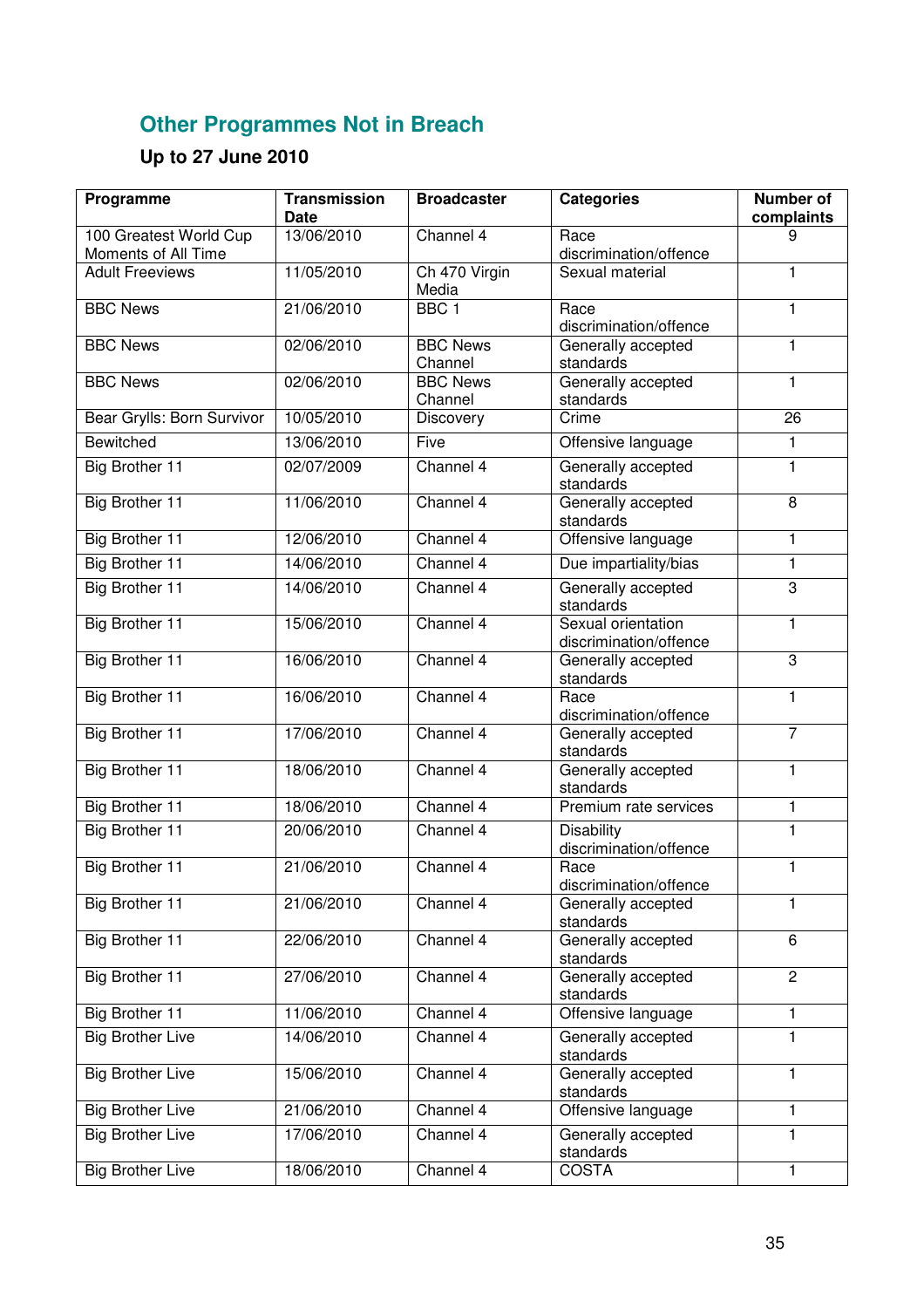| <b>Big Brother Live</b>                                | 18/06/2010 | Channel 4                 | Generally accepted<br>standards              | 1              |
|--------------------------------------------------------|------------|---------------------------|----------------------------------------------|----------------|
| <b>Big Brother Live</b>                                | 27/06/2010 | Channel 4                 | Offensive language                           | $\overline{c}$ |
| Big Brother's Big Mouth                                | 09/06/2010 | E <sub>4</sub>            | Generally accepted<br>standards              | $\overline{7}$ |
| Big Brother's Big Mouth                                | 18/06/2010 | E <sub>4</sub>            | Generally accepted<br>standards              | 1              |
| Big Brother's Little Brother                           | 20/06/2010 | Channel 4                 | Generally accepted<br>standards              | 1              |
| Birds Eye's sponsorship<br>of ITV3 Evenings            | 31/05/2010 | ITV3                      | Violence and dangerous<br>behaviour          | $\mathbf{1}$   |
| Britain's Got Talent - The<br>Final                    | 05/06/2010 | ITVI                      | Premium rate services                        | 1              |
| Celebrity Hens and Stags                               | 13/06/2010 | <b>Wedding TV</b>         | Generally accepted<br>standards              | 1              |
| Chasing the Cumbrian<br>Killer                         | 21/06/2010 | Channel 4                 | Sexual orientation<br>discrimination/offence | 1              |
| Continuity announcement                                | 19/03/2010 | <b>Comedy Central</b>     | GAS                                          | 1              |
| Cook Yourself Thin                                     | 24/06/2010 | Channel 4                 | Violence and dangerous<br>behaviour          | 1              |
| <b>Coronation Street</b>                               | 24/06/2010 | ITV1                      | Offensive language                           | $\overline{4}$ |
| <b>Cowboy Builders</b>                                 | 24/06/2010 | Fiver                     | Materially misleading                        | 1              |
| Cumbria - Life After<br>Death: Tonight                 | 09/06/2010 | ITVI                      | Generally accepted<br>standards              | $\overline{2}$ |
| Dispatches                                             | 14/06/2010 | Channel 4                 | Due accuracy                                 | 1              |
| <b>Dispatches</b>                                      | 21/06/2010 | Channel 4                 | Due impartiality/bias                        | 1              |
| Doctor Who                                             | 01/05/2010 | BBC <sub>1</sub>          | Generally accepted<br>standards              | 6              |
| Doctor Who                                             | 12/06/2010 | BBC <sub>1</sub>          | Violence and dangerous<br>behaviour          | 1              |
| Dominos' sponsorship of<br><b>Britain's Got Talent</b> |            | ITVI                      | Sponsorship                                  | 1              |
| <b>Drivetime</b>                                       | 08/06/2010 | Romney Marsh<br><b>FM</b> | Scheduling                                   | $\mathbf{1}$   |
| Dune                                                   | 19/06/2010 | Five                      | Violence and dangerous<br>behaviour          | $\mathbf{1}$   |
| EastEnders                                             | 21/06/2010 | BBC <sub>1</sub>          | Sexual material                              | 1              |
| EastEnders                                             | 25/06/2010 | BBC <sub>1</sub>          | Undue prominence                             | 1              |
| EastEnders                                             | 25/06/2010 | $BBC \overline{1}$        | Generally accepted<br>standards              | 1              |
| Emmerdale                                              | 17/06/2010 | ITV <sub>1</sub>          | Generally accepted<br>standards              | $\overline{2}$ |
| Emmerdale                                              | 23/06/2010 | ITV1                      | Sexual material                              | 1              |
| <b>Extreme Fishing with</b><br>Robson Green            | 24/06/2010 | Five                      | Generally accepted<br>standards              | 1              |
| Farmlife                                               | 23/06/2010 | Sky<br>Documentaries      | Violence and dangerous<br>behaviour          | 1              |
| Gleeful: The Real Show<br><b>Choirs of America</b>     | 07/06/2010 | E <sub>4</sub>            | Generally accepted<br>standards              | 1              |
| Gleeful: The Real Show<br>Choirs of America            | 07/06/2010 | E <sub>4</sub>            | Sexual orientation<br>discrimination/offence | 1              |
| <b>GMTV</b>                                            | 16/06/2010 | ITV <sub>1</sub>          | Materially misleading                        | 1              |
| Hollyoaks                                              | 14/06/2010 | Channel 4                 | Generally accepted<br>standards              | 1              |
| Hostel II                                              | 17/06/2010 | Fiver                     | Generally accepted<br>standards              | 1              |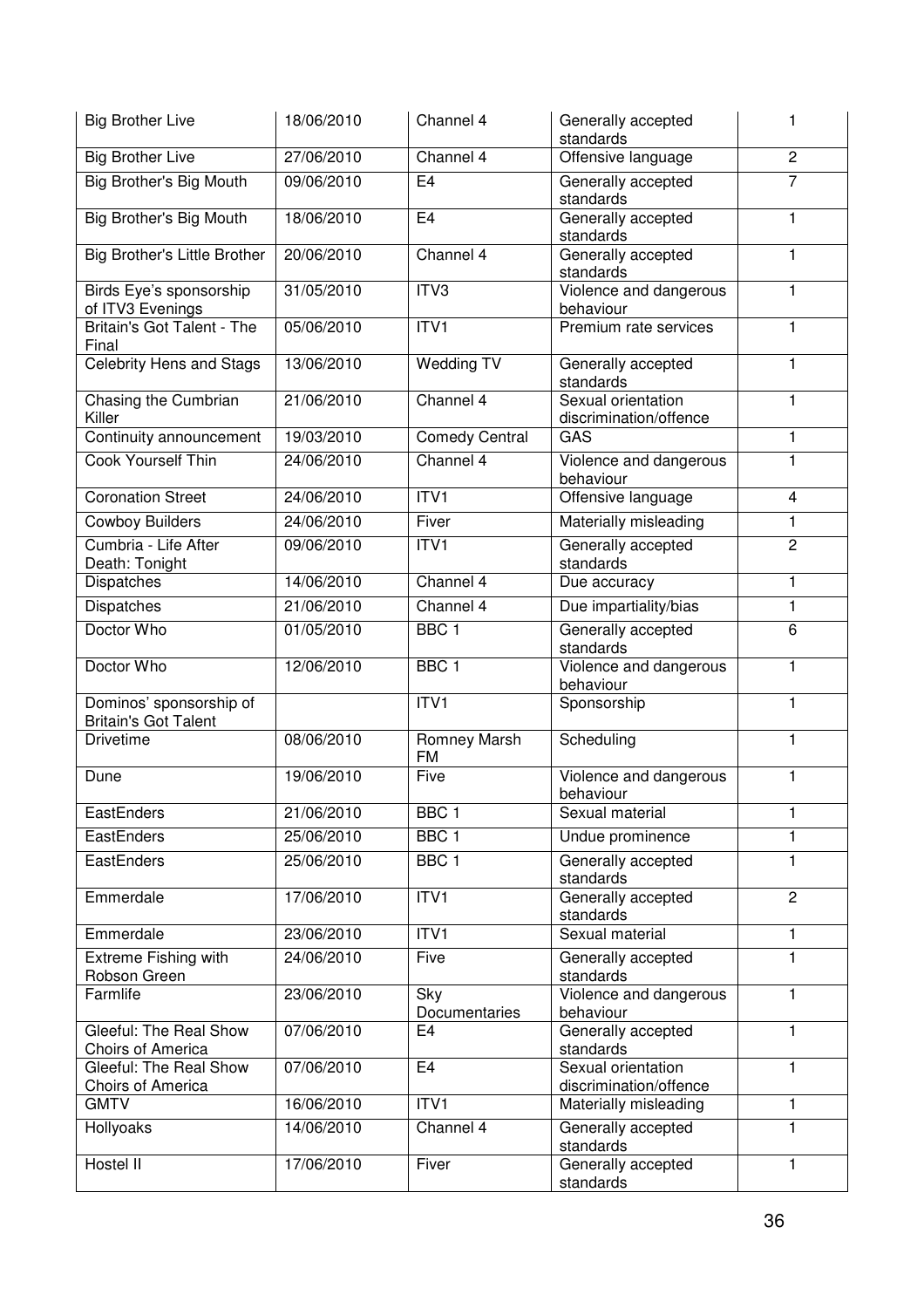| iCarly                                                                   | 08/06/2010 | Nickelodeon        | Harm                                         | 1              |
|--------------------------------------------------------------------------|------------|--------------------|----------------------------------------------|----------------|
| <b>Inside Nature's Giants</b>                                            | 15/06/2010 | Channel 4          | Animal welfare                               | 1              |
| Inside Nature's Giants<br>(trailer)                                      | 13/06/2010 | More4              | Generally accepted<br>standards              | $\mathbf{1}$   |
| <b>Islamer Aloky</b>                                                     | 04/06/2010 | <b>Bangla TV</b>   | Crime                                        | 1              |
| Isle of Wight Festival 2010                                              | n/a        | ITV2               | Sponsorship credits                          | $\mathbf{1}$   |
| <b>ITV News and Weather</b>                                              | 09/06/2010 | ITV1               | Generally accepted<br>standards              | $\overline{2}$ |
| <b>ITV</b> News and Weather                                              | 17/06/2010 | ITVI               | Due accuracy                                 | 1              |
| ITV World Cup Brazil V<br><b>Democratic Peoples</b><br>Republic of Korea | 15/06/2010 | ITV1               | Generally accepted<br>standards              | 1              |
| James Corden's World<br>Cup Live                                         | 25/06/2010 | ITVI               | Race<br>discrimination/offence               | 4              |
| James Corden's World<br>Cup Live                                         | 18/06/2010 | ITVI               | Generally accepted<br>standards              | $\mathbf{1}$   |
| James O'Brien                                                            | 15/06/2010 | <b>LBC 97.3FM</b>  | Due accuracy                                 | $\mathbf{1}$   |
| Ken Livingstone                                                          | 05/06/2010 | <b>LBC 97.3FM</b>  | Due impartiality/bias                        | $\mathbf{1}$   |
| Les and Jilly at Breakfast                                               | 03/06/2010 | Radio Hartlepool   | Competitions                                 | $\mathbf{1}$   |
| Lewis                                                                    | 20/06/2010 | ITV <sub>1</sub>   | Offensive language                           | $\mathbf{1}$   |
| Live from Studio Five                                                    | 14/06/2010 | Five               | Race<br>discrimination/offence               | 1              |
| Look Away Now                                                            | 17/06/2010 | <b>BBC Radio 4</b> | Religious/Beliefs<br>discrimination/offence  | $\mathbf{1}$   |
| Loose Women                                                              | 18/06/2010 | ITV1               | Nudity                                       | $\mathbf{1}$   |
| Maltesers' sponsorship of<br>Loose Women                                 |            | ITV1               | Generally accepted<br>standards              | $\mathbf{1}$   |
| Match of the Day                                                         | 15/06/2010 | BBC <sub>2</sub>   | Race<br>discrimination/offence               | $\mathbf{1}$   |
| Match of the Day                                                         | 17/06/2010 | BBC <sub>2</sub>   | Race<br>discrimination/offence               | 1              |
| Match of the Day Live                                                    | 16/06/2010 | BBC <sub>1</sub>   | Race<br>discrimination/offence               | $\overline{2}$ |
| Match of the Day Live                                                    | 23/06/2010 | BBC <sub>1</sub>   | Generally accepted<br>standards              | $\overline{2}$ |
| Match of the Day Live                                                    | 17/06/2010 | BBC <sub>1</sub>   | Sexual orientation<br>discrimination/offence | 1              |
| Match of the Day Live                                                    | 17/06/2010 | BBC <sub>1</sub>   | Race<br>discrimination/offence               | $\mathbf{1}$   |
| Match of the Day Live                                                    | 23/06/2010 | BBC <sub>1</sub>   | Generally accepted<br>standards              | $\overline{2}$ |
| Match of the Day Live                                                    | 24/06/2010 | BBC <sub>1</sub>   | Race<br>discrimination/offence               | $\mathbf{1}$   |
| Midsomer Murders                                                         | 13/06/2010 | ITVI               | Sexual material                              | $\mathbf{1}$   |
| <b>Midsomer Murders</b>                                                  | 25/06/2010 | ITV <sub>1</sub>   | Offensive language                           | $\overline{2}$ |
| Nick Ferrari                                                             | 07/06/2010 | <b>LBC 97.3FM</b>  | Generally accepted<br>standards              | 1              |
| Oops TV                                                                  | 08/06/2010 | Sky1               | Animal welfare                               | 1              |
| Oops TV                                                                  | 18/06/2010 | Sky2               | Generally accepted<br>standards              | $\mathbf{1}$   |
| Party                                                                    | 24/03/2010 | <b>BBC Radio 4</b> | Religious/Beliefs<br>discrimination/offence  | 1              |
| <b>PM</b>                                                                | 18/06/2010 | <b>BBC Radio 4</b> | Offensive language                           | 1              |
| Police Interceptors                                                      | 14/06/2010 | Five               | Due accuracy                                 | $\mathbf{1}$   |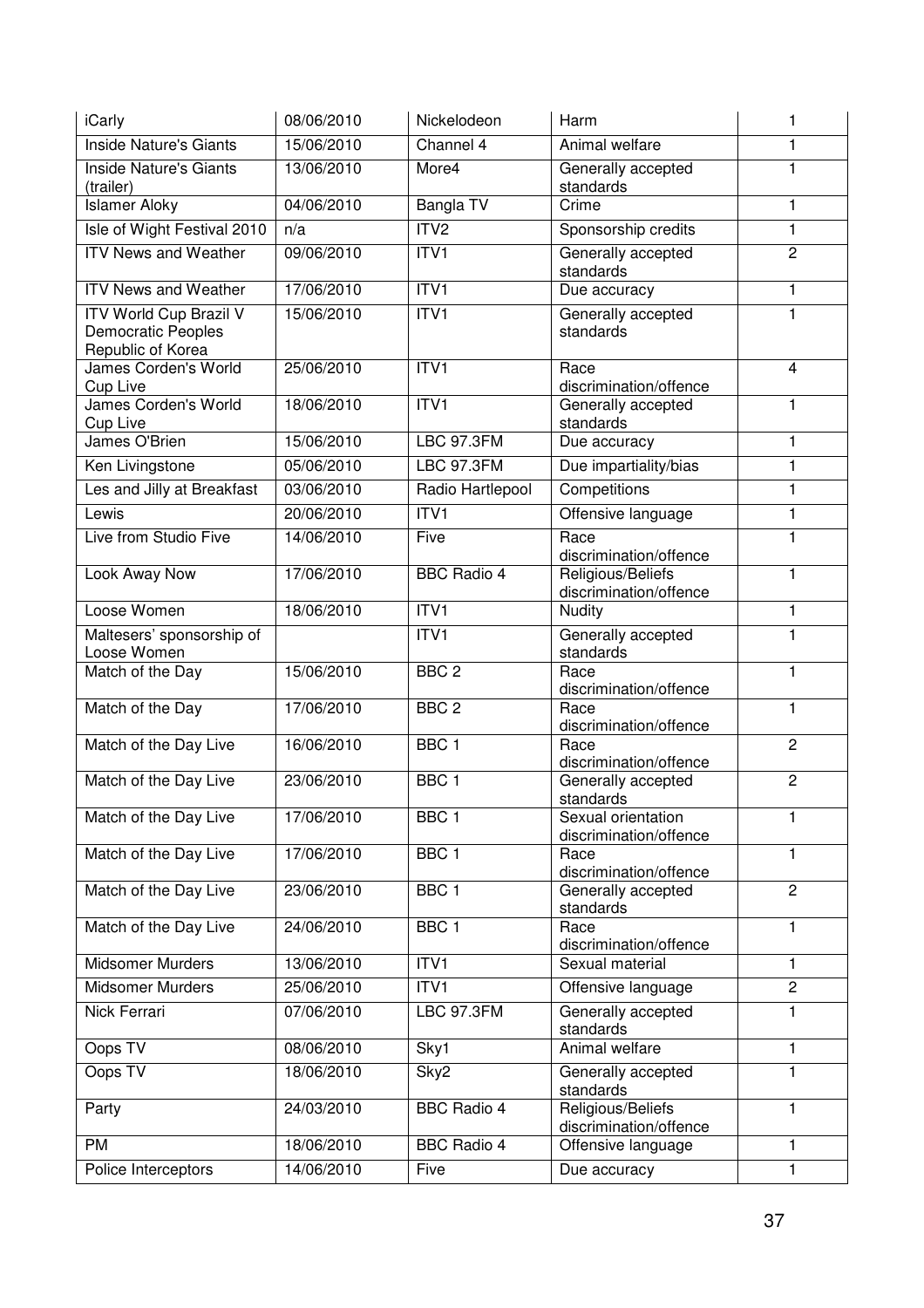| Promotions for U105.8                      | n/a        | <b>UTV</b>                    | Cross/self promotions                           | 1              |
|--------------------------------------------|------------|-------------------------------|-------------------------------------------------|----------------|
| <b>Sky News</b>                            | 23/06/2010 | <b>Sky News</b>               | Offensive language                              | 1              |
| <b>Sky News</b>                            | 27/06/2010 | <b>Sky News</b>               | Race<br>discrimination/offence                  | $\mathbf{1}$   |
| Spartacus: Blood and<br>Sand               | 08/06/2010 | <b>Bravo</b>                  | Generally accepted<br>standards                 | 1              |
| SpongeBob SquarePants                      | 26/06/2010 | ITV1                          | <b>Disability</b><br>discrimination/offence     | 3              |
| Stand Up for the Week                      | 25/06/2010 | Channel $4$                   | Generally accepted<br>standards                 | 1              |
| <b>Steve Allen</b>                         | 21/05/2010 | <b>LBC 97.3FM</b>             | Sexual orientation<br>discrimination/offence    | 1              |
| Sunrise                                    | 14/06/2010 | <b>Sky News</b>               | Due impartiality/bias                           | $\mathbf{1}$   |
| Takbeer TV                                 | 19/03/2010 | <b>Takbeer TV</b>             | Crime (incite/encourage)                        | $\mathbf{1}$   |
| <b>Takbeer TV</b>                          | 09/03/2010 | <b>Takbeer TV</b>             | GAS                                             | $\mathbf{1}$   |
| The 5 O'Clock Show                         | 23/06/2010 | Channel 4                     | Offensive language                              | $\overline{2}$ |
| The Alan Brazil Sports<br><b>Breakfast</b> | 11/06/2010 | Talksport                     | Race<br>discrimination/offence                  | 4              |
| The Chase                                  | 11/06/2010 | ITV <sub>1</sub>              | Generally accepted<br>standards                 | 1              |
| The Chase                                  | 21/06/2010 | ITV1                          | Competitions                                    | $\mathbf{1}$   |
| The Land Girls                             | 26/06/2010 | Channel 4                     | Sexual material                                 | $\mathbf{1}$   |
| The Man Show                               | 30/04/2010 | TV <sub>6</sub>               | Generally accepted<br>standards                 | 1              |
| The Naked Office                           | 26/06/2010 | Virgin 1                      | Nudity                                          | $\mathbf{1}$   |
| The Slammer                                | 10/06/2010 | <b>CBBC</b>                   | Nudity                                          | $\mathbf{1}$   |
| The Weakest Link                           | 15/06/2010 | BBC <sub>1</sub>              | Sexual orientation<br>discrimination/offence    | 1              |
| The Weakest Link                           | 16/06/2010 | BBC <sub>1</sub>              | Generally accepted<br>standards                 | 1              |
| The World in Widescreen<br>competition     | 01/06/2010 | Heart 96.1 FM<br>(Colchester) | Competitions                                    | 1              |
| This Morning                               | 21/06/2010 | ITV1                          | <b>Nudity</b>                                   | 1              |
| Top Gear                                   | 28/06/2010 | Dave Ja Vu                    | Offensive language                              | $\overline{2}$ |
| UK Border Force                            | 05/06/2010 | Sky 3                         | Generally accepted<br>standards                 | 1              |
| UK Top 40                                  | 06/06/2010 | Heart 97.6 FM                 | Crime                                           | 1              |
| <b>UTV Live</b>                            | 15/06/2010 | <b>UTV</b>                    | Generally accepted<br>standards                 | $\mathbf{1}$   |
| Vaisakhi Radio                             | 12/04/2010 | Vaisakhi Radio                | Violence and dangerous<br>behaviour             | $\mathbf{1}$   |
| Wimbledon                                  | 23/06/2010 | <b>BBCi</b>                   | Generally accepted<br>standards                 | $\mathbf{1}$   |
| World Cup Live                             | n/a        | ITV <sub>1</sub>              | <b>COSTA</b>                                    | $\overline{2}$ |
| World Cup Live                             | n/a        | ITV1                          | Flashing images/risk to<br>viewers who have PSE | 1              |
| World Cup Live: Argentina<br>v South Korea | 17/06/2010 | ITV1                          | Religious/Beliefs<br>discrimination/offence     | 1              |
| World Cup Live: England<br>v Algeria       | 18/06/2010 | ITV <sub>1</sub>              | Offensive language                              | $\overline{2}$ |
| World Cup Live: England<br>v Algeria       | 18/06/2010 | ITV1                          | <b>COSTA</b>                                    | $\mathbf{1}$   |
| World Cup Live: England<br>v Algeria       | 18/06/2010 | ITV1                          | Due impartiality/bias                           | 3              |